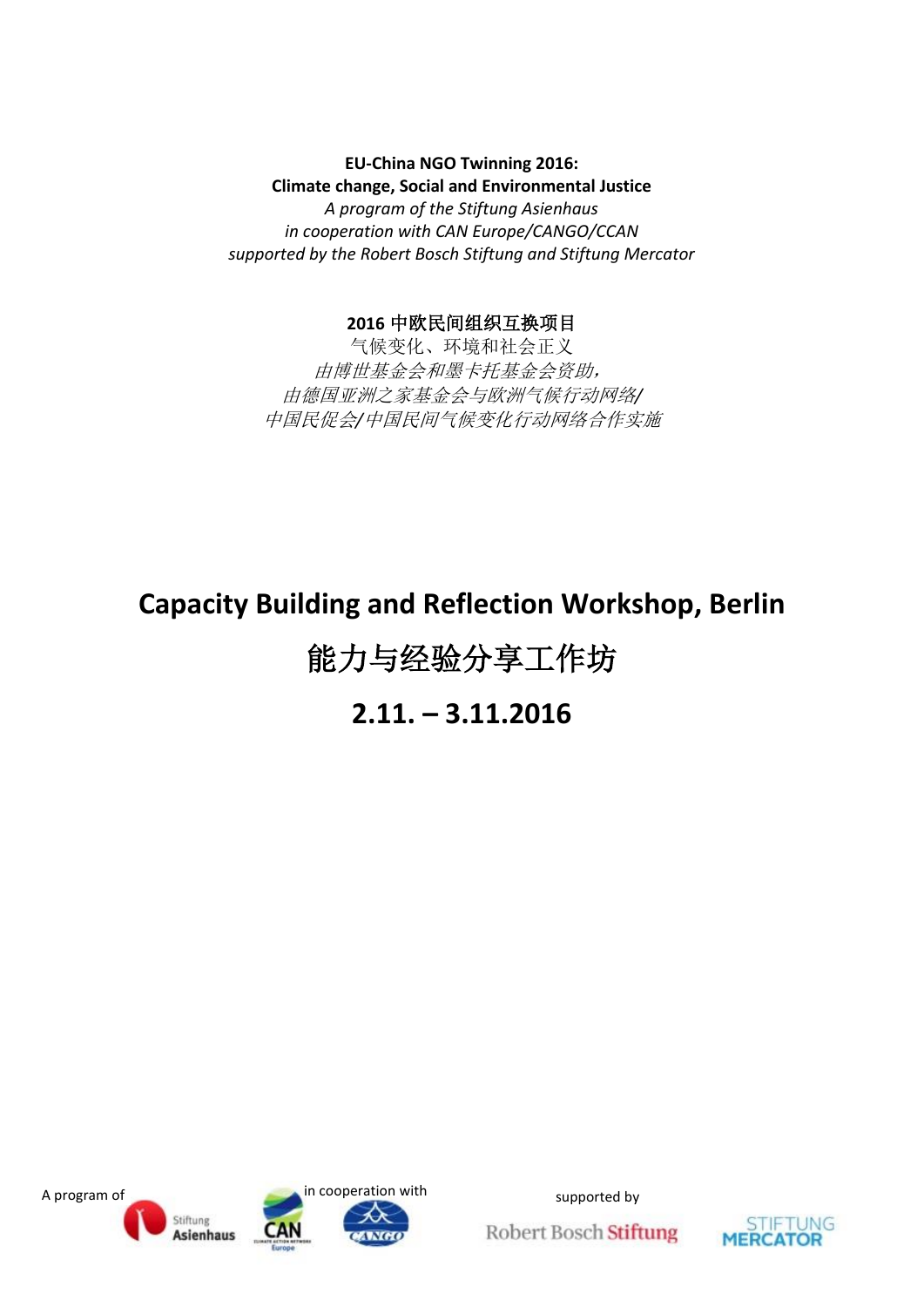# **Part 1: Workshop Content** 工作坊

- 1. General Information on the EU-China NGO Twinning 项目简介
- 2. Agenda 日程
- 3. Speakers, Twinning Participants and Organizer 发言嘉宾、互换伙伴和组织者

## **Part 2: Logistical Notes** 后勤安排

- 1. Contact information of organizers 组织者联系方式
- 2. Accommodation 住宿
- 3. Travel Information 交通信息



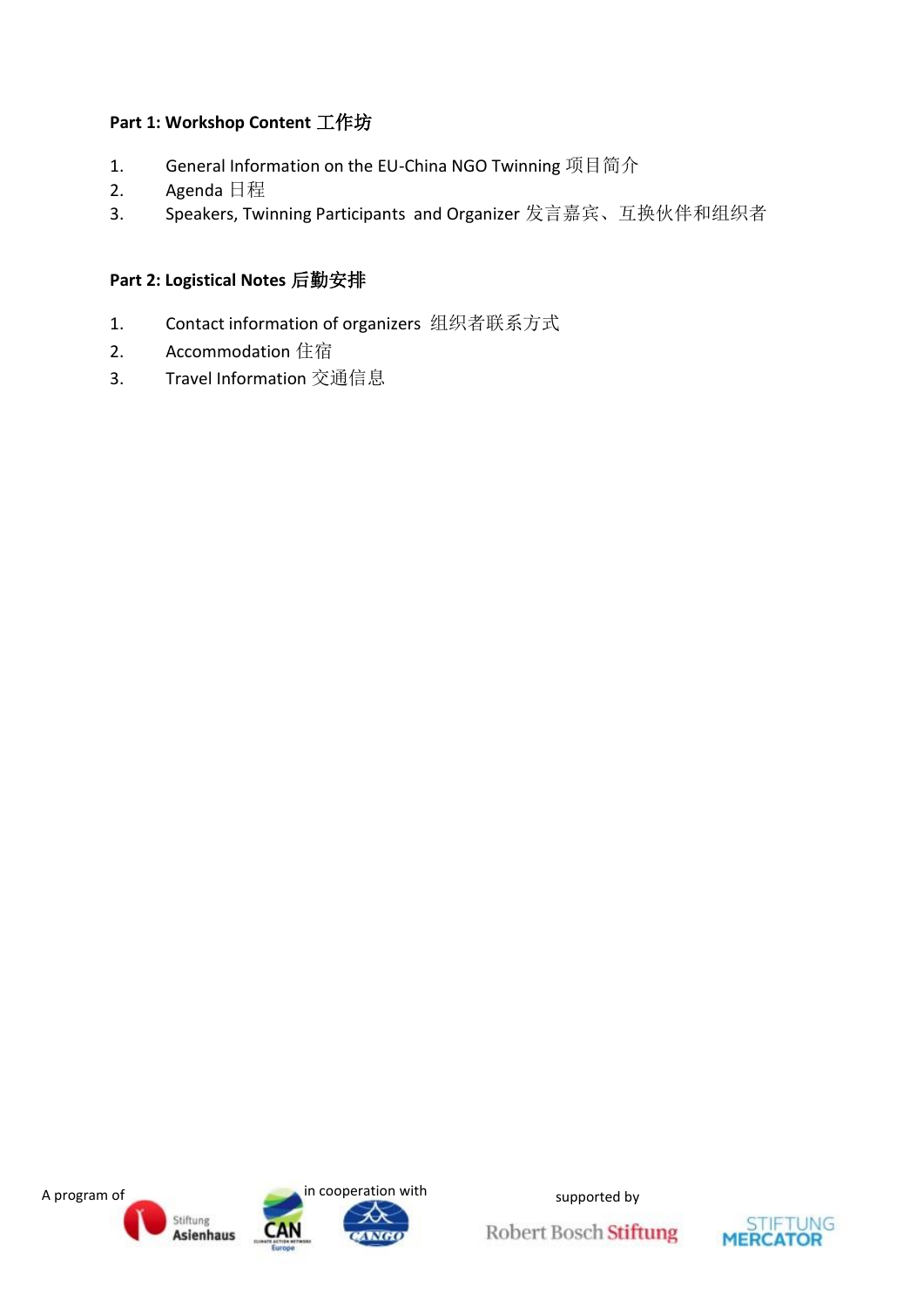#### **Workshop Content Part 1.1:**

#### **General Information on the EU-China NGO Twinning**

The EU-China NGO Twinning program is an exchange program for the staff of European and Chinese NGOs. It aims at establishing sustainable partnerships and cooperation between non-governmental or non-profit organizations and think tanks from both regions.

#### **"Twinning" Exchange – building partnerships through personal encounter**

In the context of the EU-China NGO Twinning program, 14 European and Chinese NGOs working on similar thematic focuses will be paired up as "twinning-partners". Each year, 7 exchange fellows working for European NGOs and 7 fellows from Chinese NGOs are given the opportunity to work and study for 4-8 weeks in their partner organization in the respective other region.

The program foresees that each twinning-partnership designs a joint project for concrete collaboration. The personal encounter of the NGO staff will lay the basis for future joint projects and stable partnerships between the two twinning partner organizations.

#### **Mutual understanding, capacity building and long-term cooperation**

China is becoming more and more important for working areas of European NGOs, but they often lack access to information and know-how on engagement in the Chinese society. The mutual exchange of staff will enable the missing information on Chinese developments to channel directly into important multiplier organizations in Europe.

At the same time, Chinese NGOs will get important insights into the working methods of European NGOs. This professionalization and internationalization will enable more Chinese NGOs and grassroot activists to participate in international debates and to develop a joint vision for a better future.

Mutual exchange, joint work on a common topic and experiencing working and civil society conditions in the respective other region will help to facilitate long-term cooperation between the twinning partner organizations.



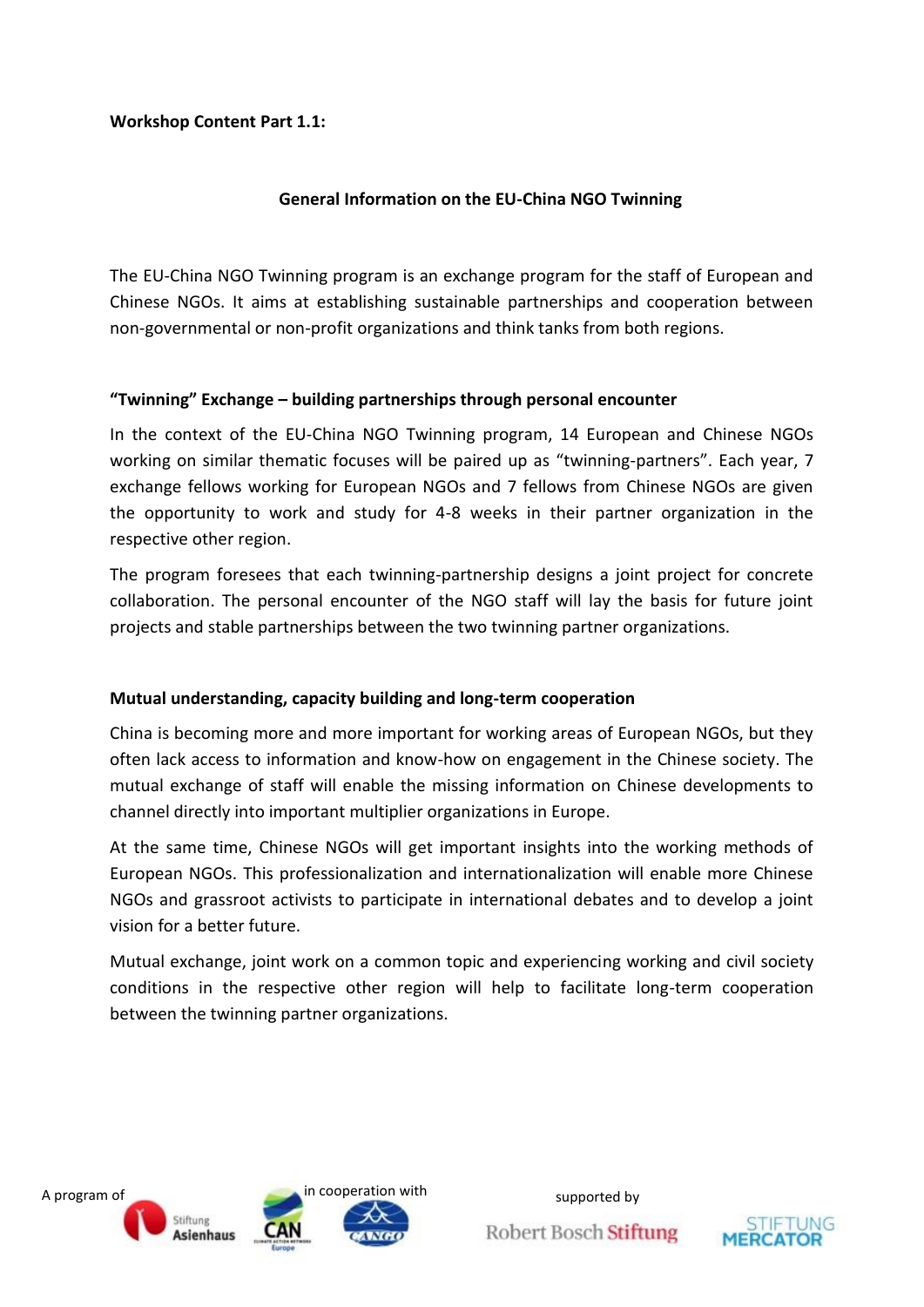# 中欧民间组织互换项目简介

中欧民间组织互换项目是欧洲和中国民间组织工作人员的交流项目。其目标是促进两 个地区的民间组织或非营利性组织与智库之间建立可持续的合作伙伴关系与合作。

#### 互换交流**——**通过人员互换建立合作伙伴关系

在中欧民间组织互换项目的推动下,14 家从事类似议题或领域的欧洲和中国民间组织 将配对成为"互换伙伴"。每年将有 12 位欧洲民间组织的代表与 12 位中国民间组织的 代表有机会互换到他们的伙伴组织的所在地去工作和学习 4 至 8 周的时间。

在这一互换项目下,预计每家互换伙伴组织将设计一项联合项目来开展具体合作。民 间组织工作人员的交流互换将为两家互换伙伴组织之间简历稳定的合作伙伴关系及联 合开发项目奠定基础。

#### 相互理解、能力建设与长期合作

中国在欧洲民间组织的工作领域中占据着越来越重要的位置,但其往往缺乏适当渠道 来获取中国社会的相关信息和专业知识。工作人员的互换则将帮助欧洲的重要民间组 织直接获取中国发展动态的相关信息。

与此同时,中国民间组织将深入了解欧洲民间组织的工作方法。这种专业化和国际化 将推动更多的中国民间组织与草根人士参与国际交流,共同建立更美好的未来愿景。

中欧民间组织之间的交流互换、共同议题的联合工作及工作和民间组织环境的体验, 将促进互换伙伴组织之间的长期合作。



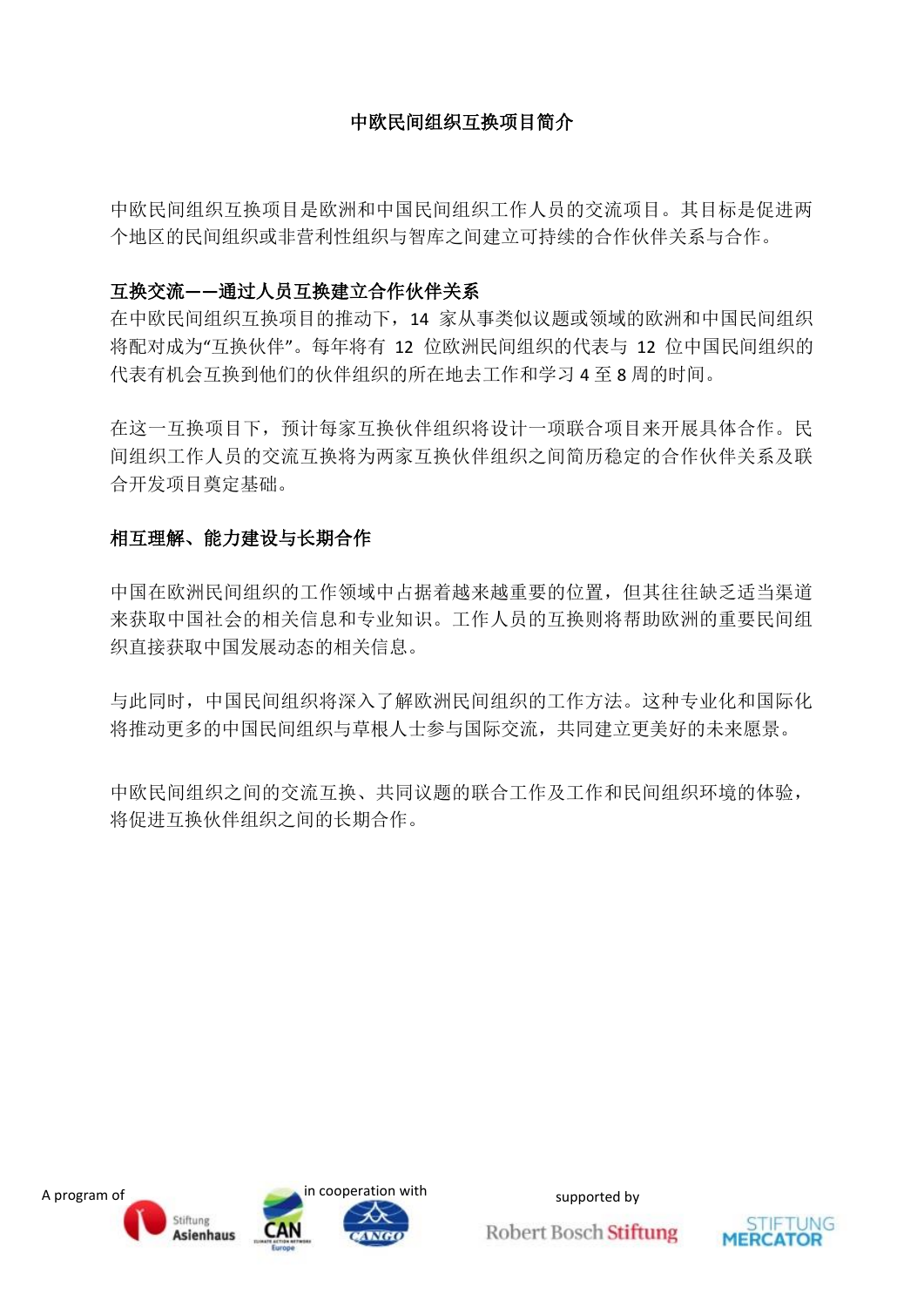#### **Part 1.2:**

#### **Agenda** 日程

# Moderator: Ludwig Weitz (Vis!on)

|                                                                                | <b>Wednesday, November 2nd</b><br>2016 2016年11月2日, 星期三                                                                                                                                                   |  |  |  |
|--------------------------------------------------------------------------------|----------------------------------------------------------------------------------------------------------------------------------------------------------------------------------------------------------|--|--|--|
|                                                                                | Location 地址: Haus der Deutschen Stiftungen, Mauerstr. 93, 10117 Berlin<br>Room: Robert Bosch Forum 房间:罗伯特博世论坛                                                                                            |  |  |  |
| $08:30 - 9:00$                                                                 | Meeting Registration 会议注册                                                                                                                                                                                |  |  |  |
| $09:00 - 9:45$                                                                 | Welcome Notes 欢迎致辞<br>Nora Sausmikat, Stiftung Asienhaus 德国亚洲之家基金会<br>Mathias Claeys-Bouuaert, Climate Action Network Europe 欧洲气候行动<br>网络<br>Marc Bermann, Stiftung Mercator 德国墨卡托基金会                    |  |  |  |
| $09:45 - 10:15$                                                                | <b>EU Legislation and TTIP Negotiations</b><br>欧盟立法和贸易与投资伙伴协定谈判<br>Nelly Grotefendt, Forum Umwelt und Entwicklung (FUE)                                                                                  |  |  |  |
| $10:10 - 10:45$                                                                | Citizen Participation - Referendum Biking Infrastructure Berlin<br>公民参与 - 柏林自行车基础设施公投<br>Denis Petri, Volksentscheid Fahrrad                                                                             |  |  |  |
| $10:45 - 11:00$                                                                | Coffee Break 茶歇                                                                                                                                                                                          |  |  |  |
| $11:00 - 11:30$                                                                | Anti-Coal Campaigning on a European Level 欧洲的减煤运动<br>Elena Bixel, Climate Action Network Europe 欧洲气候行动网络 ElenaBixel                                                                                      |  |  |  |
| $12:00 - 13:00$                                                                | Lunch 午餐                                                                                                                                                                                                 |  |  |  |
| $13:30 - 16:00$                                                                | "Tea House Dialogues" with Experts and Twinning Alumni<br>茶馆对话: 专家与交换项目毕业生<br>Best practices in different fields of expertise - our projects, our<br>instruments, our success<br>不同专业领域的成功经验一我们的项目、工具和成功 |  |  |  |
| $16:00 - 18:30$                                                                | Free time 自由讨论时间                                                                                                                                                                                         |  |  |  |
| 18:30                                                                          | Dinner 晚餐<br>Clärchens Ballhaus, Auguststrasse 24, 10117 Berlin                                                                                                                                          |  |  |  |
|                                                                                | Thursday, November 3rd 2016<br>2016年11月3日星期四                                                                                                                                                             |  |  |  |
| Location 地址: Stiftung Mercator, Neue Promenade 6, 10178 Berlin<br>Room 房间: TBC |                                                                                                                                                                                                          |  |  |  |
| $09:15 - 09:45$                                                                | Introduction of the EU-China NGO Twinning Program<br>中欧民间组织互换项目简介<br>Clemens Spieß, Robert Bosch Stiftung 德国罗伯特博世基金会<br>Nora Sausmikat, Stiftung Asienhaus 德国亚洲之家基金会                                     |  |  |  |
| A program of                                                                   | in cooperation with<br>supported by                                                                                                                                                                      |  |  |  |

![](_page_4_Picture_5.jpeg)

![](_page_4_Picture_6.jpeg)

![](_page_4_Picture_9.jpeg)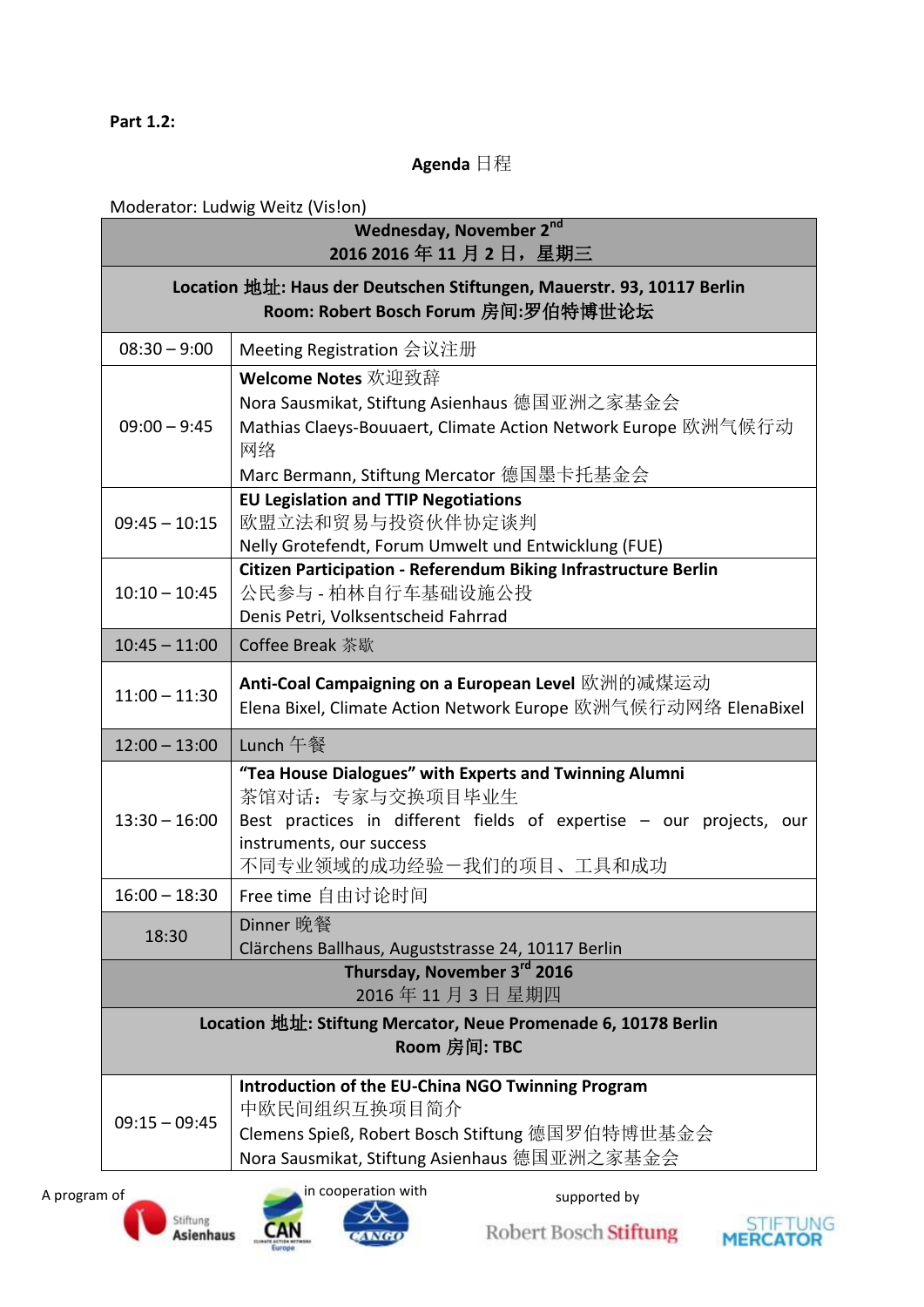|                 | Huang Haoming, China Association for NGO Cooperation (CANGO)<br>中国国际民间组织合作促进会黄浩明                                                                                                                                                                                                       |                                                                                                                                                                    |  |
|-----------------|----------------------------------------------------------------------------------------------------------------------------------------------------------------------------------------------------------------------------------------------------------------------------------------|--------------------------------------------------------------------------------------------------------------------------------------------------------------------|--|
| $09:45 - 10:15$ | EU-China NGO Twinning Program: Follow Up Projects and Alumni Note<br>中欧民间组织互换项目: 后续项目及毕业生发言<br>Louisa Kistemaker, a tip tap e.V.<br>Luise Körner, Save our Seeds (tbc.)                                                                                                                |                                                                                                                                                                    |  |
| $10:15 - 10:45$ | Twinning Participant Experience Sharing on the Topic of International<br><b>Transport Emission Reduction</b><br>中欧民间组织互换项目参与者关于国际交通减排经验分享                                                                                                                                              |                                                                                                                                                                    |  |
|                 | GUO Hongyu, Greenovation Hub 创绿研究院郭虹宇<br>Andrew Murphy, Transport & Environment 交通和环境 AndrewMurphy<br>Discussion 10 min. 10 分钟讨论                                                                                                                                                       |                                                                                                                                                                    |  |
|                 | <b>Research and Practices</b><br>中欧民间组织互换项目参与者关于低碳研究和实践的经验交流分享                                                                                                                                                                                                                         | Twinning Participant Experience Sharing on the Topic of Low Carbon                                                                                                 |  |
| $10:45 - 11:15$ | HOU Yuanqing, China Green Carbon Foundation<br>中国绿色碳汇基金会 侯远青<br>Roland Joebstl, EuropeanEnvironmental Bureau<br>欧洲环保协会 Roland Joebstl<br>Discussion 10 min. 10 分钟讨论                                                                                                                    |                                                                                                                                                                    |  |
| $11:15 - 11:30$ | Coffee break 茶歇                                                                                                                                                                                                                                                                        |                                                                                                                                                                    |  |
| $11:30 - 12:00$ | Twinning Participant Experience Sharing on the Topic of Rural and<br>Cultural Landscape Preservation 中欧民间组织互换项目参与者关于乡<br>村和文化景观保护的经验交流分享<br>LIU Jiaqi, Friends of Old Villages 古村之友 刘嘉琪<br>Florence Nick, Bund Heimat und Umwelt<br>Discussion 10 min. 10 分钟讨论                         |                                                                                                                                                                    |  |
| $12:00 - 12:30$ | Twinning Participant Experience Sharing on the Topic of Youth and<br><b>Sexual Education</b><br>中欧民间组织互换项目参与者关于青年和性教育的经验交流分享<br>YAO Zhi Lu, Lingnan Partner Community Support Centre 岭南伙伴 姚芷潞<br>Antoaneta POPHLEBAROVA, Balkan Kids Foundation 巴尔干儿童基金会<br>Discussion 10 min. 10 分钟讨论 |                                                                                                                                                                    |  |
| $12:30 - 14:00$ | Lunch 午餐                                                                                                                                                                                                                                                                               |                                                                                                                                                                    |  |
| $14:00 - 15:00$ | Room 1 $\triangleq$ 场一<br><b>Twinning Participant Experience</b><br>Sharing on the Topic of Sustainable<br>Consumption<br>中欧民间组织互换项目参与者关<br>于可持续消费的经验交流分享                                                                                                                              | Room 2 $\triangleq \frac{1}{2}$<br><b>Twinning Participant Experience</b><br>Sharing on the Topic of Sustainable<br>Consumption<br>中欧民间组织互换项目参与者关<br>于可持续消费的经验交流分享 |  |

![](_page_5_Picture_2.jpeg)

![](_page_5_Picture_3.jpeg)

![](_page_5_Picture_6.jpeg)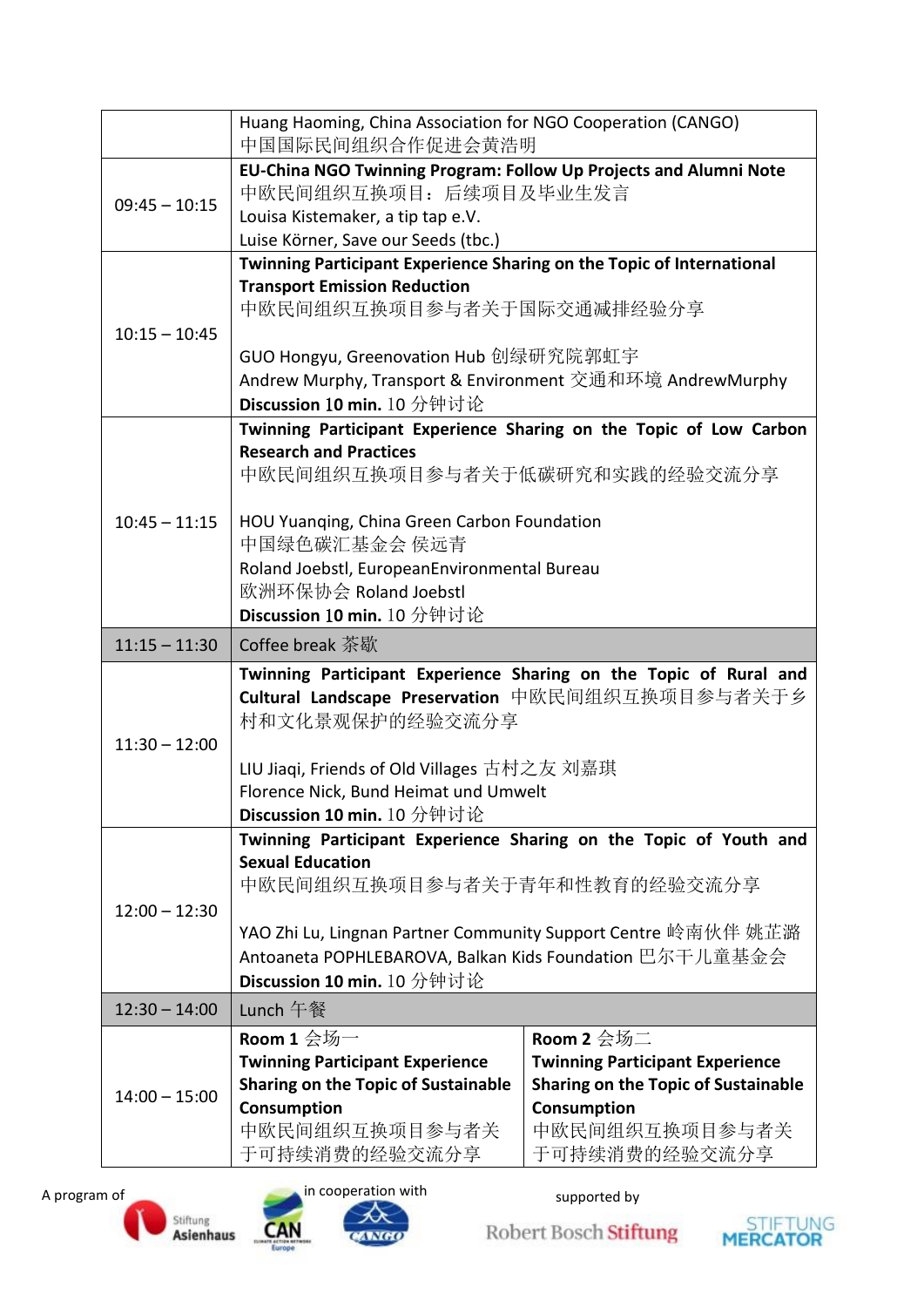|                 | CAO Xiaojing, Institute for            | ZHANG Lingling, BlueSky4Children       |
|-----------------|----------------------------------------|----------------------------------------|
|                 | Sustainable Environment and            | 宝贝爱蓝天 张玲玲                              |
|                 | Energy 绿色啄木鸟公益协会 曹晓                    | Susanne Fischer, Wuppertal             |
|                 | 静                                      | Institute for Climate, Environment     |
|                 | Laura DeJaeger, Netwerk Bewust         | and Energy 伍伯塔尔气候环境与能                  |
|                 | Verbruiken                             | 源研究所                                   |
|                 | Discussion 10 min. 10 分钟讨论             | Discussion 10 min. 10 分钟讨论             |
|                 | <b>Twinning Participant Experience</b> | <b>Twinning Participant Experience</b> |
|                 | <b>Sharing on the Topic of Waste</b>   | <b>Sharing on the Topic of Sharing</b> |
|                 | <b>Management and Circular Economy</b> | Communities 中欧民间组织互换项                  |
|                 | 中欧民间组织互换项目参与者关                         | 目参与者关于共享社区的经验交                         |
|                 | 于废物管理和循环经济的经验交                         | 流分享                                    |
|                 | 流分享                                    |                                        |
| $14:30 - 15:00$ |                                        | YANG Deng, Collaboration Centre        |
|                 | WEI Wei, Roots & Shoots Chengdu        | on Sustainable Consumption and         |
|                 | Office 成都根与芽 魏蔚                        | Production 可持续消费与生产合作                  |
|                 | ZandaSkuja, Green Liberty 绿色自          | 中心邓阳                                   |
|                 | 由环保协会                                  | SHENG Bo, P8 P8 星球盛波                   |
|                 | Discussion 10 min. 10 分钟讨论             | Discussion 10 min. 10 分钟讨论             |
|                 | <b>Twinning Participant Experience</b> | <b>Twinning Participant Experience</b> |
|                 | <b>Sharing on the Topic of</b>         | Sharing on the Topic of<br>Local       |
|                 | <b>Environmental Litigation</b> 中欧民间   | <b>Climate Policies and Low Carbon</b> |
|                 | 组织互换项目参与者关于环境诉                         | 中欧民间组<br><b>Urban Development</b>      |
|                 | 讼的经验交流分享                               | 织互换项目参与者关于低碳城市                         |
|                 |                                        | 发展的经验交流分享                              |
|                 | CHEN Zhen, China Biodiversity          |                                        |
| $15:00 - 15:30$ | <b>Conservation and Green</b>          | MENG<br>Deliang,<br>Environment        |
|                 | Development Foundation 中国生物            | Education Promotion Centre (EEPC)      |
|                 | 多样性保护与绿色发展基金会 陈                        | 环境教育促进中心(EEPC)<br>孟德                   |
|                 | 珍                                      | 良                                      |
|                 | Peter Feldkamp, Deutsche               | Firmian v. Peez, North-South-Forum     |
|                 | Umwelthilfe e.V.                       | 德国南北论坛                                 |
|                 | Discussion 10 min. 10 分钟讨论             | Discussion 10 min. 10 分钟讨论             |
|                 | <b>Twinning Participant Experience</b> | <b>Twinning Participant Experience</b> |
|                 | <b>Sharing on the Topic of</b>         | Sharing on the Topic of Low            |
|                 | <b>Environmental Litigation</b> 中欧民间   | CarbonDevelopments 中欧民间组               |
|                 | 组织互换项目参与者关于环境诉                         | 织互换项目参与者关于低碳城市                         |
|                 | 讼的经验交流分享                               | 发展的经验交流分享                              |
| $15:30 - 16:00$ | ZENG Yaping, Centre for Legal          |                                        |
|                 | Assistance to Pollution Victims 污染     | WANG Yuan, Friends of Nature 自然        |
|                 | 受害者法律帮助中心 曾娅平                          | 之友王媛                                   |
|                 | Alba Iranzo, Instituto Internacional   | Luis Moreira, Quercus 橡树自然保            |
|                 | de Derecho y Medio Ambiente            | 护协会                                    |
|                 | Discussion 10 min. 10 分钟讨论             | Discussion 10 min. 10 分钟讨论             |

![](_page_6_Picture_1.jpeg)

![](_page_6_Picture_2.jpeg)

![](_page_6_Picture_3.jpeg)

⋌⋋ AWGO

![](_page_6_Picture_7.jpeg)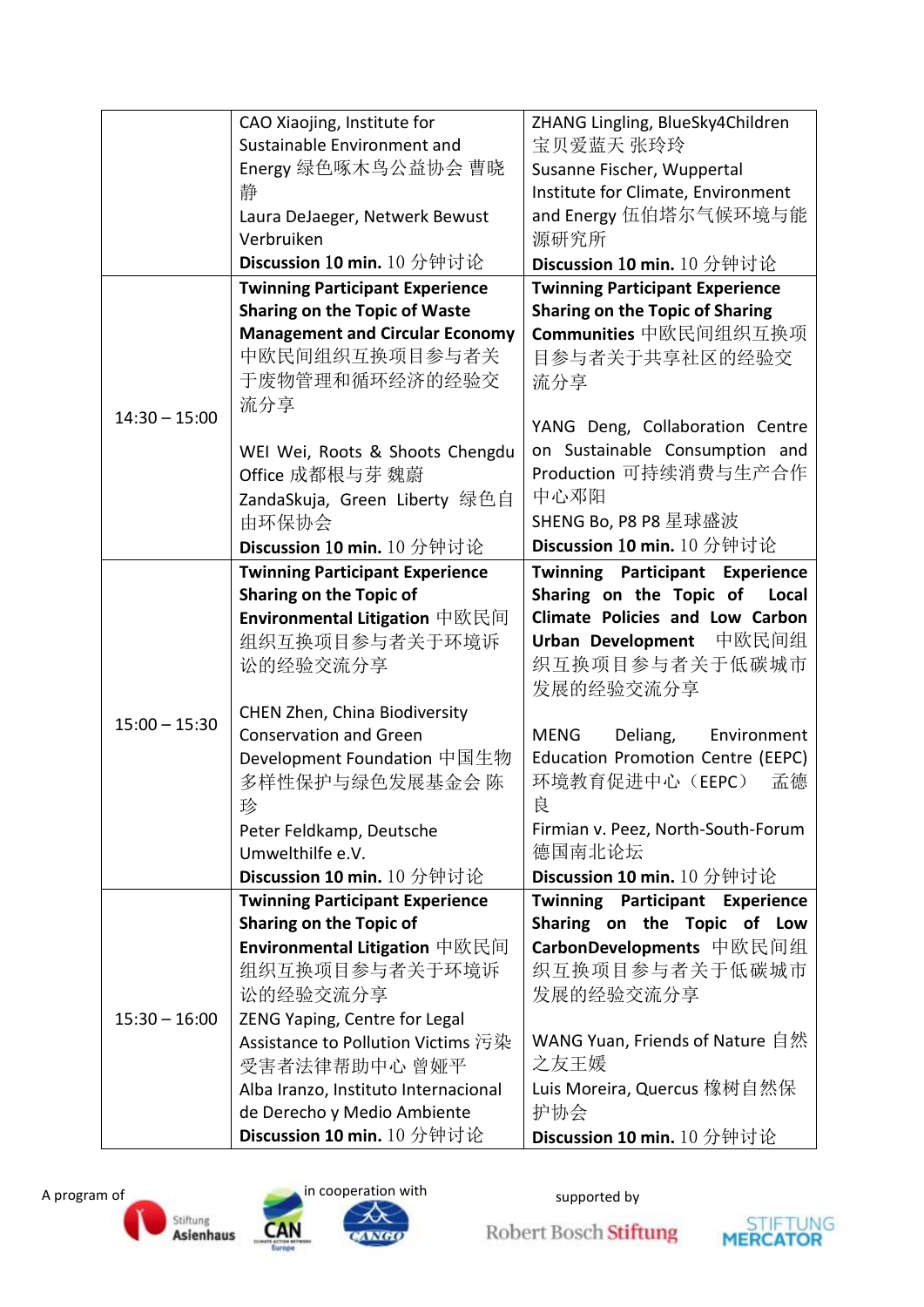|       | 16:00 – 16:15   Conclusive notes 总结发言                 |
|-------|-------------------------------------------------------|
|       | 16:15-18:00   Free time 自由活动时间                        |
| 19:00 | Farewell Dinner 告别晚餐                                  |
|       | Ampelmann, Stadtbahnbogen 159/160, 10178 Berlin-Mitte |

**Part 1.4:**

**Speakers, Twinning Participants and Organizer/** 发言嘉宾、互换伙伴和组织者

#### **Speakers** 发言嘉宾

**Mr. Huang Haoming** (CANGO)/ 黄浩明先生(中国国际民间组织合作促进会)

Mr. Huang Haoming joined the China Association for NGO Cooperation (CANGO) in 1998 as Deputy Executive Director and, since 1999, holds the position of Executive Director and legal person of CANGO in Beijing, China. Since 2002, he also holds the position of Vice Chairman. In addition to his position at CANGO, Mr. Huang is also adjunct professor of the NGO Research Center, Tsinghua University, and adjunct professor of the School of Public Policy and Management, Beijing University of Aeronautics & Astronautics.

Mr. Huang holds a bachelor's degree of Engineering in Mining Engineering from Liaoning Technical University (1983), a master's degree in Public Policy & Management from Carnegie Mellon University (1995) and a doctoral degree in Economy & Management of Technology from Tianjin University (2014). He has published widely on the NGO sector in China and abroad, as well as on international cooperation among nonprofit organizations.

黄浩明先生自 1998 年加入中国国际民间组织合作促进会(简称中国民促会)担任副秘 书长,自 1999 年起, 任秘书长一职, 自 2002 年至今任中国民促会副理事长兼秘书长、 法定代表人。此外,黄浩明先生也是清华大学公共管理学院 NGO 研究所兼职研究员, 北京航空航天大学公共管理学院兼职教授。黄浩明先生曾获得辽宁工程技术大学采矿 系工学学士学位(1983年)、美国卡耐基梅隆大学公共管理硕士学位(1995年)及天 津大学管理学博士学位(2014 年)。

黄浩明先生出版的专著有《社会组织走出去—国际化战略发展战略与路径研究》 (2015 年)、《科技社团改革与创新案例集》(2015 年)、《中国、欧洲和南美民间 组织对话会后续案例集》(英文版)(2014年),《社会组织创新机制探索与实践》 (2014 年),《香港非营利组织》(2014 年),《民间组织环境健康政策推动指南》 (2013 年)、《民间组织操作指南(五本书)》(2009 年)、《英国非营利组织》 (2009 年)。

![](_page_7_Picture_9.jpeg)

![](_page_7_Picture_12.jpeg)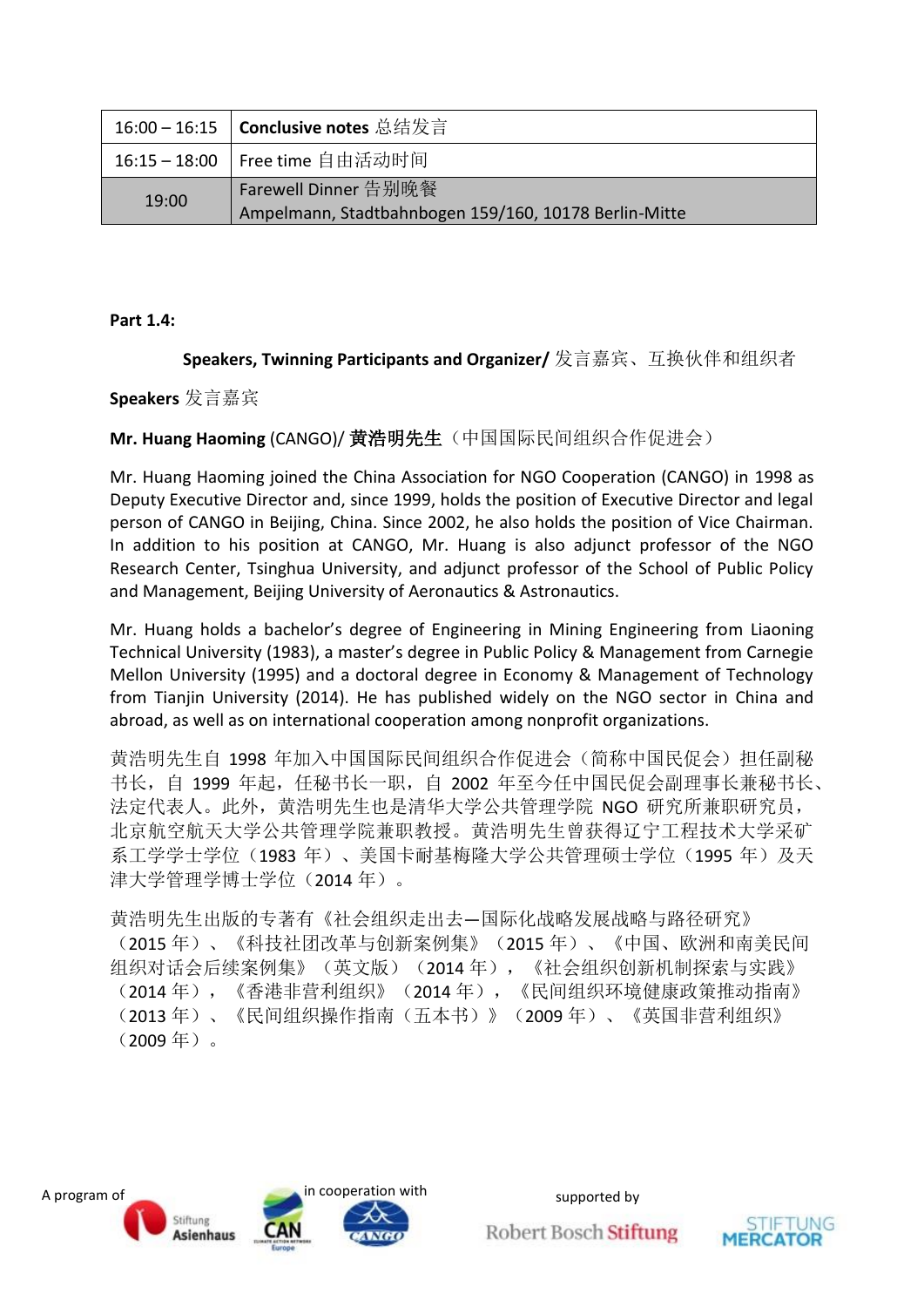#### **Clemens Spiess** (Robert Bosch Stiftung)

Clemens Spiess is a Senior Project Manager at the Robert Bosch Stiftung's department of International Relations America and Asia, where he is responsible for the foundation's South Asia-related activities and oversees the department's international civil society and governance programs. He studied Political Science and Anthropology at Heidelberg University, where he got his doctorate in 2004 before joining the Heinrich-Böll-Stiftung to head their India Office in New Delhi. From 2007 to 2010 he was a Lecturer in the Department of Political Science at Heidelberg University's South Asia Institute. Subsequently, he became Director of the Regional Office South Asia of AWO International based in Kathmandu, Nepal, before returning to Germany and joining the Robert Bosch Stiftung.

#### **Clemens Spiess**(罗伯特博世基金会)

Clemens Spiess是罗伯特博世基金会美国和亚洲国际关系部的高级项目经理,负责基金 会与南亚相关的活动,和该部门的国际民间社会和治理项目。他在海德堡大学学习政 治学和人类学,2004年获得博士学位,之后加入海因里希–伯尔基金会,在新德里负责 印度办公室工作。从2007年到2010年,他是海德堡大学南亚研究所政治科学系讲师。 之后, 在尼泊尔加德满都担任AWO国际区域办公室南亚负责人, 随后返回德国并加入 了罗伯特博世基金会。

#### **Dr. habil. Nora Sausmikat** (Stiftung Asienhaus)

Dr. Nora Sausmikat is head of the China program at Stiftung Asienhaus and is also responsible for the EU-China NGO Twinning program. Dr. Sausmikat holds a post-PhD degree in Sinology. She studied Sinology, Political science, Anthropology, Tibetan language and Drama at Sichuan University in Chengdu, China and at Free University in Berlin. She works as a university lecturer for contemporary China, author and consultant for civil society projects, as well as for China-related media reports and programs. In her research, she specializes in political reform and political memory, as well as in civil society developments in China.

#### 苏娜博士(德国亚洲之家基金会)

苏娜博士是德国亚洲之家基金会中国项目负责人,也负责中欧民间组织互换项目。苏 娜女士持有汉学博士后学位,曾在中国成都四川大学与柏林自由大学学习汉学、政治 学、人类学、藏语及戏剧。她还是一位当代中国课程的大学讲师,同时也是多个民间 组织项目、中国相关的媒体报道和活动的顾问。其研究领域包括政治改革、政治记忆 及中国民间组织的发展动态。

#### **Thomas Henneberg** (Robert Bosch Stiftung)

Thomas Henneberg is project manager in the department International Relations America and Asia at Robert Bosch Stiftung. He is mainly responsible for projects in and with China in the focus areas *Media*, *International Education*, *Academia and Public Policy* and *Societies in* 

![](_page_8_Picture_10.jpeg)

![](_page_8_Picture_13.jpeg)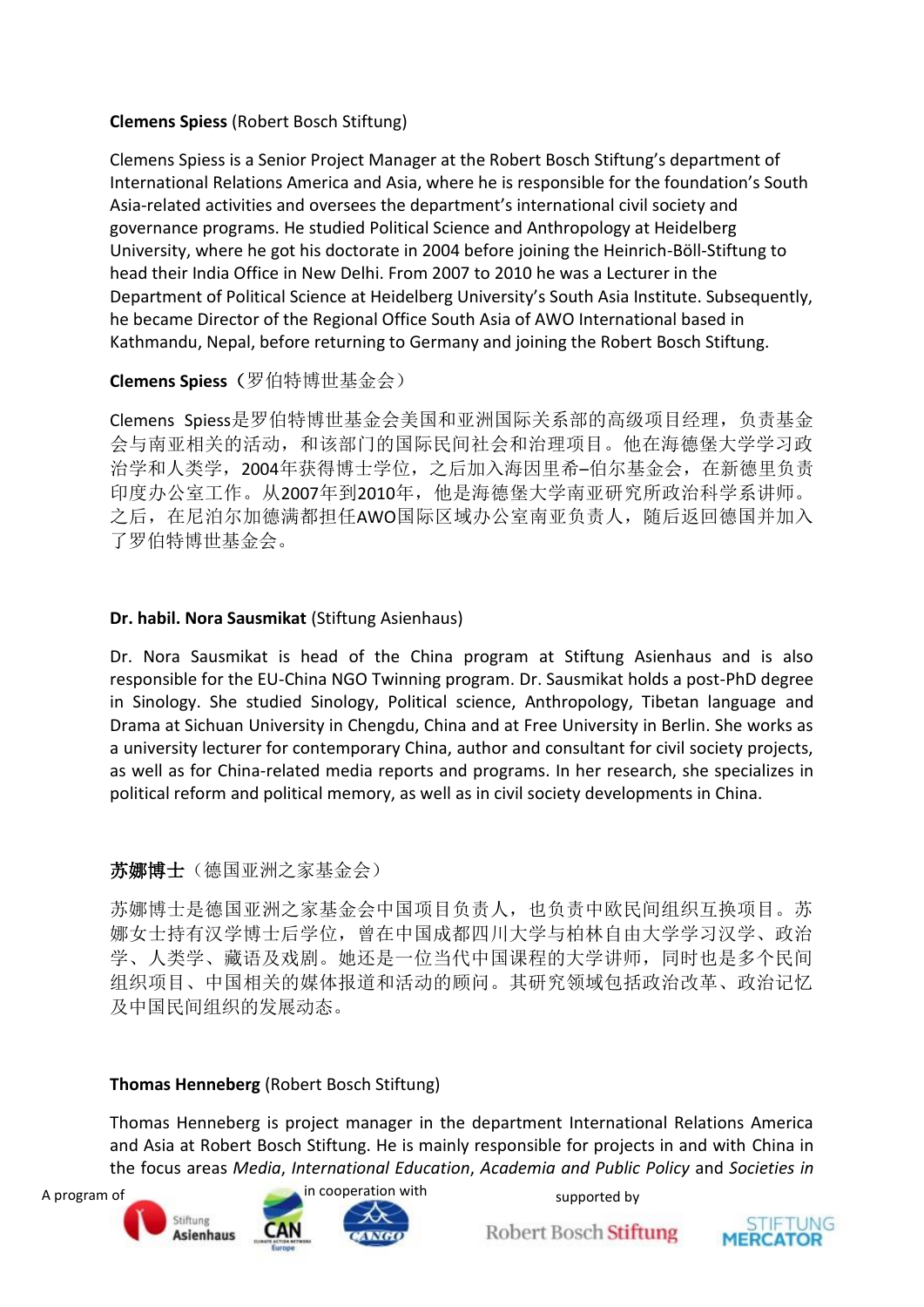*Transformation*. Prior to his entry in the foundation he gained relevant working experience in the East Asia division of the Federal Foreign Office and for the German Institute for International and Security Affairs (Stiftung Wissenschaft und Politik, SWP) in Berlin. Henneberg holds an M.A. in International Relations from the School of International Studies at the University of Dresden, as well as an undergraduate degree in International Cultural and Business Studies from the University of Passau. During his academic studies, his main regional focus was on East Asia and the United States. He studied in Germany, Japan and the United States and wrote his master's thesis on China's geopolitical role in the  $21<sup>st</sup>$  century.

### **Thomas Henneberg**(罗伯特博世基金会)

Thomas Henneberg 是罗伯特博世基金会的美国和亚洲国际关系部项目经理。他主要负 责与中国相关的媒体、国际教育、学术、公共政策和社会转型的项目。在他进入基金 会之前,他在联邦外交部东亚司以及在柏林的德国国际和安全事务研究所

(StiftungWissenschaft und Politik, SWP)获得了相关工作经验。Henneberg 持有过德累 斯顿大学国际关系学院硕士学位和帕绍大学国际文化和商业研究本科学位。在他的学 术研究过程中,主要区域重点是东亚和美国。他曾在德国、日本和美国学习,并且撰 写了硕士论文《中国在 21 世纪的地缘政治作用》。

**Elena Bixel** (Climate Action Network Europe)

Elena Bixel is Coal Policy Officer with CAN Europe, based in the Berlin office. Before joining CAN in July 2015, she worked for Climate Alliance Germany as part of their European coal coordination. Both in her previous workplace and at CAN, she has been responsible for coordinating a Europe-wide NGO coal network in its efforts to achieve a full phase-out of coal at national as well as the EU levels. Elena Bixel holds a Master's degree in Political Science from FreieUniversität Berlin.

**Elena Bixel** (欧洲气候行动网络)

Elena Bixel 是欧洲气候行动网络(CAN Europe)柏林办公室的煤炭政策官员。在 2015 年 7 月加入欧洲气候行动网络之前,她曾在德国气候联盟工作,负责欧洲煤炭协调工 作。在德国气候联盟和在欧洲气候行动网络,她一直负责协调一个欧洲非政府组织的 煤炭网络,以努力实现在国家和欧盟层面全面取消煤炭的目标。 Elena Bixel 拥有柏林 自由大学政治学硕士学位。

#### **Nelly Grotefendt** (Forum Umwelt und Entwicklung)

Nelly Grotefendt is the Policy Officer for International Trade Policy with the Forum on Environment & Development. She coordinates the German coalition against TTIP & CETA, the working group on trade and the working group on agriculture and nutrition.

The German Forum on Environment & Development was founded on December 12th 1992 after the UN conference on Environment and Development ("Rio"). Its purpose is to coordinate German NGOs in international political processes on sustainable development.

![](_page_9_Picture_11.jpeg)

![](_page_9_Picture_14.jpeg)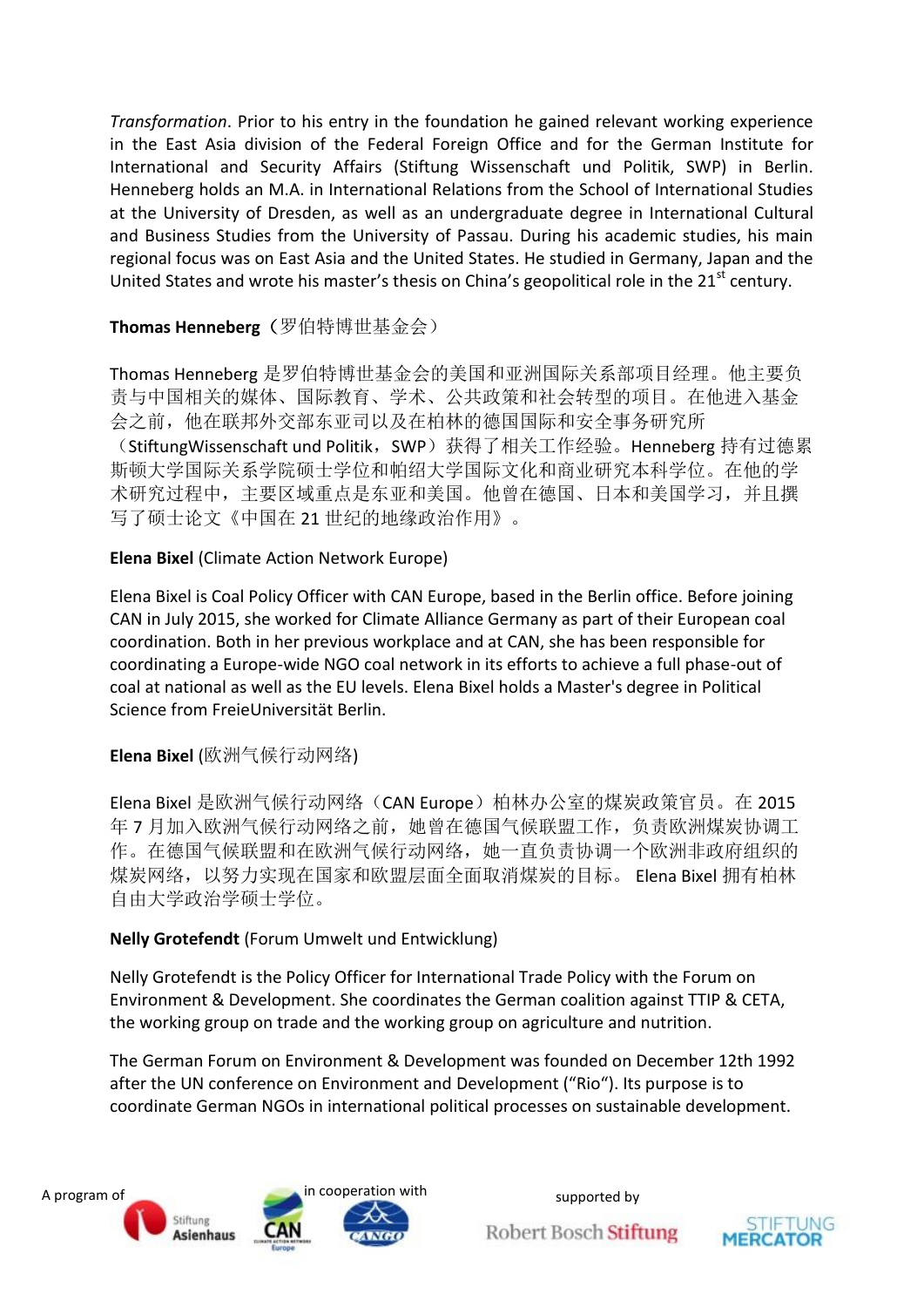#### **Nelly Grotefendt** (Forum Umwelt und Entwicklung)

Nelly Grotefendt 是国际贸易政策和环境与发展论坛的政策官员。目前协调德国联盟反 对 TTIP&CETA、贸易工作组和农业和营养工作组的工作。德国环境与发展论坛在 1992 年 12 月 12 日成立于联合国环境与发展会议(里约)之后。其目的是在可持续发展的 国际政治进程中协调德国的非政府组织工作。

#### **Denis Petri** (Volksentscheid Fahrrad)

The Berlin Bicycle Referendum is the world's first citizen-initiated cycling referendum. The initiative is passionately pursuing the goal of making Berlin more bicycle friendly by channeling popular support for a sustainable and healthy city. The Berlin Bicycle Referendum is the most recent initiative aiming to shape and influence urbanization processes in Berlin by means of direct democracy. Denis Petri works as a city guide. He studied chemistry, historical urban studies, and did research on the history of urban mobility.

Denis Petri (欧洲自行车公投)

柏林自行车公投(Berlin Bicycle Referendum)是世界上第一个由公民发起的自行车公投。 该倡议为追求使柏林变得自行车友好的目标,引导公众支持一个可持续和健康的城市。 柏林自行车基础设施公投是最近的倡议,旨在通过直接民主形式制定和影响柏林的城 市化进程。 Denis Petri 工作是一名城市导游。他研究过化学、历史城市化和城市化流 动性的历史。

## **Louisa Kistemaker**(a tip tap e.V.)

Louisa Kistemaker has recently started a PhD in water governance at University of Twente, Netherlands, where she uses performative inquiry and arts-based methods in order to analyse how knowledge frames - in terms of knowledge types and sources - can be bridged in a sustainable development context. She is especially interested in tacit knowledge aspects.

A tip: tap is an association promoting tap water consumption in Germany. By promoting the consumption of tap water a lot of subjects related to sustainable consumption and lifestyles can be addressed such as plastic bottles and pollution or climate change. Louisa has participated in the Twinning exchange in 2015 for a tip: tap with the partner organization Ecowatch. Together with two other twinners from 2015, Evergreen Center for Sustainable Development and FCASEC, they organized a follow up project, a festival on arts based methods, nonformal education and sustainability in Beijing in October 2016.

#### **Louisa Kistemaker** (a tip tap e.V.)

Louisa Kistemaker 最近在荷兰的特温特大学攻读水治理博士学位, 在那里她使用表演性 探究和基于艺术的方法分析知识框架,把知识类型和来源在可持续发展的背景下相连 接。她对隐性知识方面特别感兴趣。

提示:"水龙头"是德国促进自来水消费的协会。通过推动自来水的消费,推动许多与 可持续消费和生活方式相关的议题,如塑料瓶、污染或者气候变化等。 Louisa 在 2015 年参加了中欧民间组织互换项目(提示: 与合作组织 Ecowatch 互换), 与来自 2015

![](_page_10_Picture_12.jpeg)

![](_page_10_Picture_15.jpeg)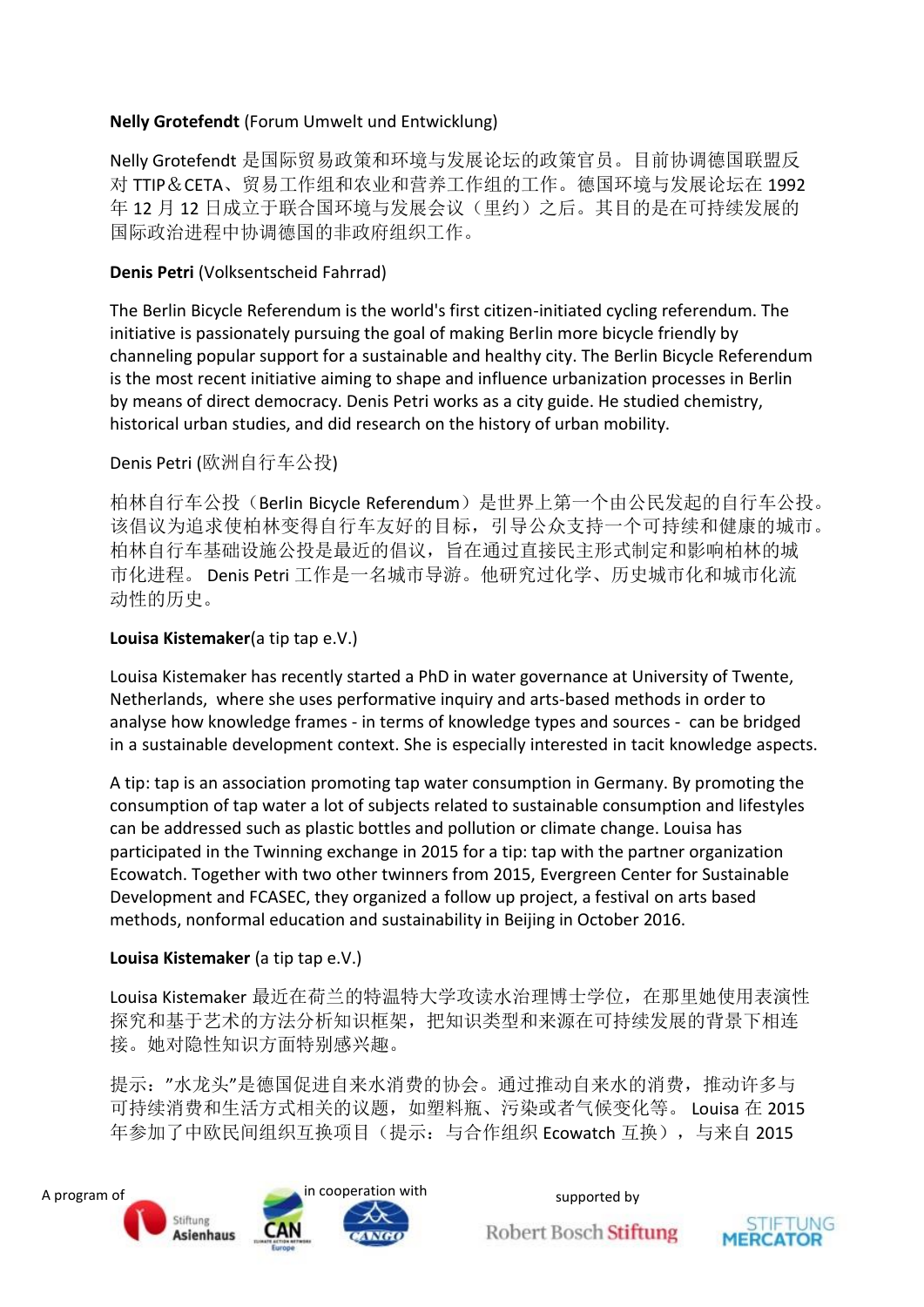年的另外两个同伴,常青可持续发展中心和 FCASEC,开发了一个后续项目, 于 2016 年 10 月在北京组织一个关于艺术基础方法、非正规教育和可持续发展的艺术节。

#### **Luise Körner**(Save our Seeds)

LuiseKörnerstarted to work at SOS and "MeineLandwirtschaft" 2012 in various capacities as an organizer and project manager. Previously she studied at Berlins Humboldt University and has worked in the film and photo business. She is presently responsible for the 2000m2 project, its website and social media as well as the experimental field in Berlin, which has been started in March 2014. She also helps as an editor of the ARC2020 website. Learning about campaigning on food and agriculture and the environmental problems in a different cultural context would greatly enhance her global perspective, which she would be keen to expand in the context of the SOS work. Save Our Seeds (SOS) was created in 2002 by the Foundation on Future Farming as its Berlin based campaign office. Over 250.000 individuals and 300 organizations with a combined membership of more than 25 million European citizens support the Save Our Seeds petition for GMO Free Seeds, which has since become the official position of most European governments and the European Parliament and which was successfully defended at EU level.

#### **Luise Körner** (保存我们的种子)

Luise Körner 2012 年开始在保存我们的种子(SOS)和的"MeineLandwirtschaft"工作, 具 有各种资源并担任组织者和项目经理。之前,她在伯林斯洪堡大学学习,接着从事电 影和照片业务。她目前负责一个叫做 2000m2 的项目,包括网站、社交媒体和柏林实 验田。她还做过 ARC2020 网站的编辑。学习食物、农业和及不同文化背景下的环境问 题的学习经历将极大提高她的全球视野,她热衷于在 SOS 工作的背景下扩大其影响力。 保存我们的种子(SOS)于 2002 年由未来农场基金会作为其柏林运动的办公室发起成 立。超过 250,000 人、300 个组织包含超过 2500 万欧洲公民联盟支持保存我们的种子 (SOS)转基因无籽种子的请求,这已经成为大多数欧洲政府和欧洲议会的官方立场。

#### **Twinning Participants** 互换伙伴简介

Environment and Social Justice 环境和社会正义主题

#### **BalkanKids Foundation (Bulgaria) &Lingnan Partner Community Support Centre (Guangzhou)**

Exchange topics: sexual education, education on non-violent behavior, and technology addiction prevention for marginalized youth

The BalkanKids Foundation from Varna, Bulgaria was founded in 2004. Their work is focused on young people from disadvantaged economic backgrounds, orphanages and those trying to overcome addictions. The foundation's aim is the prevention of risky behavior in youth by developing programs for inclusion and social leadership. They manage foster homes, day care centers and other social institutions.

![](_page_11_Picture_10.jpeg)

![](_page_11_Picture_13.jpeg)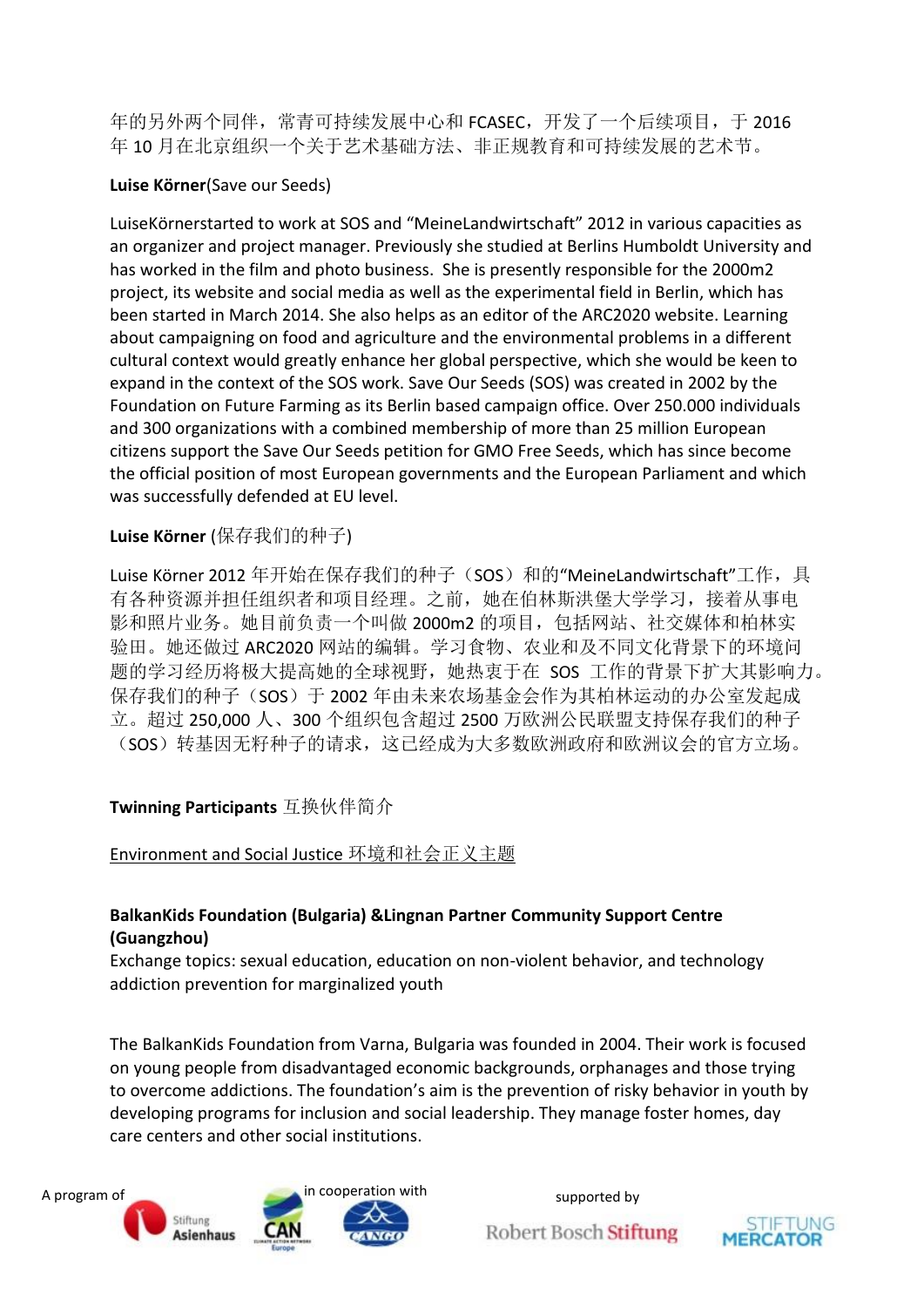Ms. AntoanetaPophlebarova is both the owner and administrative director of a language center, as well as the President of BalkanKids Foundation. Ms. Pophlebarova writes funding applications for BalkanKids projects, directed at various international programs, and coordinates the activities of European Voluntary Service volunteers among the social care centers in town. Since 2004, she has been the foundation's project manager for all international projects. From 2011 to 2015, she was the European youth coordinator of a large international organization, People to People International, and is currently a member of their Board of Trustees.

Lingnan Partner Community Support Centre with its five full-time, nine part-time employees and 37 volunteers is China's biggest NGO working mainly on sexual health services and education. Based in Southern China, the organization was founded in 2007 and works closely with the Guangdong Provincial Department of Education, Guangdong Family Planning Association and other institutions, enabling them to reach China's youth with their educational programs.

Ms. Yao Zhilu is a final-year student at the City College of Dongguan University of Technology. Since 2013, she has been the Director of the Xinmiao social service center. From 2013 to 2016, she has been the College Project Joint Coordinator. Since 2015, she belongs to the key student staff of Lingnan Partner Community Support Centre. Her professional courses focus on adolescent social work, group work and community work, social science and psychology. Her self-study courses focus on pedagogy and computers. She has won numerous academic and professional awards.

Balkan 儿童基金会(保加利亚)&岭南伙伴社区支持中心(广州) 互换议题:边缘化青少年性教育、非暴力行为教育与科技成瘾预防。

来自保加利亚瓦尔纳的 Balkan 儿童基金会成立于 2004 年。Balkan 儿童基金会主要致力 于关注来自经济贫困家庭、孤儿院及这些尝试克服成瘾的青少年。基金会旨在通过开 发社会包容和社会领袖项目,预防青少年的危险行为。基金会负责管理寄养家庭、日 托中心等社会机构。

Antoaneta Pophlebarova 女士是一家语言中心的所有人和行政主管,同时也是 Balkan 儿 童基金会主席。Pophlebarova 女士负责为 Balkan 儿童基金会项目编写筹资申请, 指导 各类国际项目,同时协调镇上社会服务中心欧洲志愿服务志愿者的活动。自 2004 年以 来,Pophlebarova 女士一直担任 Balkan 儿童基金会所有国际项目的项目经理。2011- 2015 年间,她曾为国际国民外交协会(PTPI,一家大型国际组织)的欧洲青年协调人, 目前为该组织董事会成员。

岭南伙伴社区支持中心(聘有 5 位全职职员、9 位兼职职员及 37 位志愿者), 是中国 专注于性健康服务和教育的最大民间组织。位于中国南方的岭南伙伴社区支持中心成 立于 2007 年, 其与广东省教育厅和广东省计划生育协会等机构开展密切合作, 推动中 国的青少年参与其教育项目。

姚芷潞女士是即将从东莞理工学院城市学院毕业的一名学生。自 2013 年以来, 她一直 担任新苗社会服务中心的负责人。2013-2016 年间,她还一直是学院项目的联合协调人。

![](_page_12_Picture_8.jpeg)

![](_page_12_Picture_11.jpeg)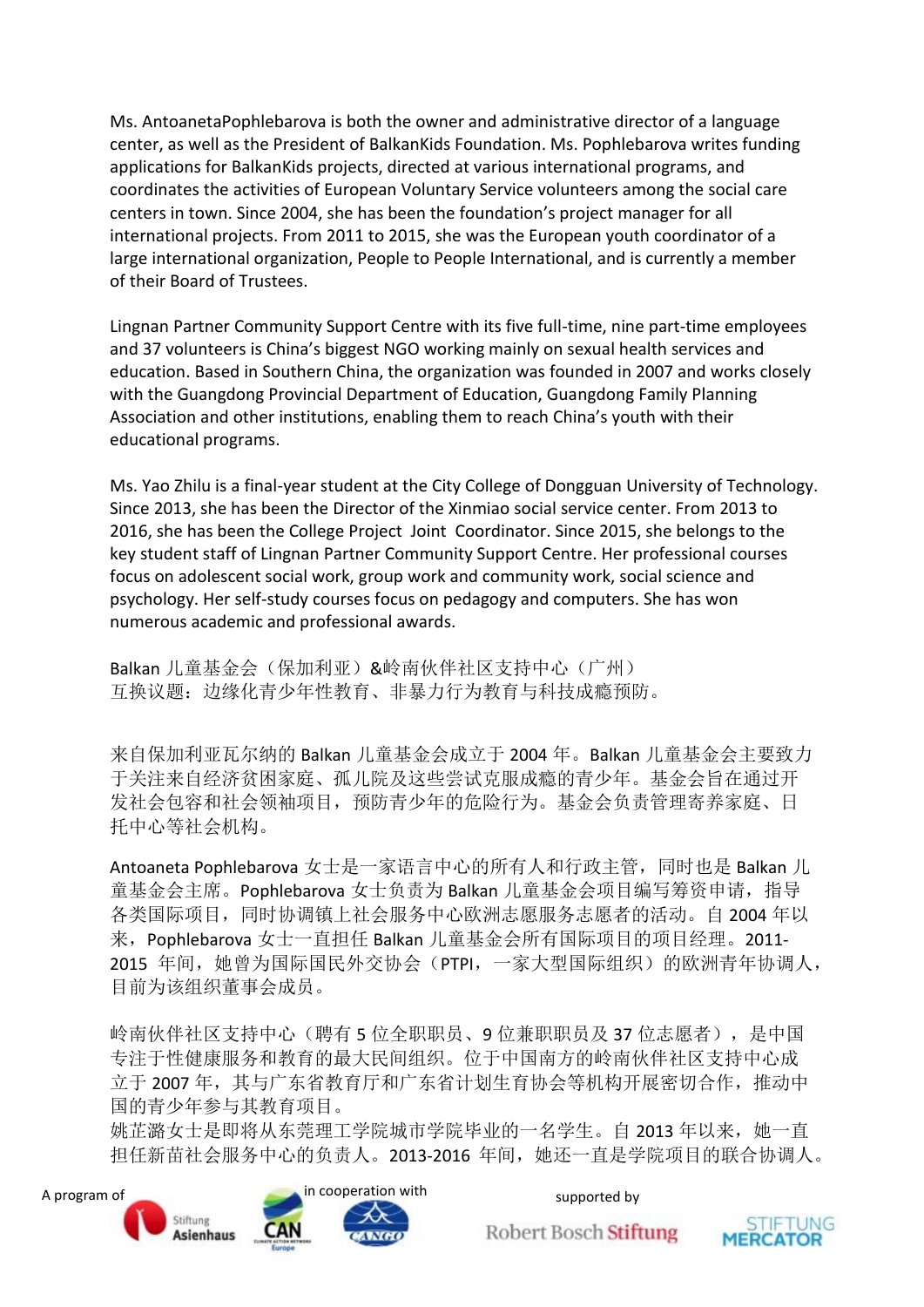自 2015 年起,她加入岭南伙伴社区支持中心成为其中一位主要的学生职员。她的专业 课程主要涉及青少年社会工作、小组工作和社区工作、社会学及心理学。她的自学课 程则主要涉及教育学和计算机。此外,她还荣获广东省第一届魅力讲师大赛二等奖并 担任省教育厅及省计划生育协会同伴教育认证师资。

#### **Instituto Internacional de Derecho y Medio Ambiente (Spain) & Center for Legal Assistance to Pollution Victims (Beijing)**

Exchange topics: comparing the Environmental Public Litigation System (EPIL System) in the EU and China; establishing an online platform on environmental public interest litigation cases worldwide

The InstitutoInternacional de Derecho y Medio Ambiente (IIDMA) is a nonprofit organization registered in Spain and established in December of 1996. It was accredited to the Governing Council of the United Nations Environmental Program (UNEP) in 1998 and, in 2001, was declared a public utility by the Spanish Ministry of Home Affairs. IIDMA's mission consists of contributing to the protection of the environment and promoting sustainable development.

Ms. Alba Iranzo is a junior lawyer at IIDMA. MsIranzo holds a joint degree in Law and Journalism from Charles III University of Madrid (2013) and an LL.M in Environmental Law and Sustainability from Kingston University of London (United Kingdom). Furthermore, she was a student in the Specialization Program in Environmental Law and International Cooperation at the Externado University of Colombia.

Ms. Carlota Ruiz-Bautista is a junior environmental lawyer at IIDMA. She joined IIDMA in September 2014 and has collaborated in different projects oriented towards the implementation of EU environmental law in Spain. Ms. Ruiz-Batista holds a degree in Law and Political Science from the Universidad Autónoma de Madrid and has completed a specialization course in Environmental Law from the School of Legal Practice in Madrid.

The Centre for Legal Assistance to Pollution Victims (CLAPV) was established in 1998 with a focus on safeguarding environmental rights. CLAPV is a research institution working on environmental and natural resource law and consists mainly of 25 legal experts and attorneys willing to deal with public interest cases. They organize research on environmental legislation and its implementation, promote international academic exchange and launch professional training programs.

Ms. Zeng Yaping is a student at the China University of Political Science and Law where she passed the BAR in 2013. She specializes in Environment and Resources Protection Law and has work experience in research on China's public interest litigation system, publishing several papers about this topic. As of January 2016, she is the leader of the Innovation Fund Projects of Masters. Since March 2016, she has participated in projects of the Ministry of Environmental Protection and is active in the projects of the Water Resources Development Research Center and the Environmental Planning Institute of Environmental Protection.

![](_page_13_Picture_8.jpeg)

![](_page_13_Picture_9.jpeg)

![](_page_13_Picture_10.jpeg)

![](_page_13_Picture_13.jpeg)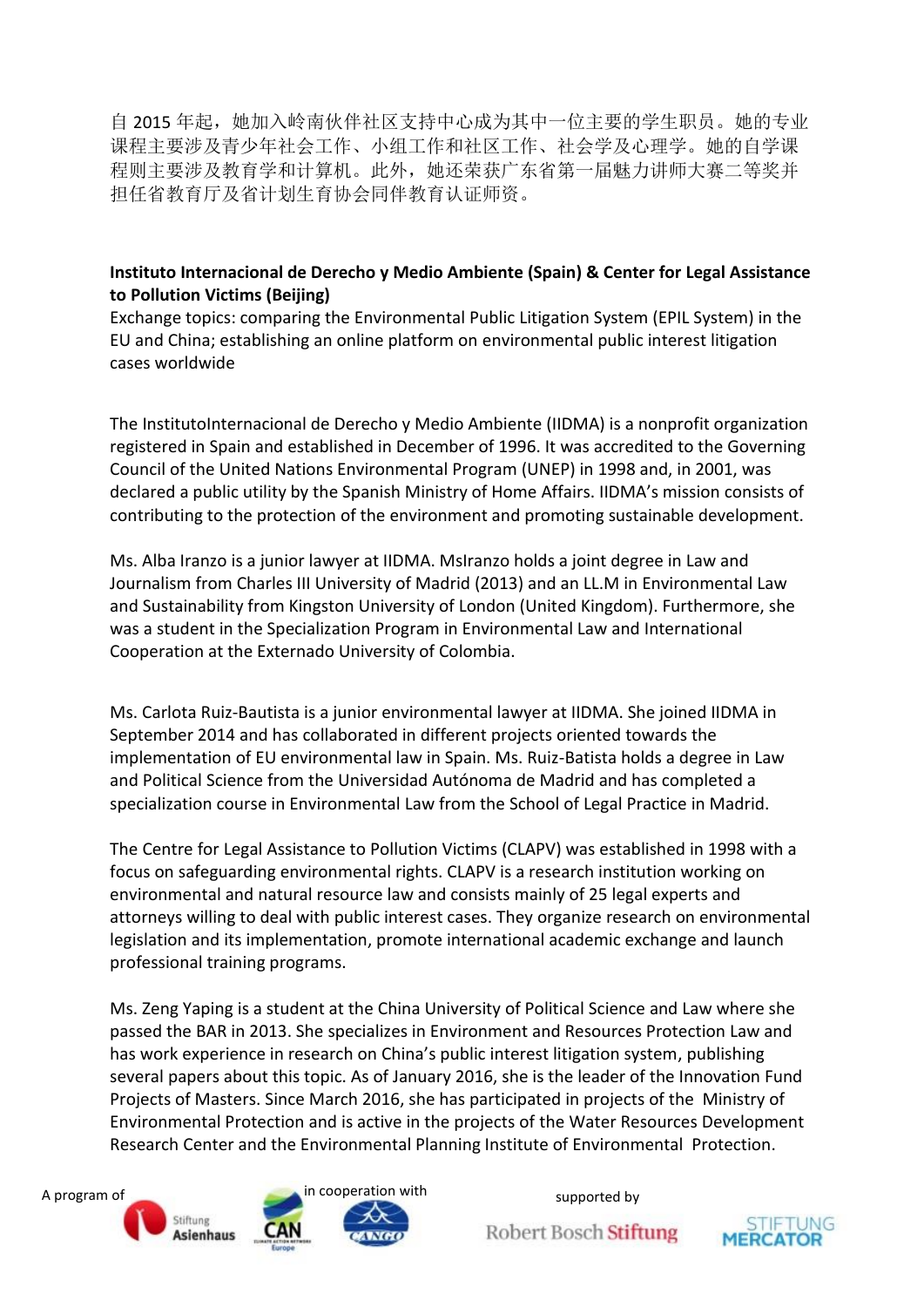Instituto Internacional de Derecho y Medio Ambiente(西班牙)&污染受害者法律帮助中 心(北京) 互换议题:比较中欧环境公益诉讼制度(EPIL 制度);建立全球在线环境公益诉讼案 件平台

Instituto Internacional de Derecho y Medio Ambiente (IIDMA) 是一家在西班牙注册的、 创立于 1996年12月的非营利性组织。1998年, IIDMA 获得联合国环境规划署理事会 的认可, 2001 年, 西班牙内政部宣布 IIDMA 为一家公用事业公司。IIDMA 的宗旨是, 促进环境保护与可持续发展。

Alba Iranzo 女士是 IIDMA 的一名初级律师。MsIranzo 曾获得马德里卡洛斯三世大学法 律与新闻联合学位(2013 年)、英国伦敦金斯顿大学环境法与可持续性法学硕士学位。 此外,她还曾为哥伦比亚 Externado 大学环境法与国际合作专业的学生。

Carlota Ruiz-Bautista 女士是 IIDMA 的一名初级环境律师。她于 2014 年 9 月加入 IIDMA, 参与了在西班牙实施欧盟环境法的多项项目。Ruiz-Batista 女士持有马德里自治大学法 学和政治学学位,同时完成了马德里法律实务学院环境法的专业课程。

污染受害者法律帮助中心(CLAPV)建立于 1998年,主要致力于保障环境权益。CLAPV 是一家专注于环境和自然资源法规的研究机构, 旗下有 25 名法律专家和律师来处理公 益案件。他们将组织环境立法和执法研究,促进国际学术交流,并发起专业培训项目。 曾娅平女士是中国政法大学的一名学生,其在 2013 年通过了律师考试。她的专业方向 为环境与资源保护法,拥有中国公益诉讼制度研究相关的工作经验,同时发表了有关 这一主题的多篇论文。自2016年1月起,她开始担任研究生创新基金项目负责人。自 2016年3月起,她参与了环境保护部的多个项目,同时还积极参与水利部发展研究中 心与环境保护部环境规划院的相关项目。

#### **Collaboration Centre on Sustainable Consumption and Production (Germany) & P8 (Changsha)**

Exchange topics: establishing sharing economies by utilizing and monetizing idle resources; sharing ideas on car sharing, space sharing, co-housing

The Collaboration Centre on Sustainable Consumption and Production (CSCP) was founded in 2005 and has a staff of 33. CSCP is a well-established organization that focuses on supporting companies and institutions in developing and implementing strategies on sustainability. To that end, CSCP cooperates with national and international government bodies, accumulating extensive knowledge and experience in bringing sustainable development into the fields of politics, societies and business.

Ms. Yang Deng has held the position of student assistant for the Director of CSCP since August 2013, following an undergraduate degree in Finance and Environmental Science and a postgraduate degree in Environmental Studies. She has also been an environmental consultant intern (January 2013-May 2013) and a consultant (August 2013-January 2014) at

![](_page_14_Picture_9.jpeg)

![](_page_14_Picture_12.jpeg)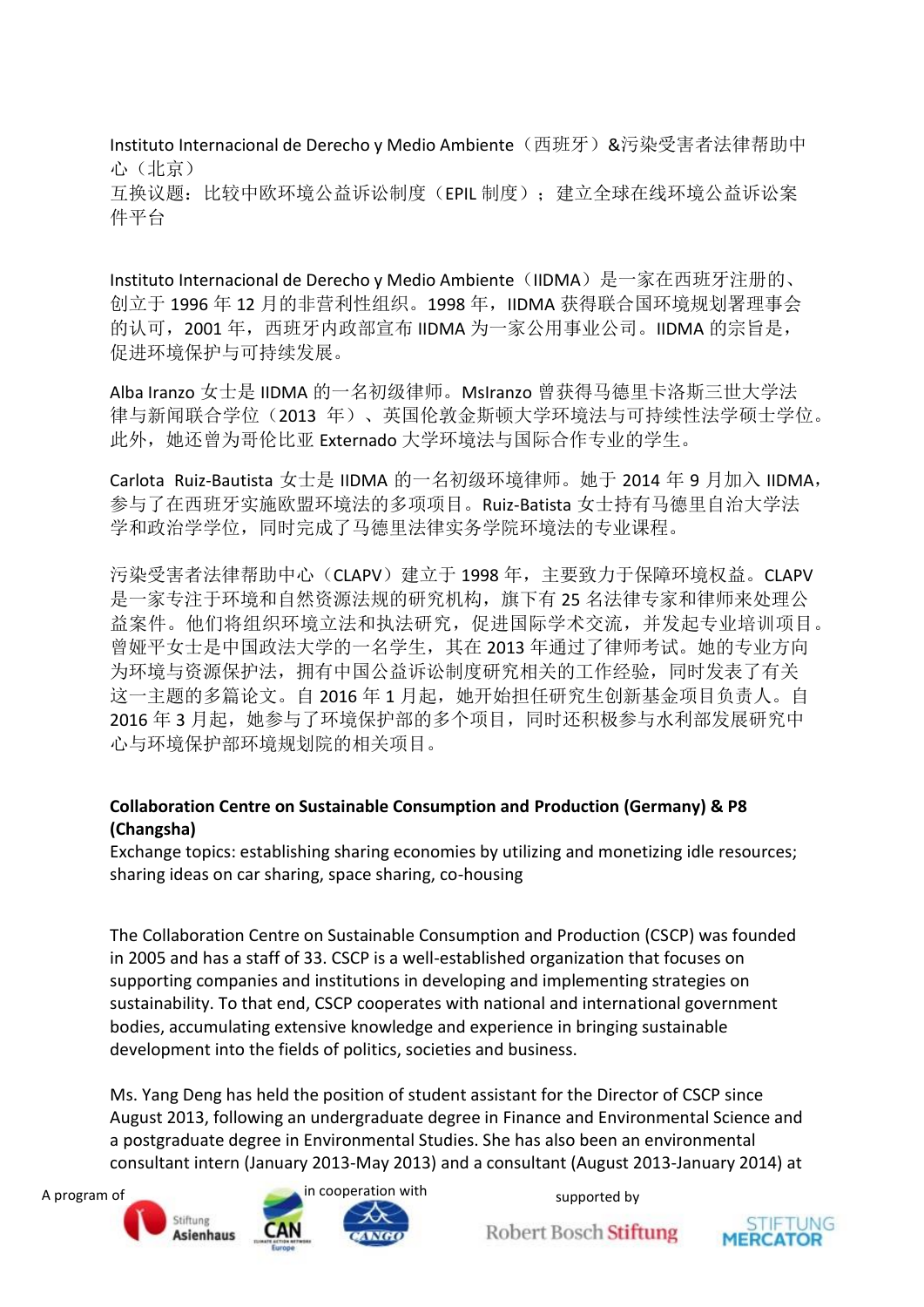CSCP. Therefore, Ms. Yang has a good overview of the CSCP competencies and strategies. She is experienced in conducting research and developing proposals concerning environmental issues such as sharing economy and sustainability and is in regular contact with companies, organizations and experts.

P8, from Hunan, South China, is a social enterprise working on testing, prototyping and scaling up sustainable future communities. Its living lab approach combines "establishing hardware", including space, architecture, design and construction, with "developing software", like implementation among communities. P8 engages and develops communities by fostering informed interactions, thereby driving behavioral change.

Mr. Sheng Bo has held the position of project coordinator at P8 since September 2015 and has an undergraduate degree in Life Science, which he obtained at Hunan Normal University. He has been actively engaged in voluntary work since May 2013 at various organizations, e.g. Green Hunan and Huxiang Nature, where the focus is environmental protection and nature education. He was a council member of the Changsha Wildlife Conservation Association from September 2014 to August 2015, where he worked in wetland and wildlife protection.

可持续消费与生产合作中心(德国)& P8 星球(长沙) 互换议题:通过闲置资源利用和货币化来建立共享经济;分享拼车、空间共享与共居 相关的想法

可持续消费与生产合作中心(CSCP)创立于 2005 年,聘有 33 位职员。CSCP 是一家致 力于帮助公司和机构制定和实施可持续发展战略的完善组织。CSCP 与国内外政府机构 合作,在将可持续发展纳入政治、社会和商业领域方面积累了丰富的知识和经验。 邓阳女士自 2013 年 8 月以来担任 CSCP 主任学生助理一职,其获得了金融和环境学学 士学位及环境学硕士学位。2013 年 1-5 月, 她曾为 CSCP 实习环境顾问, 2013 年 8 月-2014 年 1 月正式担任顾问一职。因此, Yang 女士熟知 CSCP 的能力和战略。她还曾开 展共享经济与可持续发展等环境问题相关的研究,并制定相关建议书,与公司、组织 和专家保持着经常联系。

中国湖南的 P8 星球是一家专注于测试、研究和推广可持续未来社区的社会企业。其逼 真的实验室方法将"建立软件"(包括空间、建筑、设计与施工)与"开发软件"(如社区 实施)相结合。P8 星球通过鼓励知情互动、促进行为转变的方式来促进社区参与及发 展。

盛波先生自 2015 年 9 月起开始担任 P8 星球项目协调人一职, 其持有湖南师范大学生 命科学学士学位。自 2013 年 5 月以来,他一直积极参与绿色潇湘和湖湘自然等组织的 志愿工作,这些组织主要致力于环境保护和自然教育工作。2014 年 9 月-2015 年 8 月, 他曾为长沙市野生动植物保护协会理事会成员,负责开展湿地和野生动植物保护工作。

![](_page_15_Picture_7.jpeg)

![](_page_15_Picture_10.jpeg)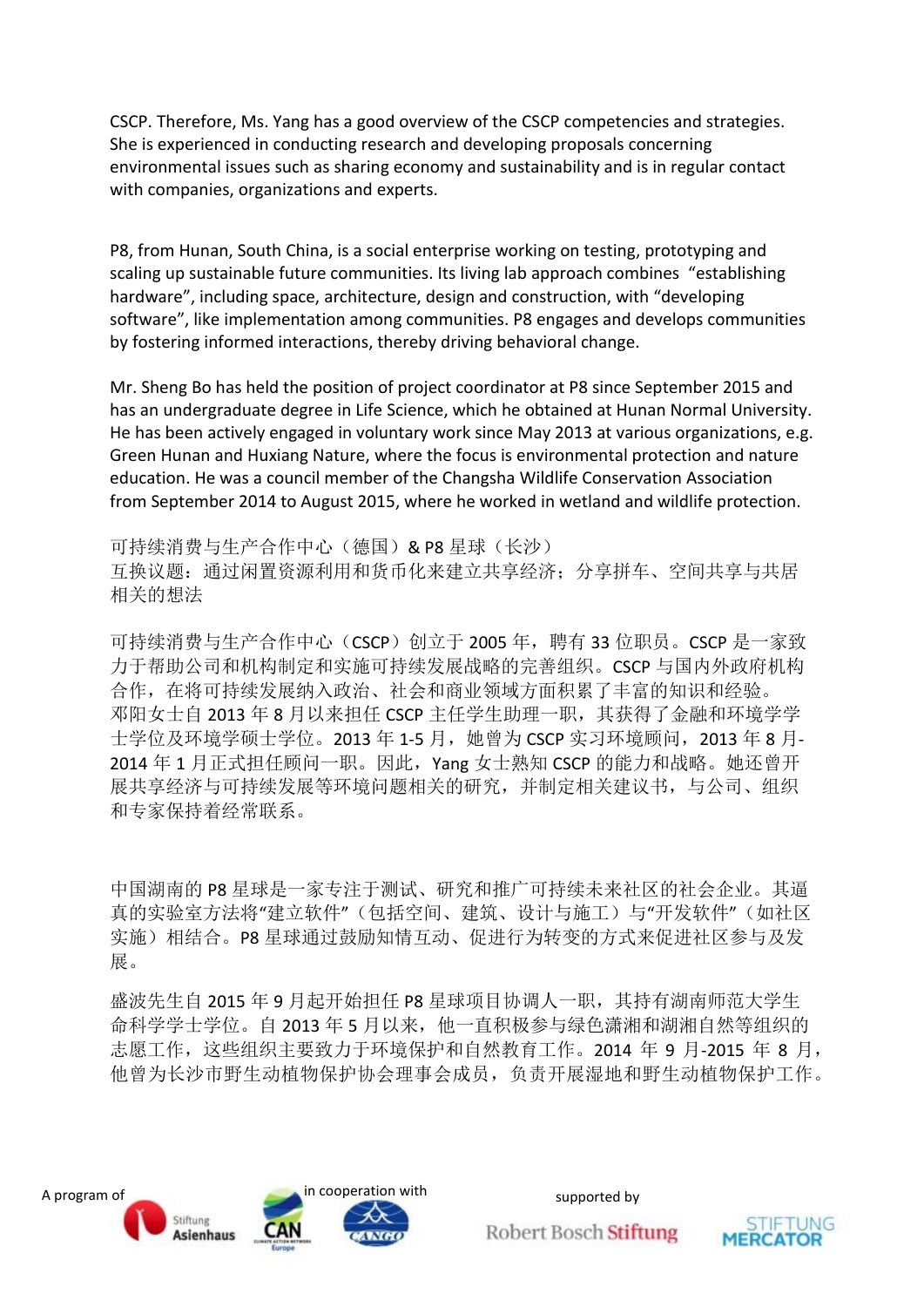#### **Wuppertal Institut für Klima, Umwelt und Energie (Germany) & BlueSky4Children (Shanghai)**

Exchange topics: circular economy, establishing a global sustainable clothing network, improving the clothing lifecycle, implementing sustainable clothing management, introducing recycling solutions based on fiber sorting

The Wuppertal Institut für Klima, Umwelt und Energie designs transitions towards sustainable development. It aims to generate practical and actor-oriented solutions for environmental issues on a local, as well as on a global level, and is organized into four research groups: Future Energy and Mobility Structures; Energy, Transport and Climate Policy; Material Flows and Resource Management; Sustainable Production and Consumption.

Ms. Monika Wirges holds a diploma of engineering in Biochemical Engineering and is a member of the research group "Sustainable Production and Consumption". She has been dealing with sustainability issues, especially the assessment of different products and their application by, for example, evaluating the material and its carbon footprint.

Ms. Susanne Fischer holds a bachelor's degree in Business Administration with a focus on Industrial and Production Management. In 2010, she started to work as a research assistant and is currently a research fellow in the research unit "Circular Economy". Her scope of work covers the qualitative assessment of European research and innovation policy interventions in the field of systematic eco-innovation in support of realizing a circular economy.

Founded in 2015, BlueSky4Children is a growing grassroots NGO based in Shanghai. Its main focus is on prolonging the lifecycle of clothes. The organization works on clothes recycling, starting with door-to-door collections and continuing with recycling bin management, remake workshops, etc. The organization has built a platform called "Two Pinecones", which is the first and only non-profit door-to-door clothes collection platform in China.

Ms. Zhao Chunyan graduated from Shanghai University in 2015. The topic of her thesis was "NGO brand promotion strategy". Since joining BlueSky4Children in 2016, she has been responsible for volunteer management and project management and organizes more than two volunteer activities per week. She is actively participating in promoting the BlueSky4Children recycling platform and is also involved in other volunteer activities. Ms. Zhang Lingling was a student at Durham University and Fudan University. She lived and worked in the UK for ten years as senior audit manager. She finished her Bachelor's degree in 2002 and worked for Deloitte Shanghai from 2002 to 2004. In 2005, she finished her Master's degree at Durham University and, after that, worked in different companies in the time period from 2005 to 2014. In 2015, she founded BlueSky4Children.

伍珀塔尔气候、环境与能源研究所(德国)&宝贝爱蓝天(上海) 互换议题:循环经济、建立全球可持续衣物网络、改善衣物生命周期、实施可持续的 衣物管理、引进基于纤维分类的回收解决方案

![](_page_16_Picture_8.jpeg)

![](_page_16_Picture_11.jpeg)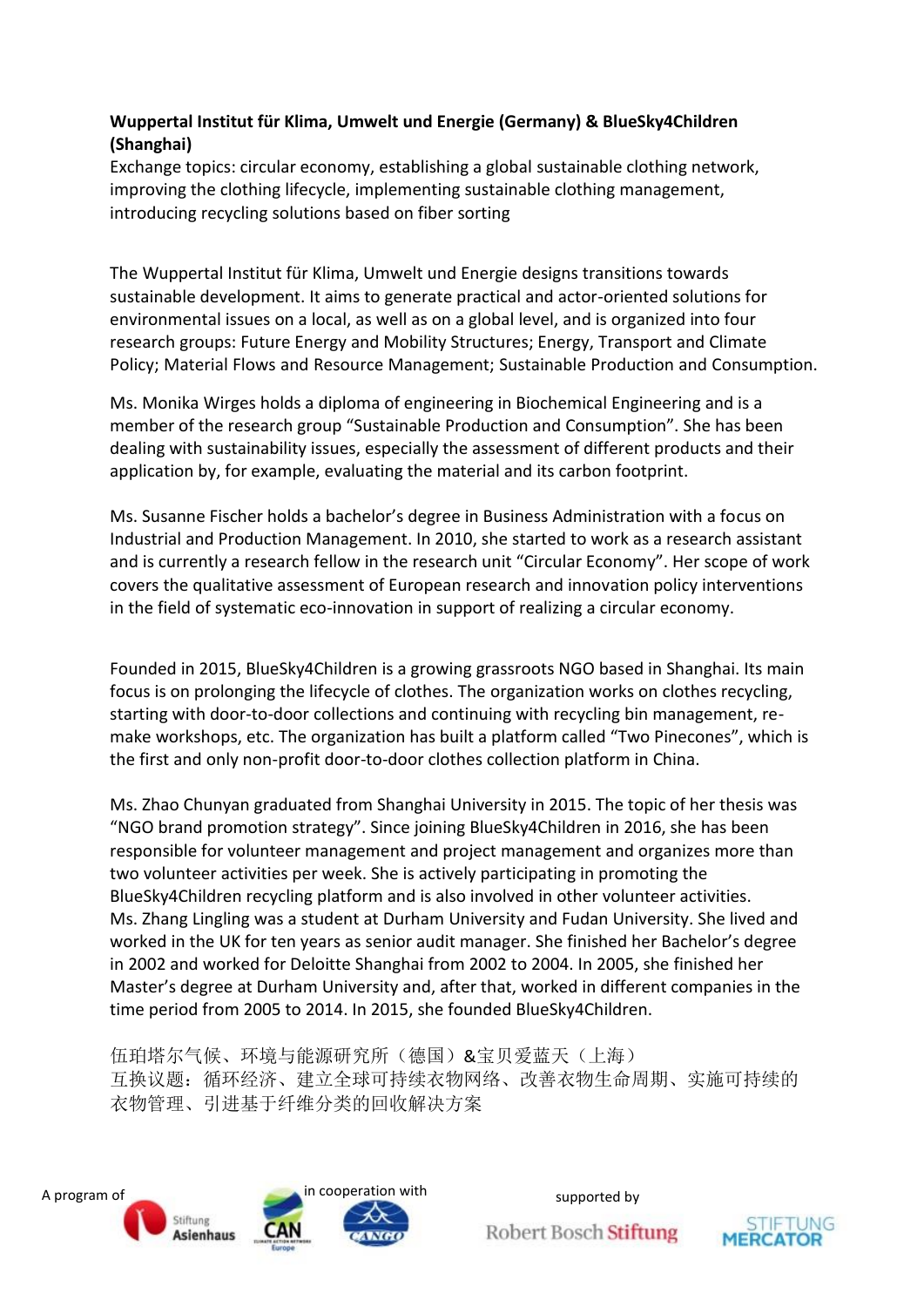伍珀塔尔气候、环境与能源研究所是一家专注于研发可持续发展转型的科研机构。其 目标是为地方及全球环境问题提供实用的行动解决方案,由以下四个研究小组构成: "未来能源与流动结构";"能源、交通运输与气候政策";"材料流动与资源管理";"可 持续生产与消费"。

Monika Wirges 女士持有生化工程文凭,是"可持续生产与消费"研究小组的成员。她一 直专注于处理可持续发展问题,尤其是对不同产品及其应用的评价。如评估原料及其 碳足迹。

Susanne Fischer 女士持有工商管理学士学位(侧重于工业和生产管理)。2010 年, 她 开始担任助理研究员一职,目前为"循环经济"研究部门的一名研究员。其工作领域包 括:对有利于实现循环经济的系统生态创新领域的欧洲研究和创新政策干预措施开展 定性评估。

宝贝爱蓝天,创立于2015年,是上海一家正在发展当中的基层民间组织,其主要专注 于延长衣物的生命周期。宝贝爱蓝天从事衣物回收工作,包括上门收集衣物、回收站 管理、再制作车间等。宝贝爱蓝天还建立了"两个松果"平台,是国内唯一一个非营利 性质的衣物上门回收公益平台。

赵春艳女士 2015 年毕业于上海大学。其论文主题为"民间组织品牌推广战略"。自 2016 年加入宝贝爱蓝天以来,她一直负责志愿者管理和项目管理工作,每周组织两次以上 的志愿者活动。她还积极参与推广宝贝爱蓝天回收平台及其它志愿者活动。

张玲玲女士毕业于英国杜伦大学和复旦大学。她曾担任高级审计经理,在英国生活和 工作了十年之久。她在 2002 年获得了复旦大学学士学位,2002-2004 年曾在德勤管理 咨询(上海)有限公司任职。2005 年,她获得了杜伦大学硕士学位,2005-2014 年间, 曾在英国多家公司任职。2015 年,她创立了宝贝爱蓝天。

**Bund Heimat und Umwelt (Germany) & Friends of the Old Village (Shenzhen)** Exchange topics: preservation of rural landscapes and historical and/or listed buildings in rural areas, social innovation through the re-use of (historical) buildings

Founded in 1904, the main focus of Bund Heimat und Umwelt (BHU) is the conservation of cultural landscapes, nature, historical monuments and sites for the protection of regional languages and traditional customs. The organization also works on involving the local population in securing a basis for a habitable environment and in reinforcing regional identities. BHU is the umbrella organization of the local history and citizens' societies in the Federal Republic of Germany.

Ms. Florence Nick holds a bachelor's degree in Geography and has worked for Bund Heimat und Umwelt in Bonn on architecture and cultural landscapes since December 2014. She works there as a student assistant and project associate, and is responsible for editorial work and planning, as well as for the organization of events and projects. She has done internships in organizations such as the Ford-Werke GmbH in Cologne and the Federal Institute for Research on Building, Urban Affairs and Spatial Development in Bonn. Her bachelor's thesis

![](_page_17_Picture_9.jpeg)

![](_page_17_Picture_10.jpeg)

![](_page_17_Picture_11.jpeg)

![](_page_17_Picture_14.jpeg)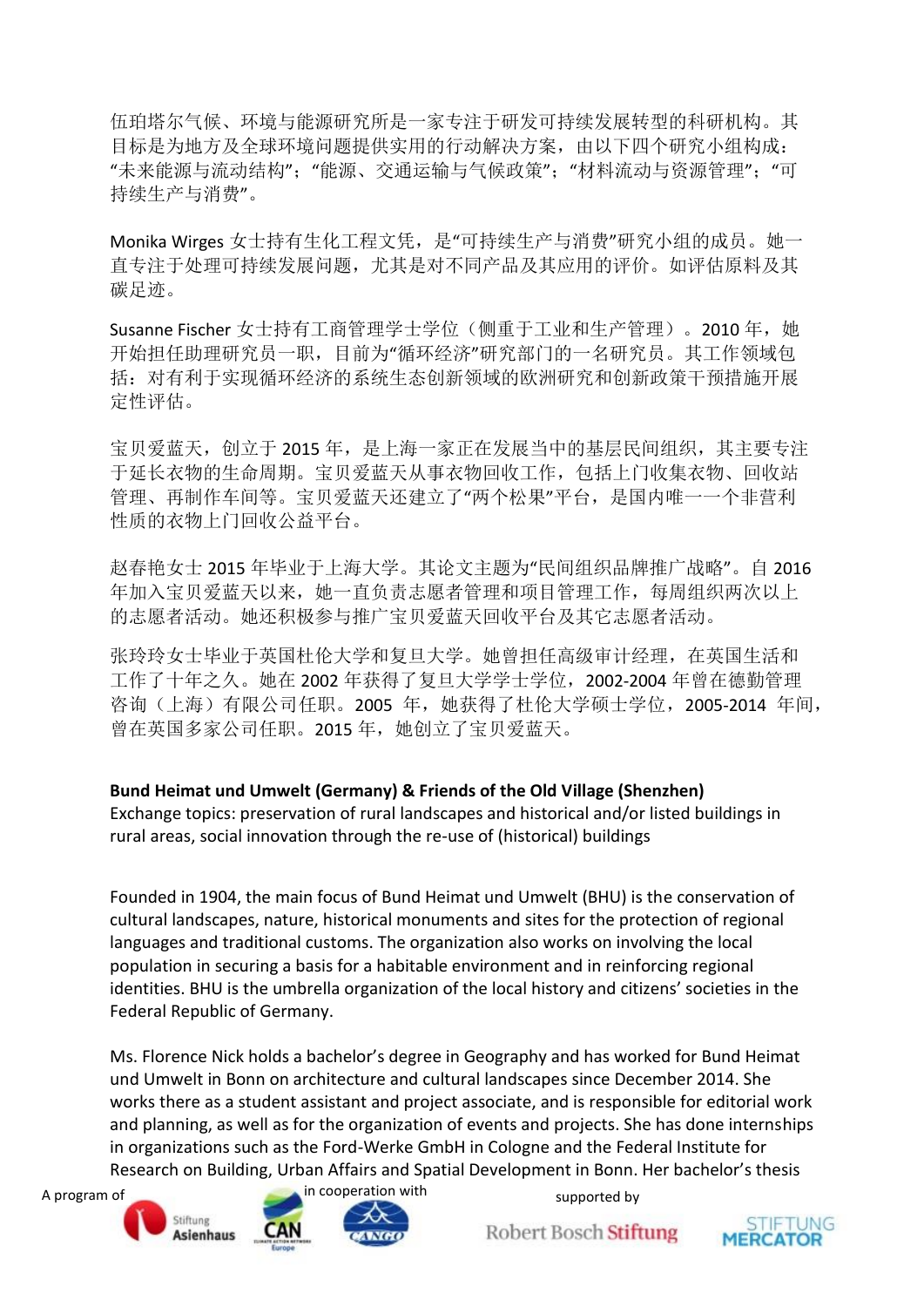on the United Nations Framework Convention of Climate Change was published in the Occasional Papers of the Centre for Development Geography in Bonn in 2016.

Friends of Old Villages was established as an NGO in November 2014 in Shenzhen, north of Hong Kong. Their volunteer base across the country is widespread and it is the largest NGO working on the preservation of old villages in China. Protection of traditional rural architecture through revitalization, crowd funding and public interest litigation is the organization's main focus.

Ms. Liu Jiaqi finished her bachelor's degree at the University of Macao in History. Furthermore, she holds a master's degree in the History of Art, which she finished at the University of Kansas. Currently, she is the project manager of the Friends of Old Villages. She has work experience as a teaching assistant at the University of Macao and the University of Kansas. Furthermore, she has work experience that includes a position as a receptionist at the front desk of the Spencer Art Museum in Kansas (2012-2014), as Secretary General and Program Manager in the Association of Museum Student Researchers in Macau (2011-2012) and as a docent in the Zhuhai Museum in Zhuhai (2008-2011).

Bund Heimat und Umwelt(德国)&古村之友(深圳) 互换议题:保护乡村景观及农村地区的历史和/或登记在册的保护建筑、通过(历史) 建筑的再利用实现社会创新

Bund Heimat und Umwelt (BHU), 创立于 1904 年, 主要致力于保护文化景观、自然、 历史古迹和遗址,以保护区域语言和传统习俗。BHU 还致力于推动当地人口保护居住 环境、加强区域认同。BHU 是德国联邦一家地方历史和公民团体的联盟组织。

Florence Nick 女士持有地理学学士学位, 自 2014 年 12 月起加入波恩 BHU, 负责建筑 和文化景观工作。她是 BHU 的一名学生助理和项目助理, 负责编辑和规划工作, 同时 负责组织项目活动。她曾在科隆 Ford-Werke GmbH 、波恩联邦建筑、城市事务与空间 发展研究所等机构实习。2016 年,其有关《联合国气候变化框架公约》的学士论文发 表在波恩发展地理中心的不定期论文中。

古村之友是一家 2014 年 11 月创立于深圳的民间组织。其志愿者遍及全国,是中国最 大的致力于保护古村的民间组织。古村之友主要专注于通过改造、众筹和公益诉讼等 形式来保护传统农村建筑。

刘嘉琪女士曾获得澳门大学历史学学士学位、美国堪萨斯大学艺术史硕士学位。目前, 她是古村之友的项目经理。她曾在澳门大学和堪萨斯大学担任助教。此外,她还曾担 任以下职务: 堪萨斯州斯宾塞美术馆前台接待员(2012-2014年);澳门博物馆学生研 究员协会秘书长和项目经理(2011-2012 年);珠海博物馆讲解员(2008-2011 年)。

![](_page_18_Picture_8.jpeg)

![](_page_18_Picture_11.jpeg)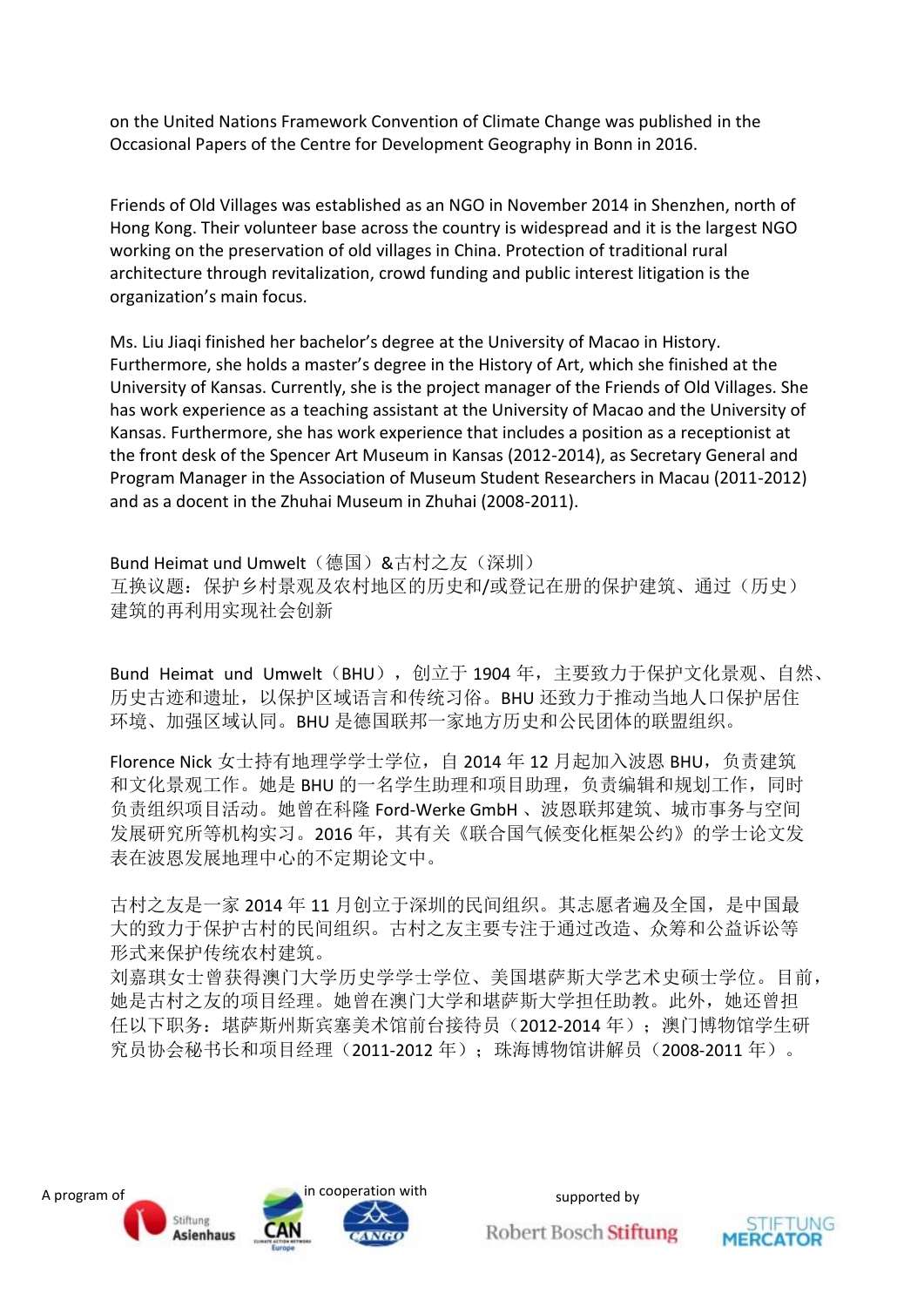#### **NetwerkBewustVerbruiken (Belgium) & Institute for Sustainable Environment and Energy (Shanghai)**

Exchange topics: improve the sustainability of goods

Netwerk Bewust Verbruiken is an NGO working in Flanders and Brussels. Its thematic focus is on sustainable consumption. The organization has established a network of more than 40 environmental and social justice groups, has a staff of five people and is supported by volunteers. Their goal is to raise awareness of the growing consumption patterns in our society. To achieve this, NetwerkBewustVerbruiken organizes campaigns, workshops and experiments.

Ms. Laura De Jaeger did an internship with NetwerkBewustVerbruiken in 2014 and worked as a volunteer after the internship. She mostly works on the project Repair Cafès. This project enables people to meet and repair objects together. There is cooperation with other countries, too. Since 2013, she has been doing fundraising for Oxfam Solidarity. Shortly before graduation, she did an internship in India at the Kuilappalayam Cultural Centre. There, she worked as a socio-educational worker, doing art education for village children.

Founded in 2015, the Institute for Sustainable Environment and Energy (ISEE) is a Chinabased think-tank and NGO dedicated to disseminating best practices, using shared knowledge to improve our environment for a sustainable future. ISEE works with a group of passionate sustainability partners catalyzing changes. ISEE provides tailor-made services for research, reporting, consulting and trainings on urban low emission solutions, education for sustainable development and so on.

Ms Xiaojing Cao is an ISEE associate responsible for the research on low carbon development/sustainable development of cities, such as GHG data analysis, scenario analysis and assessment index construction. She has over 8-year research experience in climate mitigation and environmental management. She is also a Ph.D. candidate in Tongji University, Shanghai. Her current research interest is the sustainable performance of paper mills and their paper products.

Netwerk Bewust Verbruiken(比利时)&可持续环境与能源研究所 互换议题:改善物品的可持续性

Netwerk Bewust Verbruiken (NBV) 是一家在佛兰德斯和布鲁塞尔工作的民间组织, 其 主要关注可持续消费事宜。NBV 建立了由 40 多个环境和社会正义团体组成的网络, 聘 有 5 名职员,同时获得志愿者的支持。NBV 的目标是提高对增长的社会消费模式的意 识。为此,NBV 将组织各类活动、研讨会和试验。

Laura De Jaeger 女士 2014 年曾在 NBV 实习, 之后开始担任志愿者。她主要致力于"旧 物修复咖啡馆"(Repair Cafès)项目,该项目旨在帮助人们一起修复物品,此外还与其 它国家开展合作。自 2013 年起, 她一直致力于为乐施会(Oxfam Solidarity) 筹款。毕 业前,她还曾以社会教育工作者的身份,在印度 Kuilapalayam 文化中心实习,为村里 的孩子提供艺术教育。

![](_page_19_Picture_9.jpeg)

![](_page_19_Picture_12.jpeg)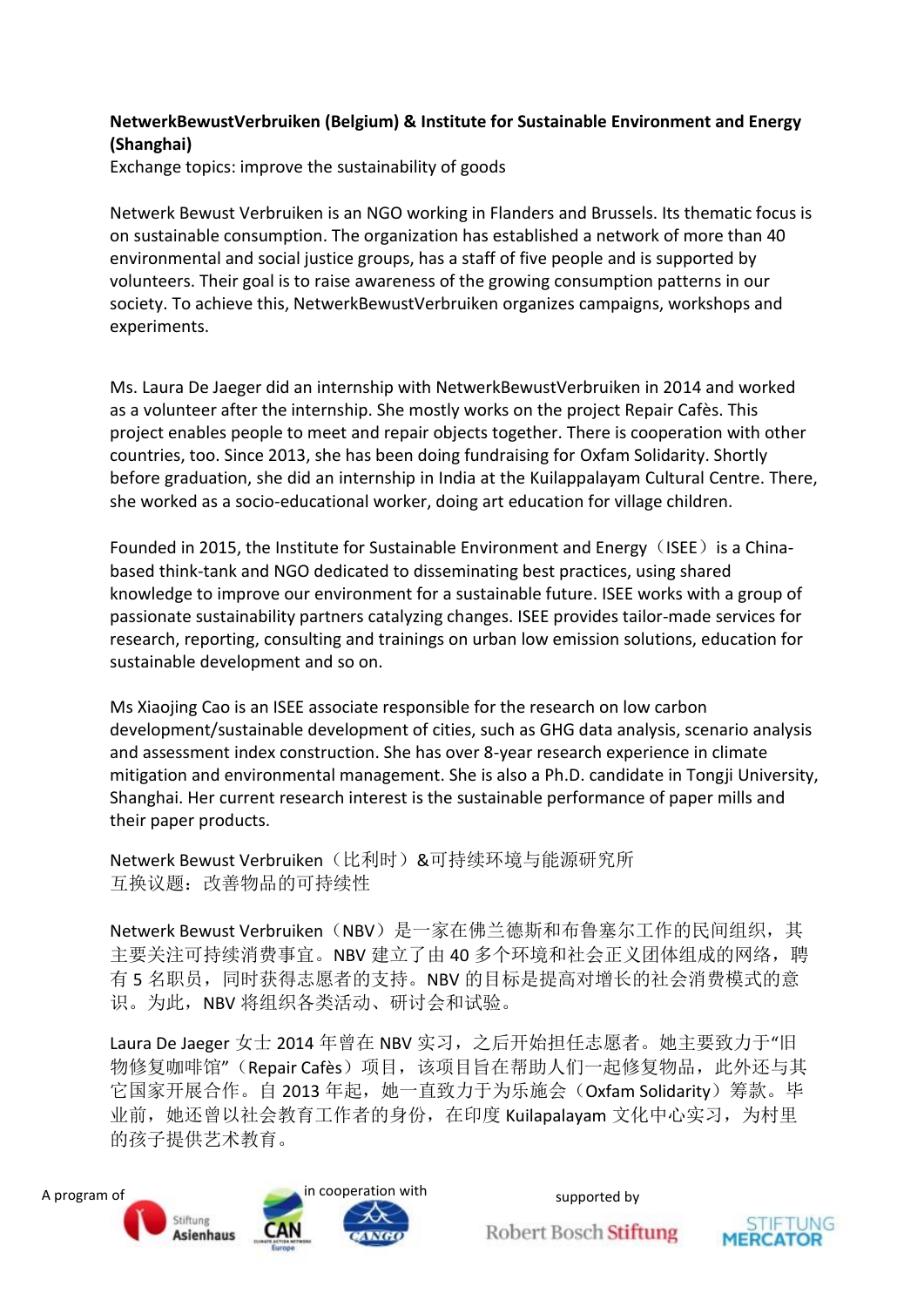曹晓静女士是可持续环境与能源研究所合伙人,负责城市低碳发展/可持续发展议题, 如温室气体数据分析、情景分析和评价指标建设。 她在气候减缓和环境管理方面有超 过 8 年的研究经验。 她也是上海同济大学的在读博士。 她目前的研究兴趣是造纸厂及 其纸制品的可持续性能。

#### **Deutsche Umwelt Hilfe (Germany) & China Biodiversity Conservation and Green Development Foundation (Beijing)**

Exchange topics: strategies to meet challenges in reducing air pollution, environmental legal aids and comparative studies on environmental interest litigation

The Deutsche Umwelthilfe e.V. (DUH), founded 1975, is an independent non-profit association which focuses on protecting nature, the environment and consumer rights. Activities of the DUH include coordination, public relations and campaigning, as well as consulting policymakers on a national and european level. Since 2009, DUH´s traffic department has been coordinating the Pan-European Campaign "Soot Free for the Climate" and is part of the EU Life Project "Clean Air".

Mr. Peter Feldkamp studied Sociology of Law and Economics in Germany and Political Science in Spain. Since April 2016, he has been the project manager in the department transport and air quality of Deutsche Umwelthilfe e.V. He promoted German innovation in the mobility and environmental protection sectors in a project founded by the BDI (Federation of German Industry) and the German Government, called "Germany – Land of Ideas". From September 2012 to March 2013, he was the project assistant of the German Solar Association.

The China Biodiversity Conservation and Green Development Foundation (CBCGDF) is a wellestablished NGO dedicated to environmental protection and biodiversity conservation in China. It was founded in 1985 and is one of the oldest environmental protection organizations in China. Since China's new environmental law took effect in 2015, the CBCGDF filed a total of 46 Environmental Public Interests Lawsuits (EPIL) against companies responsible for air and water pollution.

Ms. Chen Zhen holds a bachelor's degree in Politics and Law from Shandong Institute and graduated with a master's in Law from the Guangxi University for Nationalities, in China. From July 2014 to November 2015, she volunteered for CBCGDF and promoted the protection of the environment and animals to safeguard biodiversity. In September 2015, she passed China's National Judicial Examination. From September 2015, she has been the legal assistant in the legal department of CBCGDF for Environment Public Interest Litigation. Her work covers fields such as environmental pollution, ecological damage and animal protection.

![](_page_20_Picture_7.jpeg)

![](_page_20_Picture_10.jpeg)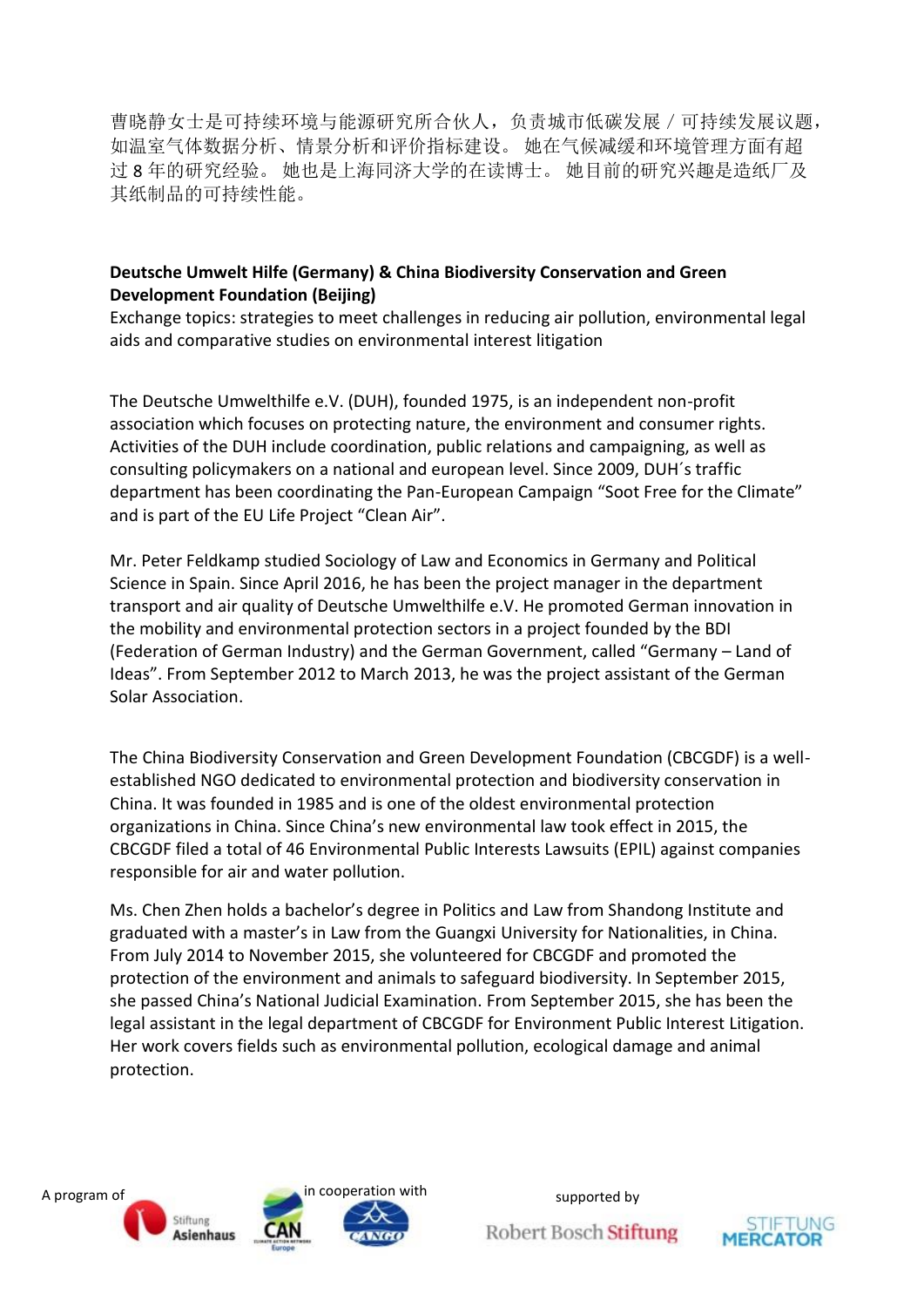Deutsche Umwelthilfe(德国)&中国生物多样性保护与绿色发展基金会(北京) 互换议题:应对大气污染防治挑战的战略、环境法律援助及环境公益诉讼比较研究

Deutsche Umwelthilfe e.V. (DUH)创立于 1975 年, 是一家致力于保护自然、环境和消 费者权益的独立非营利性机构。DUH 的活动领域包括: 活动协调、公关、发起, 及为 国家和欧洲层面的政策制定者提供咨询服务。自 2009 年以来, DUH 的流程协调部一直 致力于协调泛欧"无烟尘气候"(Soot Free for the Climate)活动,该活动是欧盟"清洁空 气"生活项目之一。

Peter Feldkamp 先生曾在德国学习法律社会学和经济学,并在西班牙学习政治学。自 2016年 4 月起, 他开始担任 DUH 交通运输与空气质量部项目经理。他曾在德国工业联 合会(BDI)与德国政府发起的"德国:创意之邦"项目中推动德国流动和环境保护部门 的创新。2012 年 9 月-2013 年 3 月,他曾为德国太阳能行业协会项目助理。

中国生物多样性保护与绿色发展基金会(CBCGDF)是中国一家专注于环境保护和生物 多样性保护的完善民间组织。CBCGDF 创立于 1985 年,是中国创立最早的环保组织之 一。自 2015 年中国的新环保法生效以来, CBCGDF 共提起环境公益诉讼 (EPIL) 54 起, 其中涉及大气污染、水污染、濒危物种保护、不可移动文物保护等领域。

陈珍女士持有山东工商学院政治学和法学学士学位、广西民族大学法学硕士学位。 2014 年 7 月-2015 年 11 月, 她以志愿者的身份加入 CBCGDF, 致力于保护环境和动物, 及保护生物多样性。2015 年 9 月,她通过了中国国家司法考试。自 2015 年 9 月起, 她开始在 CBCGDF 环境公益诉讼法务部担任法律助理。其工作领域包括环境污染、生态 破坏及动物保护。

Climate Change and Low-carbon Development 气候变化与低碳发展主题:

**European Environmental Bureau (Belgium) & China Green Carbon Foundation (Beijing)** Exchange topics: low-carbon research and practice, climate change adaptation and mitigation in China and Europe

The European Environmental Bureau, established in 1974 as the first European environmental NGO in Brussels, now brings together over 150 civil society organizations and operates at the heart of the EU decision-making process, with a firm foundation at the grassroots level and considerable expert knowledge. The EEB engages with European Commission activities aimed at promoting effective implementation of EU legislation in specific areas.

Mr. Roland Joebstl holds a master's degree from the Institute of Social Ecology of the IFF Alpen-Adria-University in Social and Human Ecology. He joined EEB's EU policy team in January 2015 as policy officer for energy and climate, working on energy efficiency and overall climate related policies. Prior to this, he worked as project manager and policy officer for energy and climate with the national umbrella organization "Umweltdachverband" in

![](_page_21_Picture_9.jpeg)

![](_page_21_Picture_10.jpeg)

![](_page_21_Picture_11.jpeg)

![](_page_21_Picture_14.jpeg)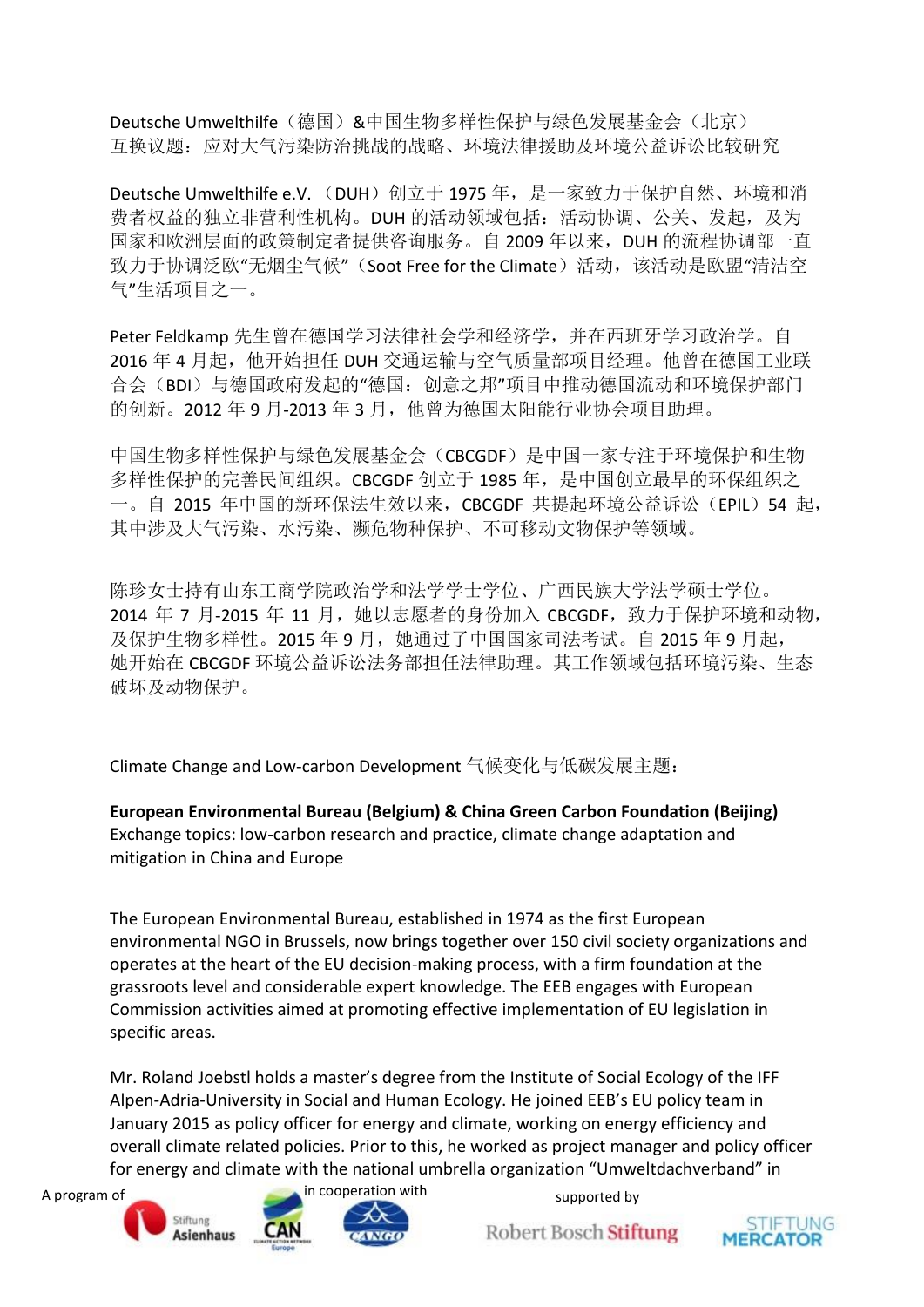Vienna, Austria and as analyst and consultant for the Austrian Federal Environmental Agency, where he carried out analysis of policy measures for climate protection and reporting of air emissions.

Founded in 2010, the China Green Carbon Foundation (CGCF) is the first nationwide nonprofit public funding foundation dedicated to combating climate change by increasing carbon sink in China. The predecessor of the foundation was the China Green Carbon Fund, founded in 2007. CGCF also provides a platform for enterprises and citizens to fulfill their social responsibility by storing carbon credits, mainly through forestry measures.

Mr. Hou Yuanqing received a bachelor of science degree in Ecology from Sichuan University. He joined CGCF in April, 2016, as the Project Manager in the Department of Program and Research. He mainly focuses on forest carbon projects development, management and fundraising activities. Before coming to CGCF, he worked for The Nature Conservancy China Program as Conservation and Climate Change Project Coordinator and participated in and led several CDM A/R forest carbon and restoration projects, including the Northwest Sichuan forest carbon project on the Giant Panda Habitat and the Novartis Southwest Sichuan Forest Carbon, Community and Biodiversity Project.

欧洲环保协会(比利时)&中国绿色碳汇基金会(北京) 互换议题:中欧低碳研究与实践、气候变化适应和减缓

欧洲环保协会,1974 年建立于布鲁塞尔,是欧洲首家民间环保组织,目前有 150 多家 民间组织会员,以欧盟决策流程为中心运营,拥有坚实的基层基础及丰富的专业知识。 EEB 积极参与欧委会旨在推动特定领域有效实施欧盟法律的活动。

Roland Joebstl 先生持有阿尔卑斯山-亚德里亚大学(Alpen-Adria-University)跨学科研究 学院(IFF)社会生态学学院社会和人类生态学硕士学位。2015 年 1 月, 他加入 EEB 欧 盟政策小组,担任能源与气候政策专员,处理能效和综合气候政策事宜。在此之前, 他曾为奥地利维也纳"Umweltdachverband"联盟组织的项目经理及能源与气候政策专员、 奥地利联邦环境局分析师与顾问,负责分析气候保护与大气排放报告相关的政策措施。

中国绿色碳汇基金会(CGCF), 中国绿色碳汇基金会(CGCF)是经国务院批准,于 2010 年 7 月 19 日在民政部注册成立的我国首家以增汇减排、应对气候变化为主要目 标的全国性公募基金会。业务主管单位是国家林业局。本基金会是国家林业局应对气 候变化与节能减排领导小组办公室副主任单位,并于 2012 年被联合国气候变化框架公 约(UNFCCC)秘书处批准为缔约方会议观察员组织,于 2013 年被民政部评定为 4A 级基 金会。

侯远青先生毕业于四川大学生态学专业。他于 2016 年 4 月加入中国绿色碳汇基金会 (CGCF),担任项目与研究部项目主管。他主要负责开展林业碳汇项目开发、管理和 支持项目筹资等工作。在加入 CGCF 之前,他曾在大自然保护协会中国项目部担任保护 与气候变化项目协调员,参与并主持开发了多个国内 CDM A/R 林业碳汇和生态修复项 目,包括川西北大熊猫栖息地森林多重效益(FCCB)项目、诺华川西南林业碳汇、社

![](_page_22_Picture_8.jpeg)

![](_page_22_Picture_9.jpeg)

![](_page_22_Picture_12.jpeg)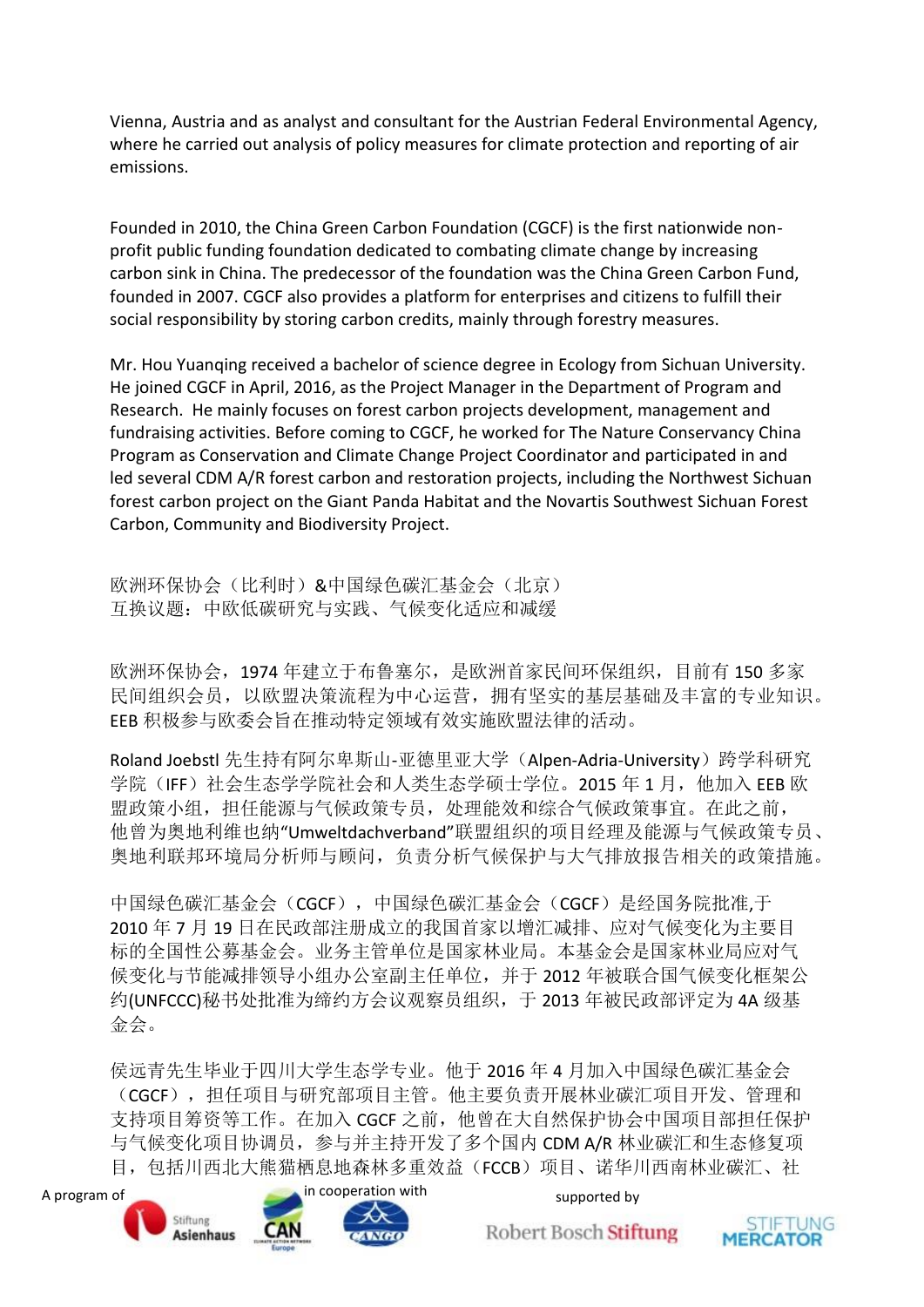区和生物多样性项目、内蒙古盛乐国际生态示范区林业碳汇项目、迪士尼川西南大熊 猫栖息地恢复森林碳汇项目等。

**Transport & Environment (Belgium) &Greenovation Hub (Beijing/Guangzhou)** Exchange topic: International transport emission reduction

Transport & Environment is a Brussels-based environmental NGO with over 50 member organizations across Europe. It focuses on policy areas such as vehicle standards, transport policy, clean fuels, trade & better regulation and international transport (aviation and shipping). Since its foundation, T&E has established an extensive track record of influencing European and international climate and environment policy.

Mr. Andrew Murphy has a bachelor of arts degree in Political Science and Law and a bachelor of Law from the National University of Ireland, Galway. He joined T&E in June 2014, having previously worked for the Green European Foundation and interning at the European Commission's transport directorate.

Greenovation Hub is a grassroots environmental NGO with a global outlook. G:HUB Policy Centre promotes the development and implementation of sound climate and environmental friendly policies through conducting in-depth analysis and research, as well as fostering dialogue among stakeholders, to drive China's green transition towards a sustainable, equitable and resilient future, contributing to the reduction of the global ecological footprint.

Ms. Guo Hongyu has a master's degree in English and American Literature from Beijing Foreign Studies University. She is a Program Manager of Greenovation Hub, mainly responsible for climate communication, and has two-years of experience as Tree Editor China for The Tree project—a global initiative of Global Call for Climate Action (GCCA), promoting positive narratives of climate action. She also coordinates cross-sectoral dialogues. She used to be an employee communications specialist with Intel China Ltd., before which she worked full-time in the China-Europa Forum as a Workshop Coordinator.

交通运输与环境协会(比利时)&创绿中心(北京/广州) 互换议题:国际交通运输减排

交通运输与环境协会(T&E)是一家总部位于布鲁塞尔的民间环保组织,其在欧洲拥有 50 多家会员组织。T&E 主要关注机动车标准、交通运输政策、清洁燃料、交易&优化 监管及国际运输(航空和船运)等政策领域。自创立以来,T&E 在制定颇具影响力的 欧洲和国际气候与环境政策领域积累了丰富的经验。

Andrew Murphy 先生持有戈尔韦爱尔兰国立大学政治学和法学学士学位。他于 2014 年 6 月加入 T&E,此前曾在绿色欧洲基金会工作,并在欧委会运输总署实习。

![](_page_23_Picture_9.jpeg)

![](_page_23_Picture_12.jpeg)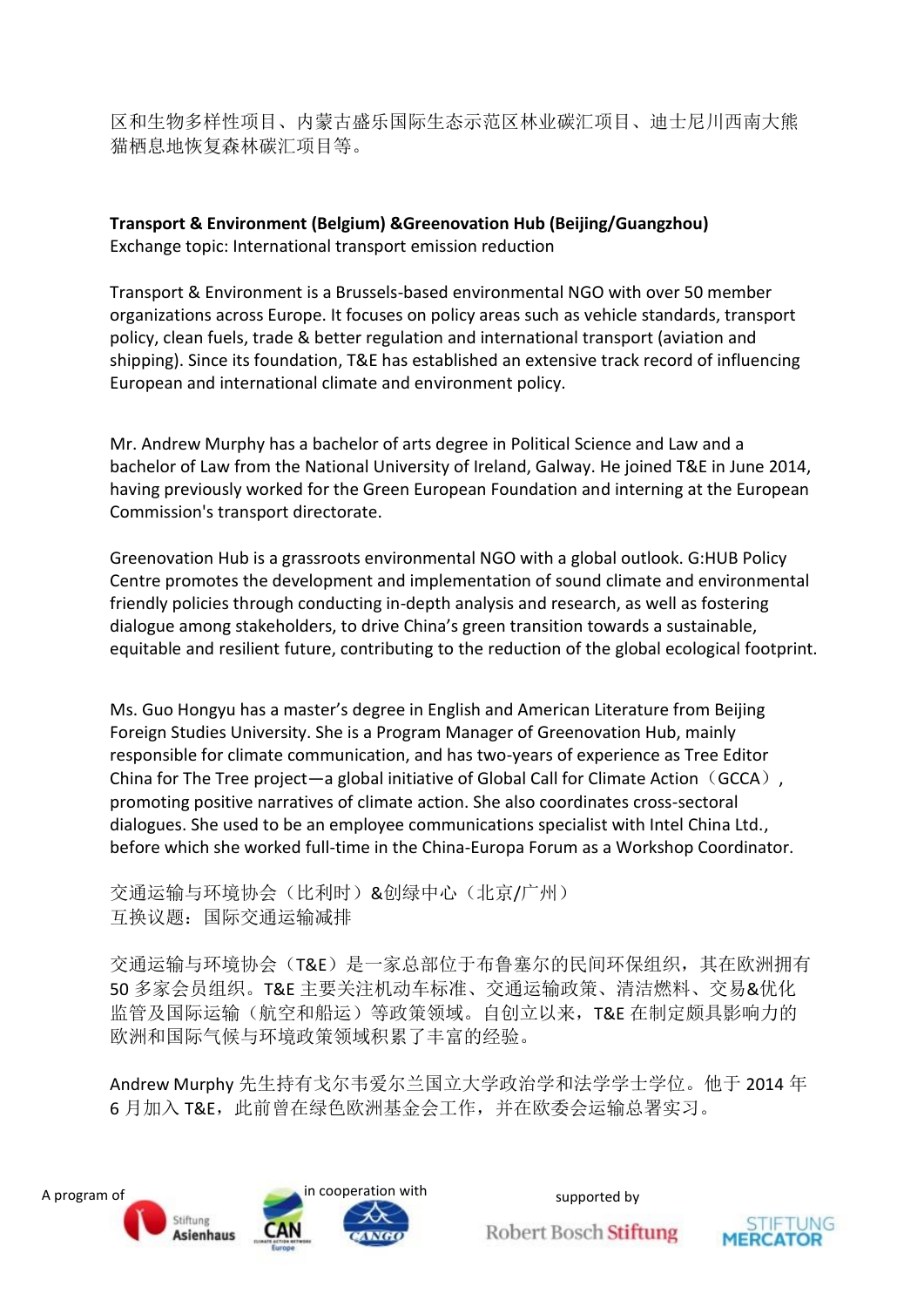创绿中心是一个扎根本土、放眼全球的环保公益组织。创绿研究院致力于全球视野下 的分析和研究,促进利益相关者的跨界对话与参与,推动气候与环境友好的公共政策 的制定和执行,助力中国向着可持续的、公平的、富有韧性的方向转型,降低全球生 态足迹。可以关注微信公众号:气候与金融面面观

郭虹宇,创绿研究院项目主管,自 2013 年起负责中国气候快讯项目,推动气候传播工 作。此前曾就职于中欧社会论坛,协调和组织 2010 年第三届中欧社会论坛双年会。 2011 年曾于英特尔公司,担任中国区市场销售部传播专员,积累了丰富的传播与项目 协调与管理经验。北京外国语大学英语语言文学硕士。

#### **Quercus (Portugal) & Friends of Nature (Beijing)**

Exchange topics: climate change, renewable energy, and low-carbon development

Quercus – National Association for Nature Conservation is a Portuguese NGO, founded in 1985. Its main goals are to increase public participation, promote environmental education activities, raise awareness and support citizens on technical, scientific and legal information about environmental issues. Quercus has been extremely active in the areas of energy efficiency and climate change, from public awareness to political advocacy.

Mr. Luis Moreira has a Master's in Civil Engineering from the Faculty of Engineering of the University of Porto. He has been the non-executive Director of Energy and Climate Change of Quercus since 2016. In addition, he has been the managing director of several projects in Portugal and Angola.

Friends of Nature (FON) is a nationwide environmental NGO in China, which was founded on March 31, 1994 in Beijing. For more than 20 years, FON has built a team of more than 20,000 members. Through the environmental education program, the low carbon household program, the ecological community program, the policy advocacy program and other initiatives, FON has been rebuilding the relationship between humans and nature since its founding.

Ms. Wang Yuan is the project manager of the Friends of Nature (FON) "Low-carbon Household Lab"- Public Action Center. She first attended FON's family energy-saving project "Low-carbon Household Lab" as a volunteer in 2011. During the project, she was deeply moved by FON's motto of affecting change through "sincerity, enthusiasm and commitment" and decided to join the organization's low-carbon team in 2012. From 2011 to 2015, 60 families participated in the "Low-carbon Household" project, each reducing household energy consumption by at least 30% and providing important data on low-carbon living.

Quercus(葡萄牙)&自然之友(北京) 互换议题:气候变化、可再生能源和低碳发展

Quercus –国家自然保护协会是 1985 年创立的一家葡萄牙民间组织。其主要目标是, 促 进公众参与,促进环境教育活动,提升意识,为市民提供环境问题相关的技术、科学 和法律信息支持。Quercus 尤其活跃于能效和气候变化领域,包括公众意识和政治宣传。

![](_page_24_Picture_10.jpeg)

![](_page_24_Picture_13.jpeg)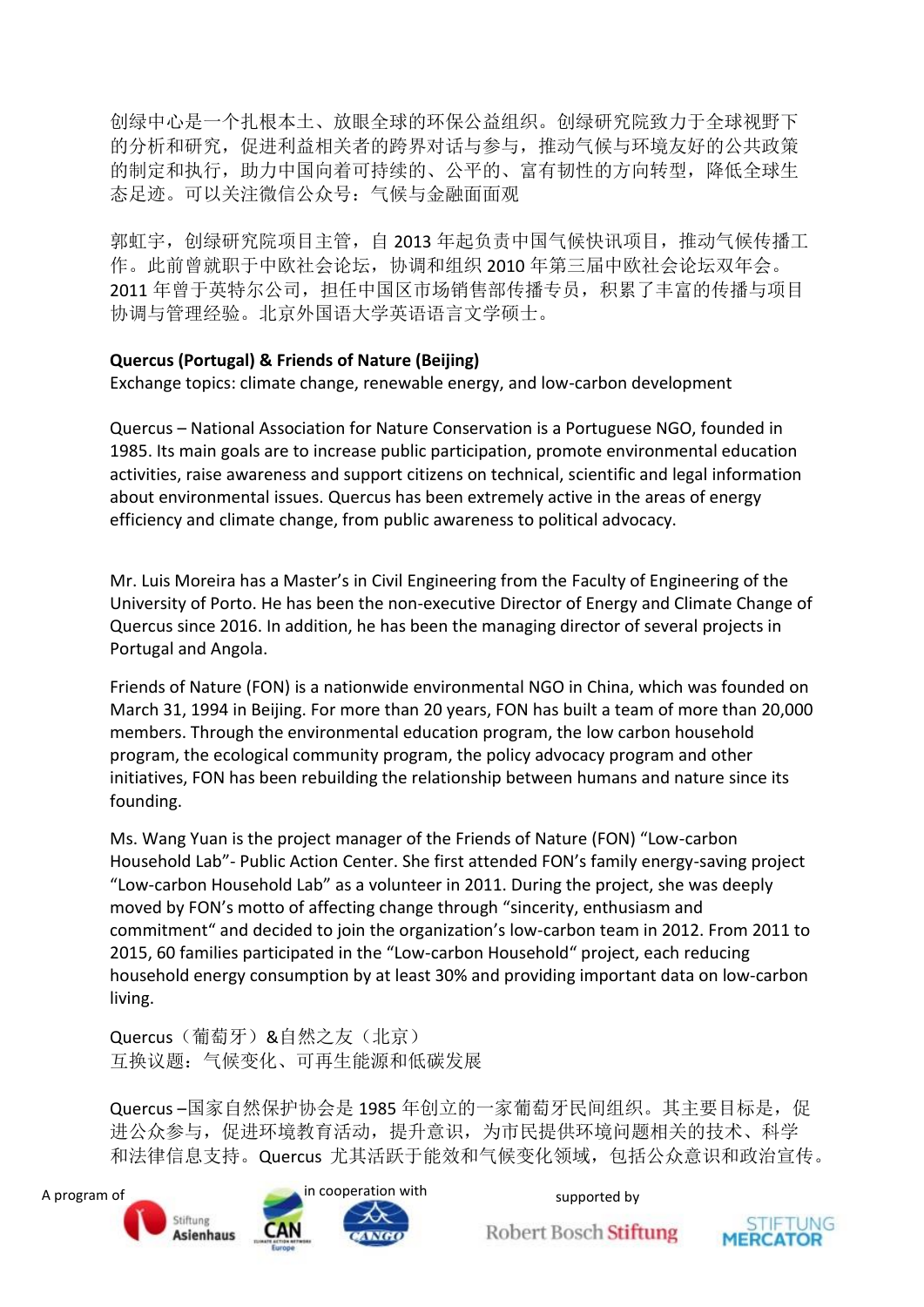Luis Moreira 先生持有波尔图大学工程学院土木工程硕士学位。自 2016 年起, 他开始 担任 Quercus 能源与气候变化非执行理事。此外,他还是葡萄牙和安哥拉多个项目的 总经理。

自然之友注册成立于1994年,是中国最早的民间环保组织。20多年来,累计近3万 会员遍布全国,通过行动,持续聚焦三项核心业务:法律政策、公众参与、环境教育, 重建人与自然的连接,守护珍贵的生态环境,自然之友相信:真心实意,身体力行, 必能带来环境的改善。截至目前,自然之友在北京拥有三个工作实体,在全国分布着 22 个会员小组,并建设了多个跨区域的公众参与环保平台,推动越来越多绿色公民的 出现与成长。

王媛女士是自然之友公众行动中心"低碳家庭实验室"项目主任。2011 年,以志愿者的 身份加入自然之友低碳家庭项目。在项目过参与程中,深度认同自然之友的理念"真心 实意,身体力行",并于 2012 年加入自然之友低碳工作团队。

2011-2015 年"低碳家庭实验"室已经进行了三期的试验,60 多个家庭参与了"低碳家庭 实验室"的改造项目项目,不断探索着从家庭层面与气候变化的关联。这期间,平均每 户家庭减少了30%的能耗,积累了大量节能家庭样本。

#### **Green Liberty Latvia (Latvia) & Roots and Shoots Chengdu Office (Chengdu)**

Exchange topics: waste management and circular economy

Green Liberty is a Latvian NGO established in 1991. Their mission is to develop a society in which people live in harmony with each other and with their environment. In doing so, they aim to: inform people about the social and environmental implications of current trends in consumerism, trade and globalization; empower people to participate more effectively in decisions that affect their lives directly and indirectly; and oppose abuses of power.

Ms. Zanda Skuja is finishing her master's degree in Sustainable Development at the University of London. She is a volunteer for ZalaBriviba. On the professional level, she has worked for the Ministry of Environmental Protection and Regional Development and the Embassy of Latvia in the UK.

Roots & Shoots (R&S) is the primary program of the Jane Goodall Institute in China. In 2008, the R&S Chengdu office registered in Chengdu. Their main concern is directed towards environmental issues, especially urban household waste management. They try to direct and encourage the local government to improve urban household waste management and create a healthy and sustainable ecologic environment.

Ms. Wei Wei has a bachelor's degree from Sichuan Normal University. She has worked on the Sichuan Lehe program of the Global village of Beijing and the Xiamen Greencross Association before joining Roots&Shoots Chengdu office in 2011.

![](_page_25_Picture_10.jpeg)

![](_page_25_Picture_13.jpeg)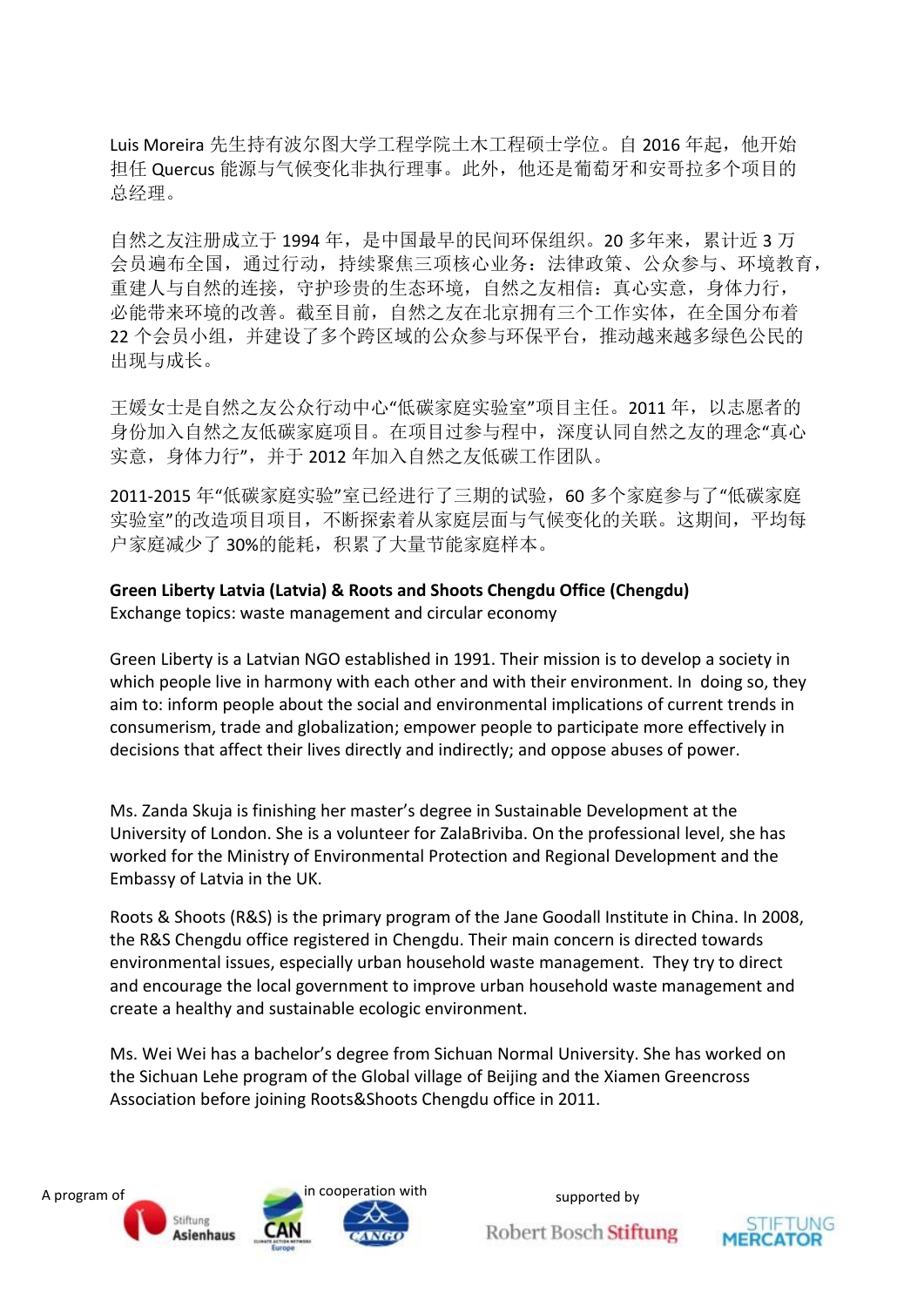Green Liberty Latvia (拉脱维亚) &成都根与芽环境文化交流中心(成都) 互换议题:废物管理和循环经济

Green Liberty 是创立于 1991 年的一家拉脱维亚民间组织。其宗旨是,创造人与人、人 与环境和谐相处的社会。为实现这一目标,他们将采取以下行动:为人们提供当前消 费、贸易和全球化趋势的社会和环境影响的信息;推动人们更有效地参与直接或间接 影响其生活的决策过程;反对滥用职权。

Zanda Skuja 女士即将完成其在伦敦大学的可持续发展硕士学业。她是 ZalaBriviba 的一 名志愿者。她曾在拉脱维亚环境保护和地区发展部、拉脱维亚驻英大使馆工作。

根与芽是珍. 古道尔博士发起的一个全球环境教育项目。2008年, 成都根与芽环境文 化交流中心正式注册成立,我们工作的目标是:推动城市生活垃圾的可持续管理。我 们将引导、鼓励当地政府、公众、企业改善城市生活垃圾管理、创造健康生活、可持 续的生态环境。

魏蔚女士持有四川师范大学学士学位。在 2011 年加入成都根与芽环境文化交流中心之 前,她曾参与北京地球村环境文化中心与厦门市绿十字环保志愿者中心发起的四川乐 和项目。

**Nord Süd Forum (Germany) & Environmental Education Promotion Centre (Jinan)** Exchange topics: local climate policy and low-carbon urban development, sustainable living, fair trade in industrialized and developing countries

The "North-South-Forum" in Bremerhaven was founded in 1989 as an alliance of groups, organizations and individuals dealing with North-South and environmental issues. Their networking activities are carried out efficiently during many North-South Forums held in European cities. Activities include developing learning parcours for children, organizing events to illustrate problems in "one world", organizing discussions, and establishing and maintaining collaboration networks.

Mr. Firmian von Peez studied History and Sociology at Bremen University (MA degree) and, as an Erasmus student, the Chinese language in combination with cultural studies at Tongji University in Shanghai. After graduating, he worked several years as program coordinator for the French-Chinese Organization "Enfants du Ningxia /Children of Ningxia" (Paris / Bejing), as well as at the Pedagogical Centre in Bremerhaven. One of his responsibilities was editing brochures and managing NGO cooperation projects in China.

The Environmental Education Promotion Centre (EEPC) at Shandong Jianzhu University aims to improve the level of environmental consciousness of teenagers, both in the city and in villages, through various kinds of activities organized by EEPC volunteers. EEPC's focus areas are resource-saving, energy-saving and emissions-reduction, as well as drinking water safety and wastewater drainage for villagers.

![](_page_26_Picture_9.jpeg)

![](_page_26_Picture_12.jpeg)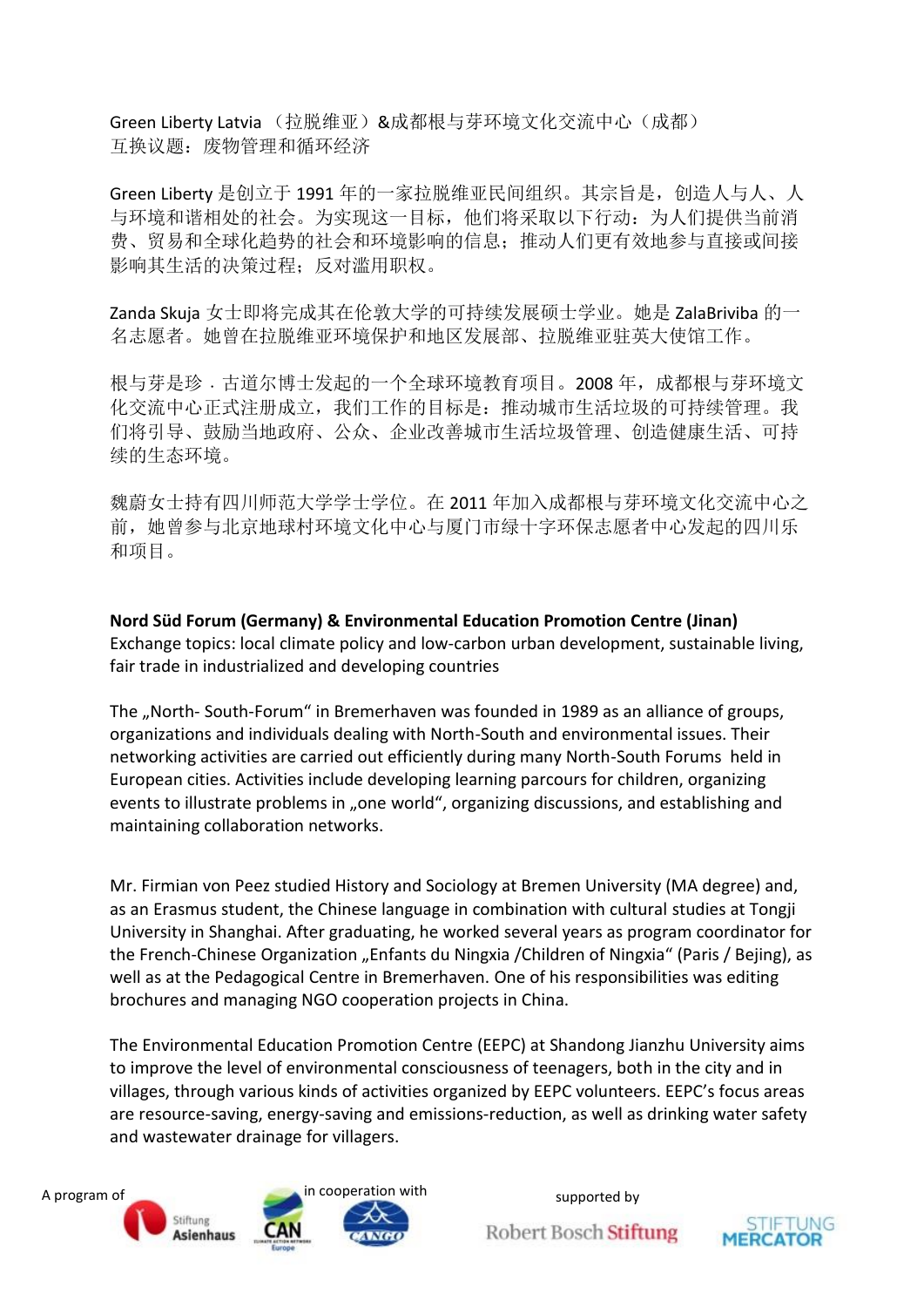Mr. Meng Deliang, born in 1957, has been employed as a professor at the Shandong Jianzhu University of China. He has been engaged in teaching wastewater treatment engineering for more than thirty years. Since 1994, Mr. Meng has been involved in the Food Assistance Project (Germany to China) and some other public welfare projects. To raise awareness of environmental protection among students and other people, Mr. Meng, together with other professors, set up an office named The Center of Environmental Education Promotion at Shandong Jianzhu University in 2014.

#### 南北论坛(Nord Süd Forum) (德国) & 环境教育促进中心(济南)

互换议题:地方气候政策与低碳城市发展、可持续生活、工业化和发展中国家的公平 贸易不来梅港南北论坛创立于 1989 年,是一家由关注北南和环境问题的团体、组织和 个人组成的联盟组织。在欧洲各大城市举办的许多南北论坛期间,其高效地开展了各 类交流活动,包括制定儿童学习方向,组织专家解释"一个世界"的相关问题,组织相 关讨论, 建立和维持合作网络。

Firmian von Peez 先生曾获得不来梅大学历史和社会学硕士学位,同时作为国际交换生, 在上海同济大学学习中文和文化研究课程。毕业后,他在"宁夏孩子"(Enfants du Ningxia)这一中法组织(巴黎/北京)及不来梅港教育中心担任了几年的项目协调人。 在此期间,他主要负责编辑手册,管理中国的民间组织合作项目。

山东建筑大学环境教育促进中心旨在通过 EEPC 志愿者组织的各类活动,提高城乡青少 年的环保意识。EEPC 的主要关注领域包括:资源节约、节能和减排,及村民饮用水安 全与污水排放。

孟德良先生,出生于 1957 年,是中国山东建筑大学的一位教授。他在污水处理工程教 学方面拥有 30 多年的经验。自 1994 年以来, 孟先生便一直参与(德国对中国的)食 品援助项目及其它一些公益项目。为了提高学生及其他人的环保意识, 2014 年, 孟先 生与其他教授在山东建筑大学联合设立了环境教育促进中心。

#### **1.5. About the Organizers**

Stiftung Asienhaus

![](_page_27_Picture_8.jpeg)

Stiftung Asienhaus is committed to the implementation of human rights, the strengthening of social and political participation, as well as the protection of social justice and the environment.

The organization was founded in 1992 under the name "(German) Asia Foundation". Its founder, Prof. Dr. Günther Freudenberg, and several other associations working on Asia joined together in 1995 in Essen and founded the Asia House. In October 2012, the Asia House moved its headquarters to Cologne.

![](_page_27_Picture_11.jpeg)

![](_page_27_Picture_14.jpeg)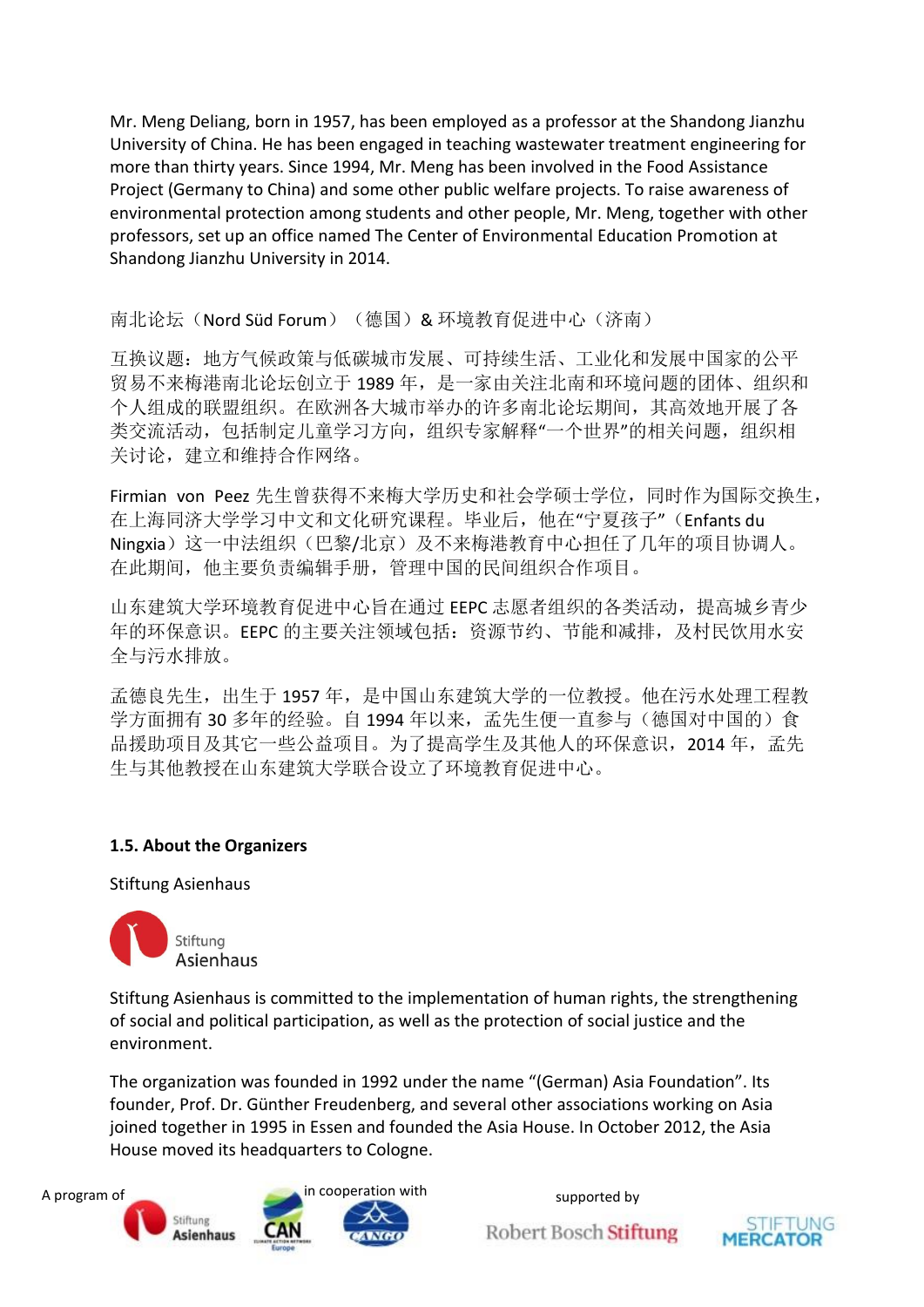The China Association for NGO Cooperation

![](_page_28_Picture_1.jpeg)

The China Association for NGO Cooperation (CANGO) is a non-profit membership organization operating nationwide. CANGO was founded on July 22nd, 1992 and registered with the Ministry of Civil Affairs since 1993. By the end of December 2015, CANGO had 142 member organizations. In 2007, CANGO gained Special Consultative Status as an NGO with the Economic and Social Council of the United Nations. In 2010, CANGO was honored with the title of National Advanced Social Organization by the Ministry of Civil Affairs.

During the 24 years since its founding, CANGO has developed project cooperation with 181 foreign NGOs and bilateral and multilateral organizations, which are maintained through its day-to-day operations. Till the end of 2015, CANGO has raised a total of RMB 900 million from 98 donor agencies for project implementation.

中国国际民间组织合作促进会(简称中国民促会)是一个全国性、非营利性、联合性、 自愿结成的独立社团法人。中国民促会 1992 年由原国家对外经济贸易合作部(现商务 部)正式批准成立;截至 2015 年 12 月底,中国民促会共有国内会员 142 家。2007 年 中国民促会获得联合国经社理事会非政府组织特别咨商地位。2010 年初,中国民促会 被国家民政部评选为全国先进社会组织。

中国民促会自成立 24 年以来,已经与 181 个国外民间组织和国际多双边机构建立了良 好的合作关系,截至 2015 年底,已有 98 个国外民间组织和国际多双边机构通过民促 会提供了人民币 9.00 亿元的资金援助。

Climate Action Network Europe

![](_page_28_Picture_7.jpeg)

Climate Action Network (CAN) Europe is Europe's largest coalition working on climate and energy issues. With over 130 member organizations in more than 30 European countries representing over 44 million citizens - CAN Europe works to prevent dangerous climate change and promote sustainable climate and energy policy in Europe.

![](_page_28_Picture_9.jpeg)

![](_page_28_Picture_12.jpeg)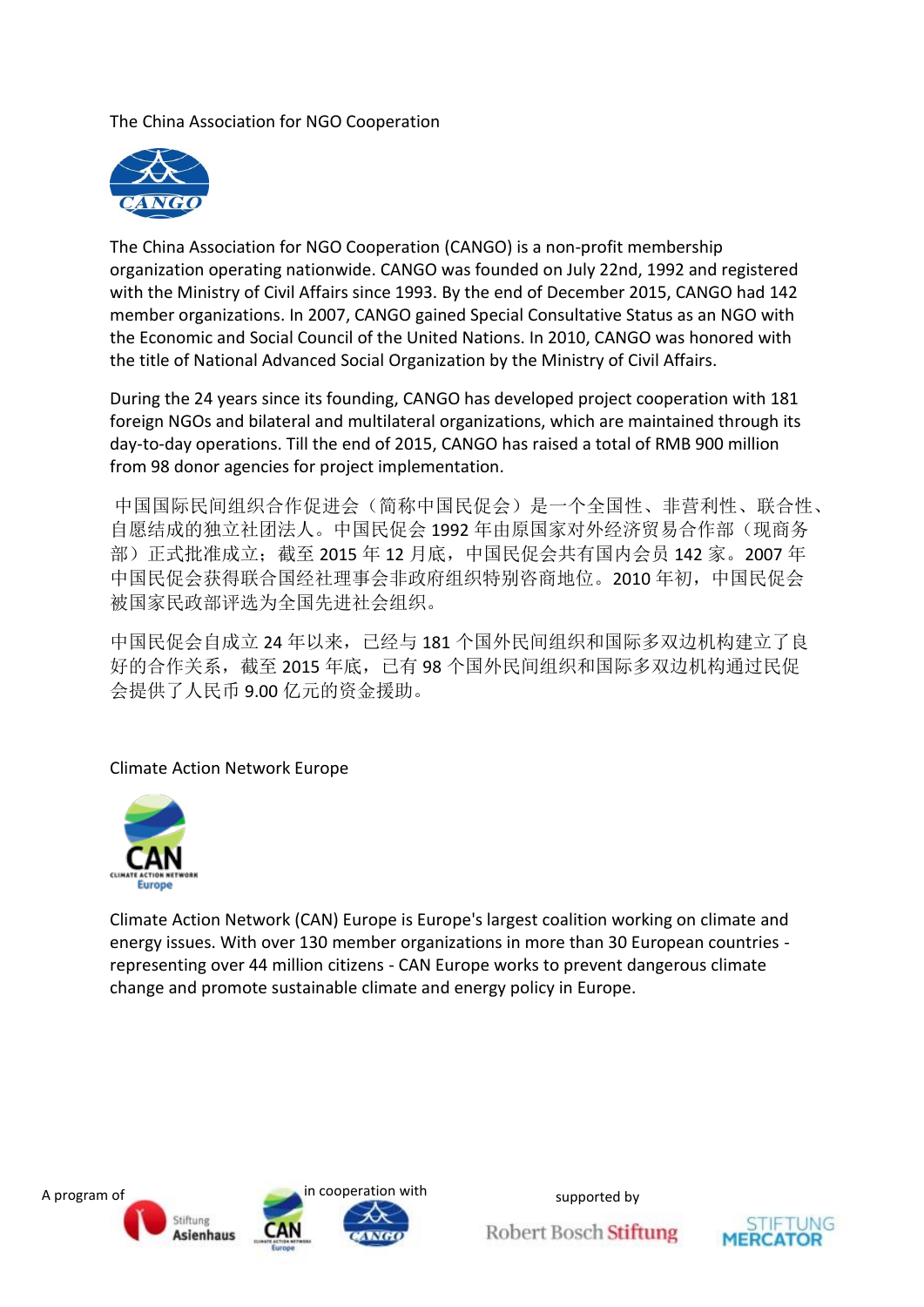#### **The donors:**

#### Robert Bosch Stiftung

# **Robert Bosch Stiftung**

The Robert Bosch Stiftung is one of Europe's largest foundations associated with a private company. It invests approximately 70 million euros annually in supporting approximately 800 of its own as well as third-party projects in the fields of international relations, education, society, health, and science. Since its founding back in 1964, the Foundation has used about 1.4 billion euros for charitable activities. Since 2006, the Foundation is supporting Sino-German relations in the areas of Societies in Transformation, International Education, International Cultural Exchange, Media and Public Policy.

#### Stiftung Mercator

# STIFTUNG<br>MERCATOR

Stiftung Mercator is a private and independent foundation. Through its work it strives for a society characterized by openness to the world, solidarity and equal opportunities. In this context it concentrates on strengthening Europe; increasing the educational success of disadvantaged children and young people, especially those of migrant origin; driving forward climate change mitigation and promoting science and the humanities. Stiftung Mercator symbolizes the connection between academic expertise and practical project experience. One of Germany's leading foundations, it is active both nationally and internationally. Stiftung Mercator feels a strong sense of loyalty to the Ruhr region, the home of the founding family and the foundation's headquarters.

![](_page_29_Picture_7.jpeg)

![](_page_29_Picture_10.jpeg)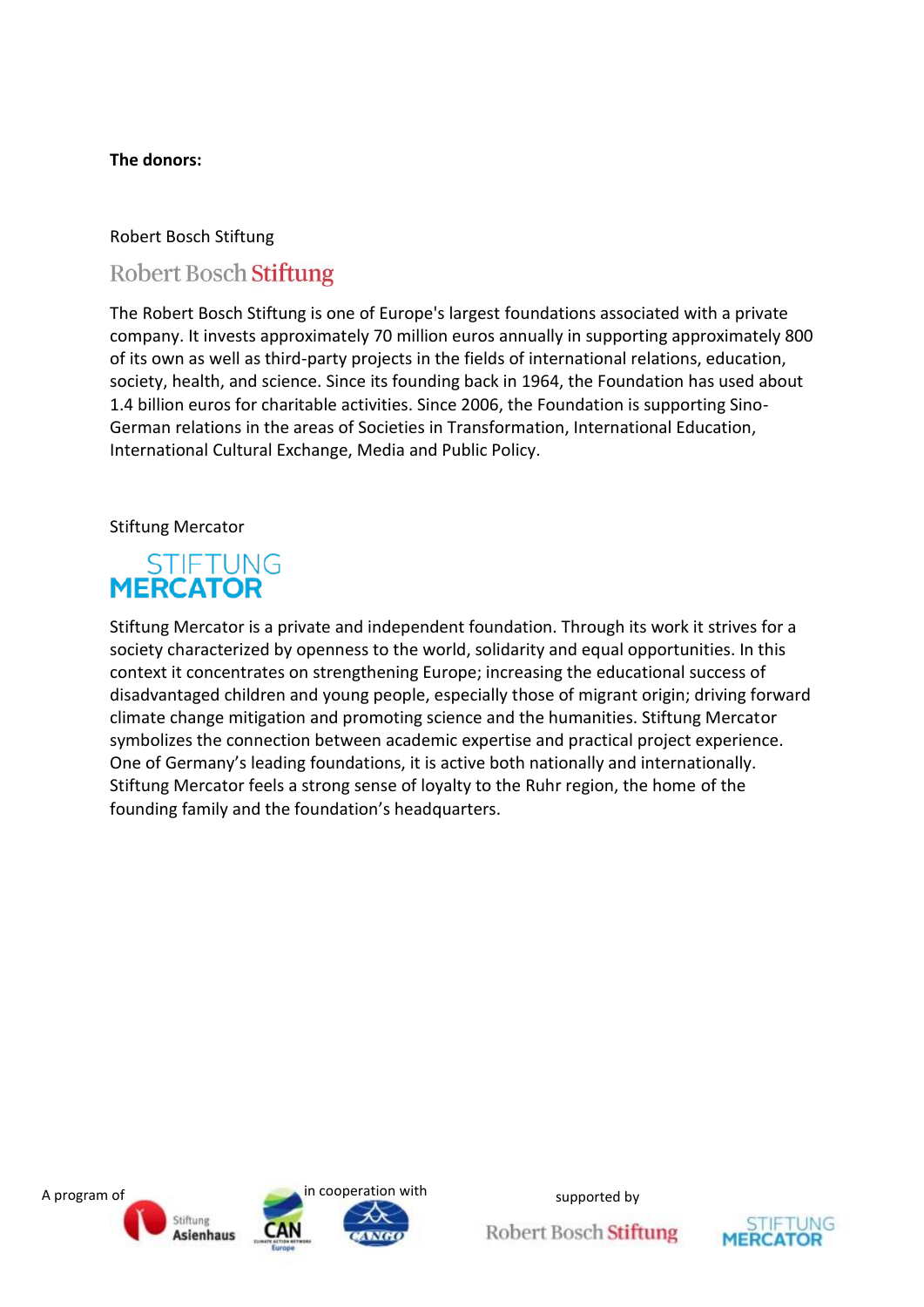#### **Logistical Note Part 2.1: Contact Information of Organization Staff** 组织者联系方式

Joanna Klabisch Mobile no.: +49 1753447150 Email: joanna.klabisch@asienhaus.de Nora Sausmikat Mobile no.: +49 1707373608 Email: Nora.Sausmikat@asienhaus.de

| Mathias Claeys Bouuaert      | Wang Xiangyi 王香奕            |
|------------------------------|-----------------------------|
| Mobile no.: +32477806988     | Mobile no.: +86 13641068553 |
| Email: mathias@caneurope.org | Email:wangxiangyi@cango.org |

#### **Part 2.2: Accomodation** 住宿

| Hotel Albrechtshof  | <b>Hotel Armony</b> |
|---------------------|---------------------|
| Albrechtsstrasse 8  | Mariannenplatz 26   |
| 10117 Berlin        | 10997 Berlin        |
| Tel: +49 30 30886 0 | Tel: 030 6179710    |

**Part 2.3: Travel Information** 交通信息

#### **Accomodation 1** 食宿信息 **1**

#### Hotel Albrechtshof Albrechtstraße 8 10117 Berlin http://www.hotel-albrechtshof.de/ Tel: +49 030 308860

#### **Directions Central Station / Tegel Airport / Schönefeld Airport → Hotel**

中心车站/泰戈尔机场/ Schönefeld 机场方向→酒店

#### From Tegel Airport

- Take Airport Bus TXL to Hauptbahnhof (Central Station)
- Transfer to the S-Bahn (lines S5, S7, S9, S75) to Friedrichstraße Station
- Take the exit "Schiffbauerdamm", cross the Spree River Bridge and follow the street "Albrechtstraße". The hotel is located on the left side (about 100 meter)

#### 从泰戈尔机场出发

- 乘坐机场大巴TXL至Hauptbahnhof(中心车站)

![](_page_30_Picture_17.jpeg)

![](_page_30_Picture_20.jpeg)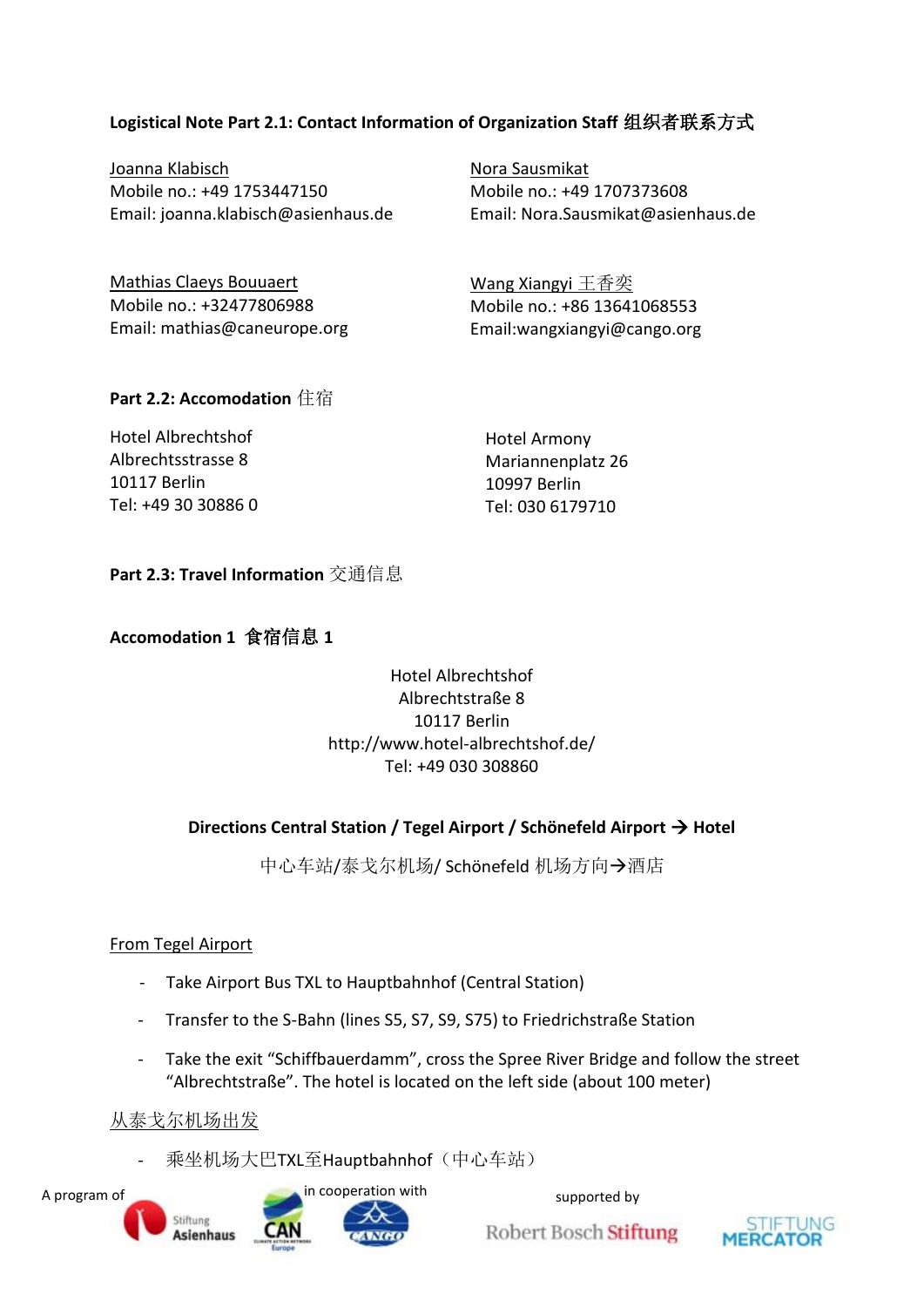- 乘坐S-Bahn (线路 S5, S7, S9, S75)到Französische Straße站
- 离开地铁站(方向:"Gendarmenmarkt")。按地图上显示的步行五分钟路程。

#### From Schönefeld Airport

- Take S-Bahn line S9 (Direction "Westkreuz") to Friedrichstraße station
- Take the exit "Schiffbauerdamm", cross the Spree River Bridge and follow the street "Albrechtstraße". The hotel is located on the left side (about 100 meter)

从 Schönefeld 机场出发

- 乘坐S-Bahn S9线("Westkreuz"方向)到Friedrichstraße站下。
- 从出口"Schiffbauerdamm"出,穿过Spree河大桥走到大街"Albrechtstraße"。酒店 就在靠左100米左右。

#### From Hauptbahnhof / Central Station

- Take the S-Bahn (lines S5, S7, S9, S75) to Friedrichstraße Station
- Take the exit "Schiffbauerdamm", cross the Spree River Bridge and follow the street "Albrechtstraße". The hotel is located on the left side (about 100 meter)

从 Hauptbahnhof/ 中心车站方向

- 乘坐S-Bahn ( S5, S7, S9, S75线路)到Friedrichstraße站下。
- 从出口"Schiffbauerdamm"出,穿过Spree河大桥走到大街"Albrechtstraße"。酒店 就在靠左100米左右。

![](_page_31_Picture_14.jpeg)

![](_page_31_Picture_15.jpeg)

![](_page_31_Picture_18.jpeg)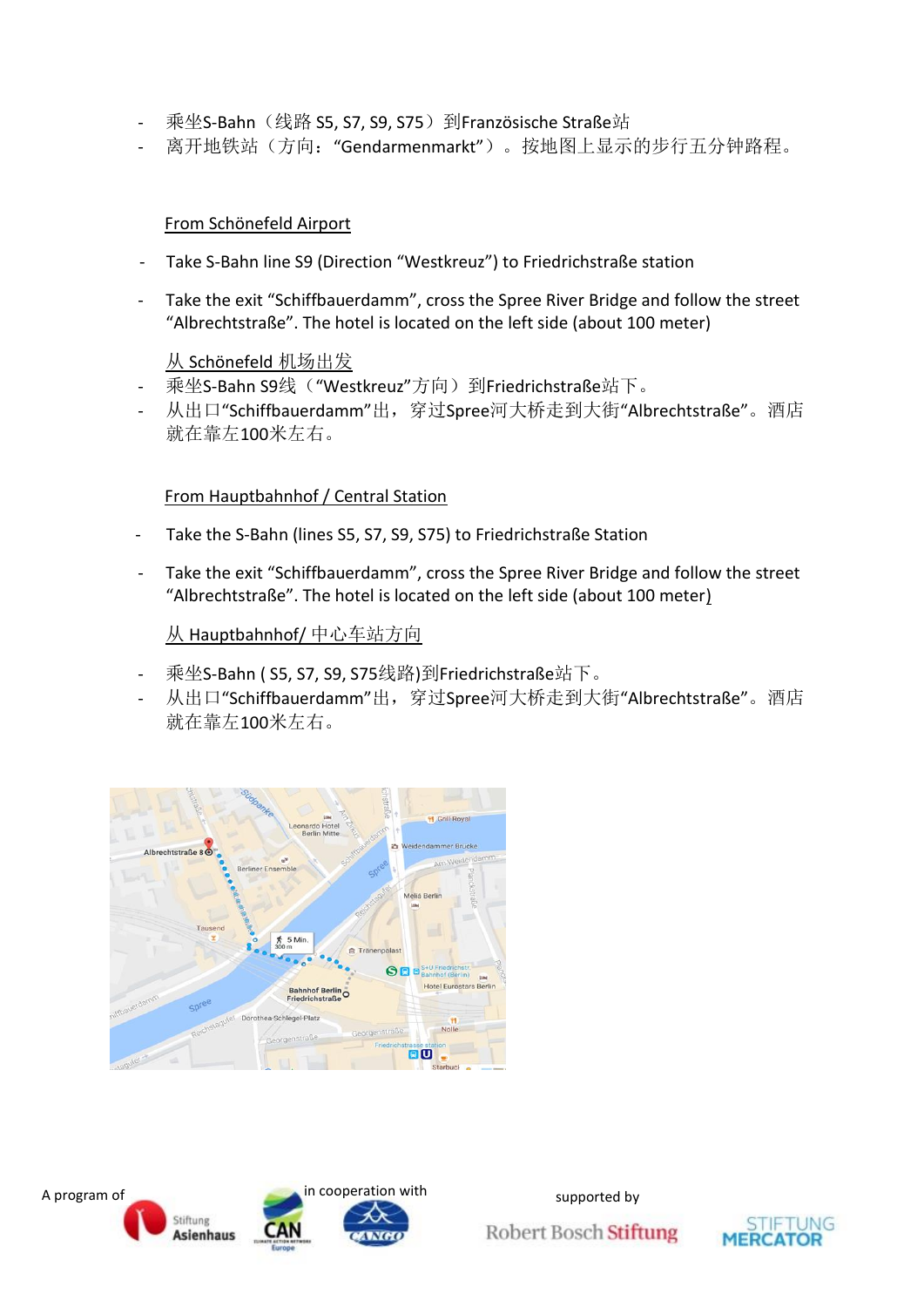# **Accomondation 2** 食宿信息 **2**

#### Armony Hotel & Business Center Berlin Mariannenplatz 26 10997 Berlin http://armony-hotel-business-center.hotel-in-berlin.org/ Tel : +49 030 6179710

# **Directions Central Station / Tegel Airport / Schönefeld Airport → Hotel**

中心车站/泰戈尔机场/ Schönefeld 机场方向→酒店

#### From Tegel Airport

- Take Airport Bus TXL to Hauptbahnhof (Central Station)
- Transfer to the S-Bahn (lines S5, S7, S75) to Ostbahnhof (East Railway Station) Station
- Fifteen minutes walking distance (about 1.1 km), as pictured on the map (An der Schillingbrücke -> Bethaniendamm -> Mariannenplatz)

#### 从泰戈尔机场出发

- 乘坐机场大巴TXL至Hauptbahnhof (中心车站)
- 换乘S-Bahn (线路 S5, S7, S9, S75)到Ostbahnhof (火车东站)
- 15分钟步行路程(大约1.1公里)。按地图上显示(An der Schillingbrücke -> Bethaniendamm -> Mariannenplatz)。

#### From Schönefeld Airport

- Take Regional Trains to Ostbahnhof (East Railway Station) Station
- Fifteen minutes walking distance (about 1.1 km), as pictured on the map (An der Schillingbrücke -> Bethaniendamm -> Mariannenplatz)

#### 从 Schönefeld 机场出发

- 乘坐城际列车至Ostbahnhof(火车东站)下车。
- 15分钟步行路程(大约1.1公里)。按地图上显示(An der Schillingbrücke -> Bethaniendamm -> Mariannenplatz)。

#### From Hauptbahnhof / Central Station

- Take the S-Bahn (lines S5, S7, S75) to Ostbahnhof (East Railway Station) Station
- Fifteen minutes walking distance (about 1.1 km), as pictured on the map (An der Schillingbrücke -> Bethaniendamm -> Mariannenplatz)

![](_page_32_Picture_21.jpeg)

![](_page_32_Picture_24.jpeg)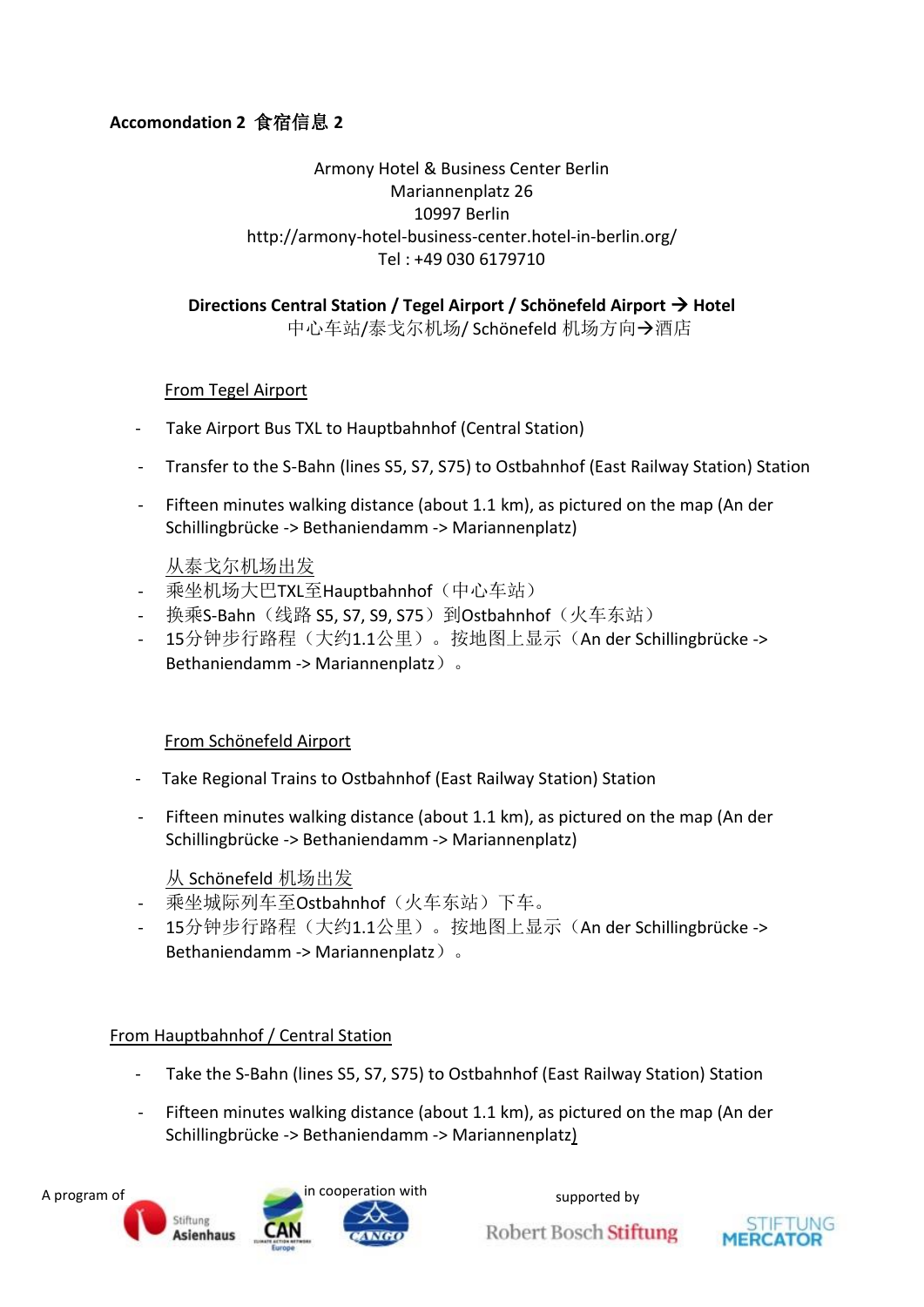# 从 Hauptbahnhof/ 中心车站方向

- 乘坐S-Bahn ( S5, S7, S75线路)到Ostbahnhof(中心火车站)下车。
- 15分钟步行路程(大约1.1公里)。按地图上显示(An der Schillingbrücke -> Bethaniendamm -> Mariannenplatz)。

![](_page_33_Figure_3.jpeg)

**Conference Venue 1** 会议场地 **1**

Robert Bosch Stiftung Repräsentanz Berlin Französische Straße 32 10117 Berlin

**Direction Hotel Albrechtshof** (Friedrichstraße) → Conference Venue 1 (Robert Bosch)

- Take Subway line U6 (Direction: Alt Mariendorf) to Französische Straße Station (1 stop)
- Leave the subway station (Direction: "Gendarmenmarkt"). Five minutes walking distance, as pictured on the map
- **Albrechtshof(Friedrichstraße)酒店方向→**到会议场地1(博世基金会)
- 乘坐地铁线U6(方向: Alt Mariendorf)到Französische Straße站下车(1站)
- 离开地铁站(方向: "Gendarmenmarkt")。按地图上显示的步行五分钟路程。

#### **Direction Hotel Armony** (Ostbahnhof)

- Take the S-Bahn (lines S5, S7, S75) to Friedrichstraße Station
- Change to Subway line U6 (Direction Alt Mariendorf), leave at Französische Straße Station (1 stop)
- Leave the subway station (Direction: "Gendarmenmarkt"). Six minutes walking distance, as pictured on the map

![](_page_33_Picture_16.jpeg)

![](_page_33_Picture_19.jpeg)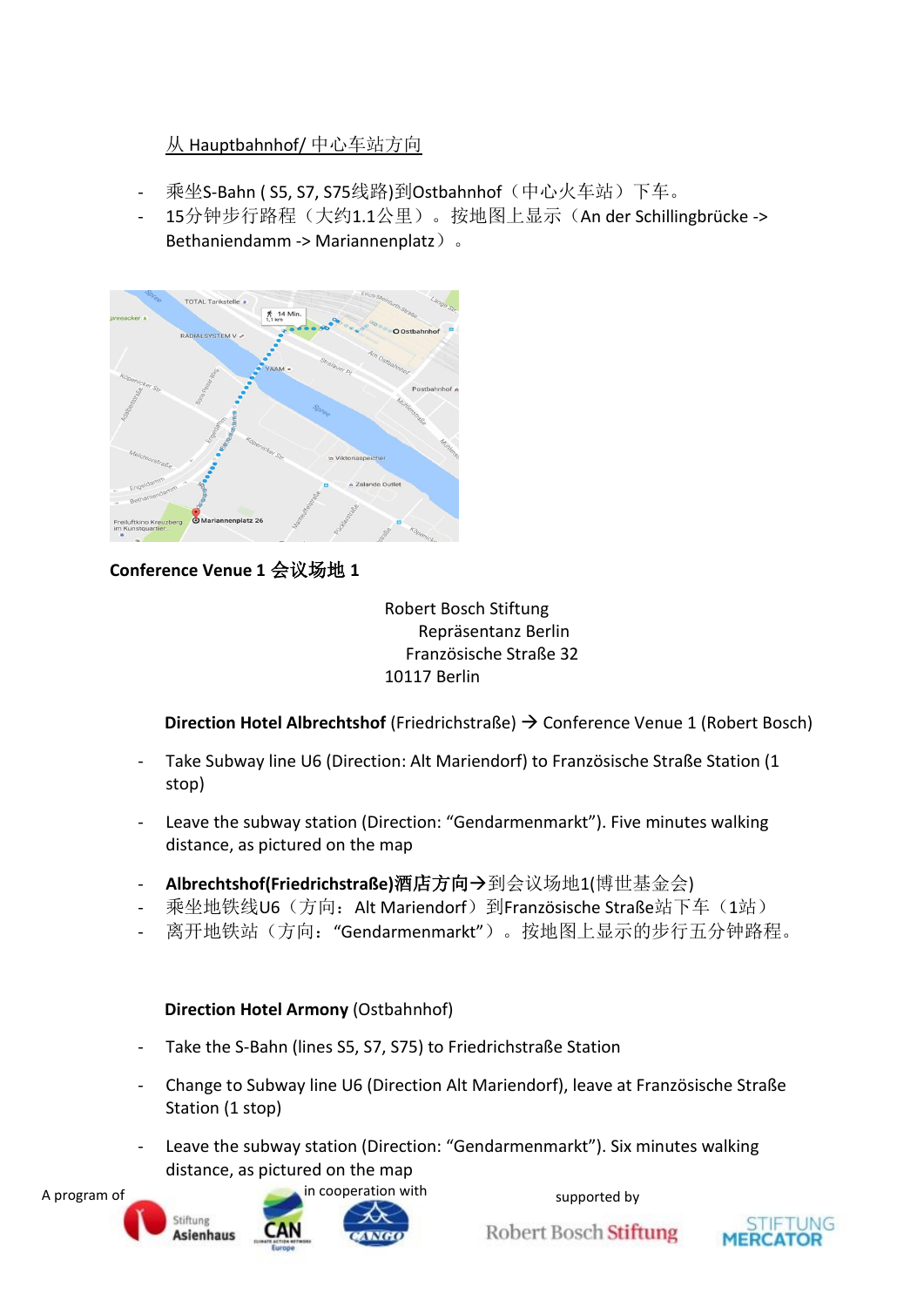#### **Armony** 酒店(Ostbahnhof)方向

- 乘坐S-Bahn (S5, S7, S75线路)到Friedrichstraße站下。
	- 换乘地铁U6号线(Alt Mariendorf方向),在FranzösischeStraße站下车(1站)。
- 离开地铁站("Gendarmenmarkt"方向)。按照地图上显示的,步行6分钟路程。

![](_page_34_Figure_4.jpeg)

# **Conference Venue 2** 会议场地 **2**

![](_page_34_Figure_6.jpeg)

#### **Direction Hotel Albrechtshof (Friedrichstraße) → Conference Venue 2 (Haus Deutscher Stiftungen)**

- Take Subway line U6 (Direction: Alt Mariendorf) to Kochstraße / Checkpoint Charly Station (3 stops)
- Two minutes walking distance, as pictured on the map

#### **Albrechtshof (Friedrichstraße)**酒店方向会议场地**2**(**Haus Deutscher Stiftungen**)

- 乘坐地铁U6线(方向: Alt Mariendorf)到Kochstraße / Checkpoint Charly站(3站)
- 地图上显示的,步行2分钟路程

#### **Direction Hotel Armony (Ostbahnhof)**

- Take the S-Bahn (lines S5, S7, S75) to Friedrichstraße Station
- Change to Subway line U6 (Direction Alt Mariendorf), leave at Kochstraße / Checkpoint Charly Station (3 stops)
- Two minutes walking distance, as pictured on the map

![](_page_34_Picture_17.jpeg)

![](_page_34_Picture_20.jpeg)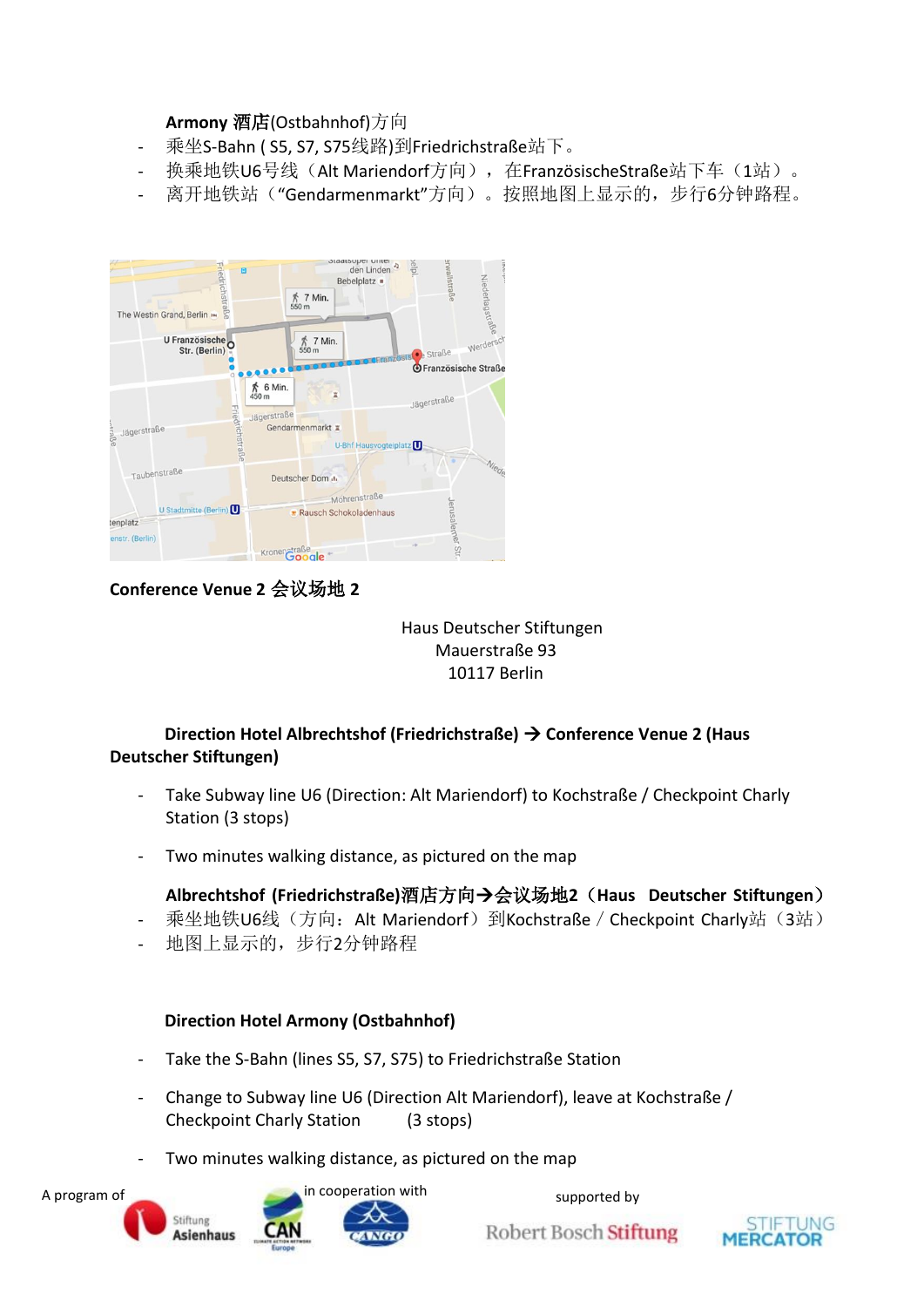### **Armony (Ostbahnhof)**酒店 方向

- 乘坐S-Bahn (S5,S7, S75方向) Friedrichstraße站下车
- 换乘U6(Alt Mariendorf方向), 在Kochstraße /Checkpoint Charly站(3站)下车
- 地图上显示的,步行两分钟路程;

#### **Direction Tegel Airport**

- Take Airport Bus TXL to Hauptbahnhof (Central Station)
- Transfer S-Bahn (lines S5, S7, S9, S75) to Friedrichstraße Station
- Change to Subway line U6 (Direction Alt Mariendorf), leave at Kochstraße / Checkpoint Charly Station (3 stops)
- Two minutes walking distance, as pictured on the map

# 泰戈尔机场方向

- 坐机场大巴TXL到Hauptbahnhof (中心车站)
- 换乘S-Bahn (lines S5, S7, S9, S75)至Friedrichstraße站;
- 换乘地铁U6 (Alt Mariendorf方向), 在Kochstraße / Checkpoint Charly下车(3 站):
- 地图上显示的,2分钟的步行路程。

#### **Direction Schönefeld Airport**

- Take S-Bahn line S45 to Tempelhof Station
- Transfer Subway Line U6 (Direction Alt Tegel) to Kochstraße / Checkpoint Charly Station (3 stops)
- Two minutes walking distance, as pictured on the map

#### **Schönefeld** 机场方向

- 乘坐S-Bahn S45路车到Tempelhof站;
- Transfer Subway Line U6 (Direction Alt Tegel) to (3 stops)换乘U6线路至Kochstraße / Checkpoint Charly 站下车(Alt Tegel方向)
- 地图上显示的,步行两分钟路程;

#### **Direction Hauptbahnhof / Central Station**

Take the S-Bahn (lines S5, S7, S9, S75) to Friedrichstraße Station

![](_page_35_Picture_24.jpeg)

![](_page_35_Picture_27.jpeg)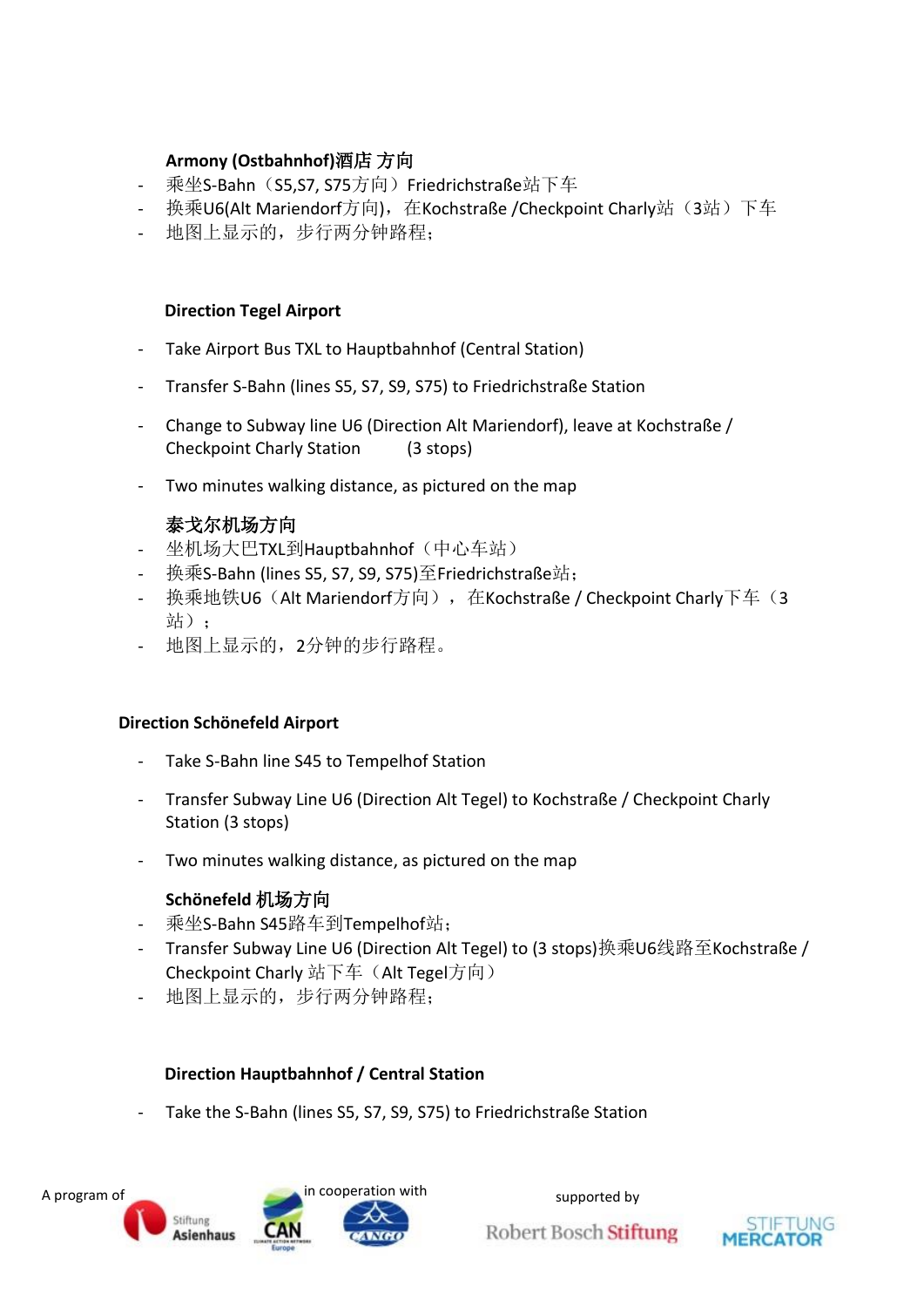- Transfer Subway Line U6 (Direction: Alt Mariendorf) to Kochstraße / Checkpoint Charly Station (3 stops)
- Two minutes walking distance, as pictured on the map

### **Hauptbahnhof**方向/**Hauptbahnhof**中心车站

- 坐S-Bahn (lines S5, S7, S9, S75)到Friedrichstraße站下;
- 乘坐地铁线U6(方向: Alt Mariendorf)到Kochstraße / Checkpoint Charly站下 车;
- 按地图上显示的,步行两分钟路程;

![](_page_36_Picture_6.jpeg)

# **Conference Venue 3** 会议场地 **3**

#### Projekt Zentrum Berlin der Stiftung Mercator Neue Promenade 6 10178 Berlin

# **Direction Hotel Albrechtshof (Friedrichstraße) Conference Venue 3 (Mercator)**

- Take the S-Bahn (lines S5, S7, S75) to Hackescher Markt Station (1 stop)

# **Albrechtshof (Friedrichstraße)**酒店方向(墨卡托基金会)

乘坐S-Bahn ( S5, S7, S75线路) 到HackescherMarkt站下车(1站)

#### **Direction Hotel Armony (Ostbahnhof)**

- Take the S-Bahn (lines S5, S7, S75) to Hackescher Markt Station (3 stops) **Armony (Ostbahnhof)**酒店方向
- 乘坐S-Bahn(S5, S7, S75线路)到HackescherMarkt车站(3站)

![](_page_36_Picture_16.jpeg)

![](_page_36_Picture_19.jpeg)